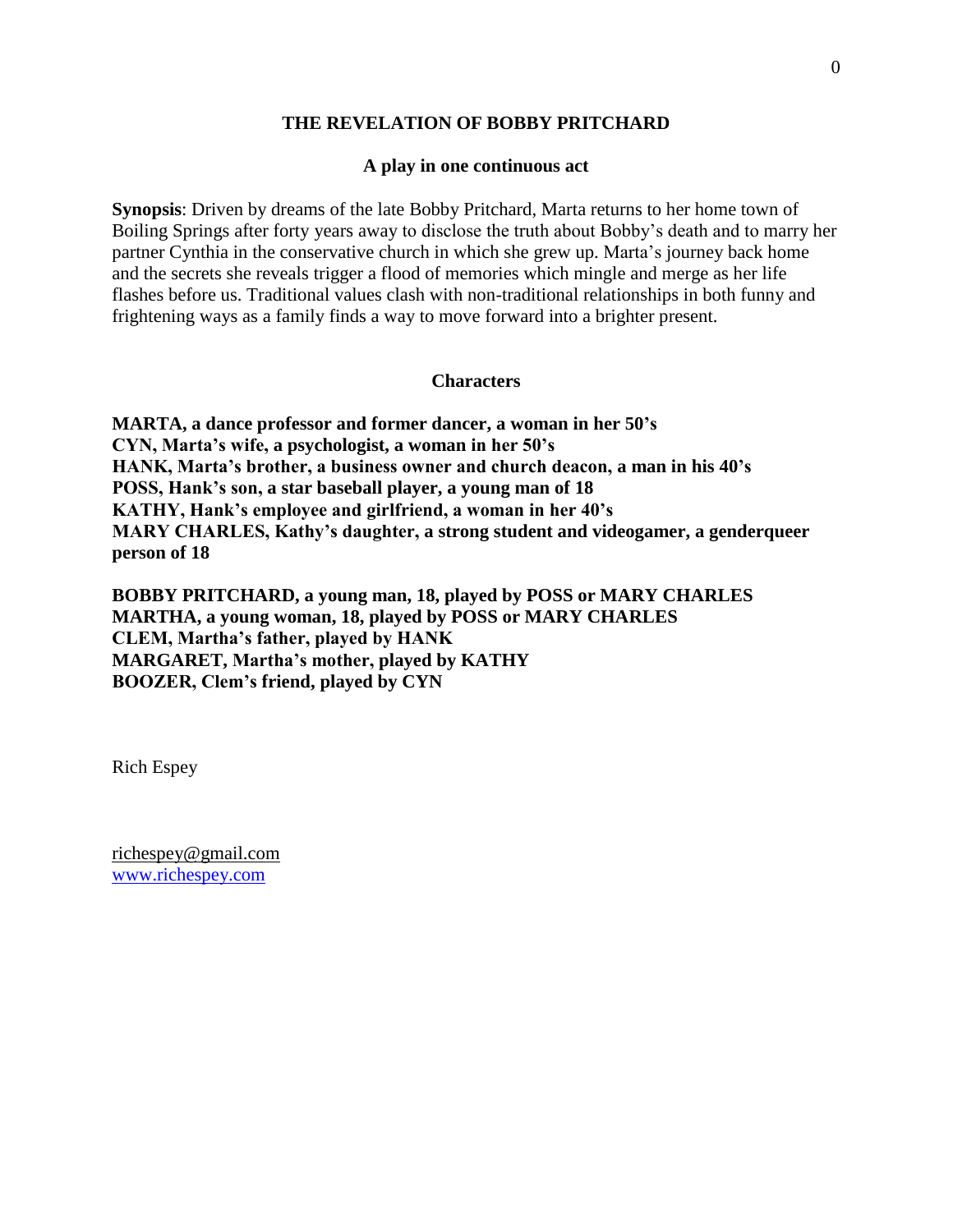## The Revelation of Bobby Pritchard Copyright © 2015, Rich Espey

#### **Special Note**

Anyone receiving permission to produce THE REVELATION OF BOBBY PRITCHARD is required to give credit to the Author as sole and exclusive Author of the Play on the title page of all programs distributed in connection with performances of the Play and in all instances in which the title of the Play appears for purposes of advertising, publicizing or otherwise exploiting the play and/or a production thereof. The name of the Author must appear on a separate line, in which no other name appears, immediately beneath the title and in size type equal to 50% of the size of the largest, most prominent letter used for the title of the Play. No person, firm or entity may receive credit larger or more prominent than that accorded the Author. The following acknowledgement must appear on the title page in all programs distributed in connection with performances of the Play:

Originally produced by Iron Crow Theatre on March 13, 2015.

THE REVELATION OF BOBBY PRITCHARD premiered at Baltimore Theatre Project, produced by Iron Crow Theatre. It was directed by Steven J. Satta. The cast was as follows: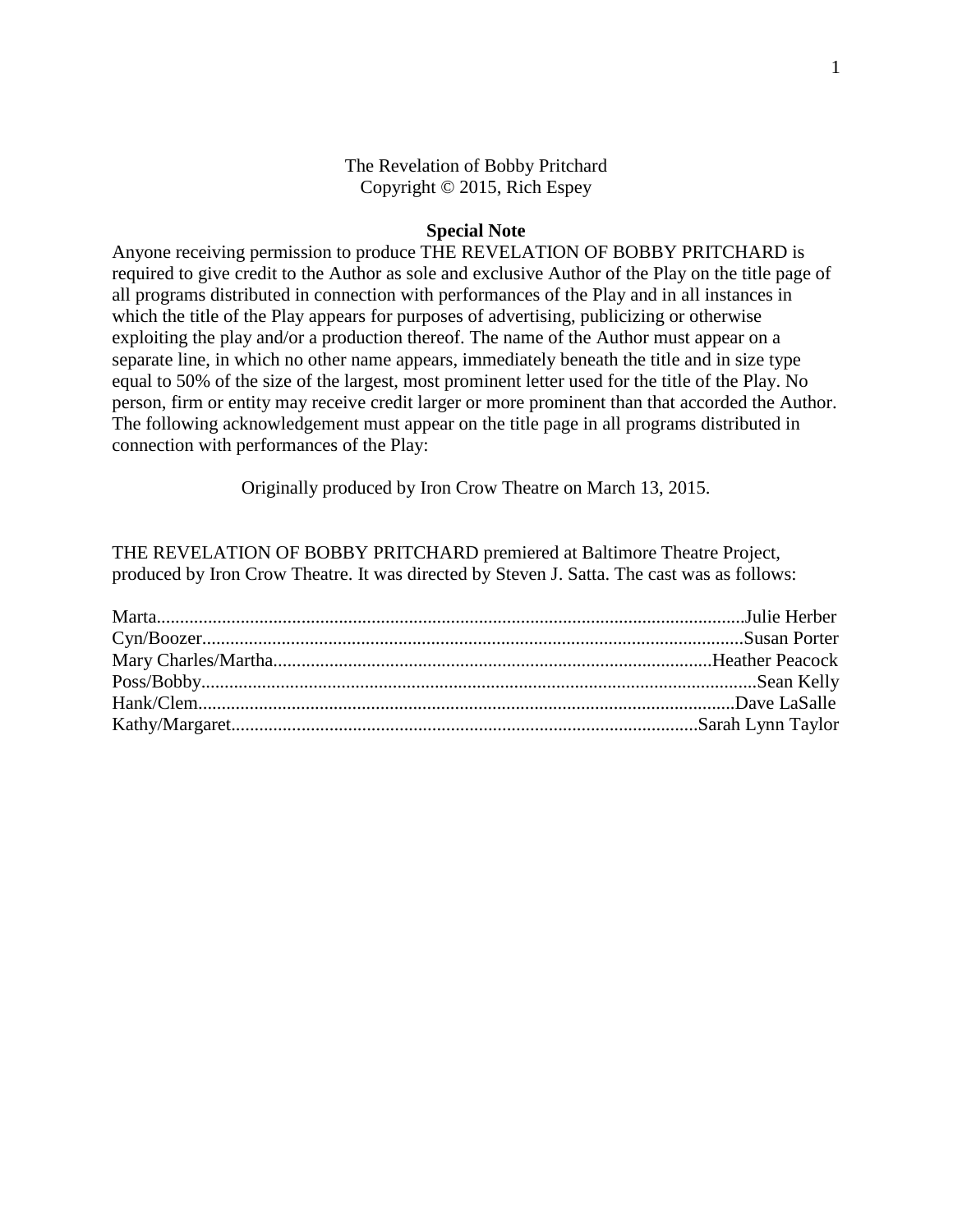# **The Revelation of Bobby Pritchard**

*We enter a church.*

|                                         | MARY CHARLES and POSS might welcome us,<br>hang simple decorations, arrange some flowers,                                   |
|-----------------------------------------|-----------------------------------------------------------------------------------------------------------------------------|
|                                         | organize hymnals, etc.                                                                                                      |
|                                         | CYN and MARTA arrive and stand near the altar<br>and begin a wordless exchange of vows. No one<br>officiates.               |
|                                         | HANK appears. The others notice him. They are<br>surprised, and happily surprised, to see him. POSS<br>is especially happy. |
|                                         | After some time with the wordless vows                                                                                      |
|                                         | <b>MARTA</b>                                                                                                                |
| I do.                                   |                                                                                                                             |
|                                         | A single gunshot.                                                                                                           |
| Holy crap!                              | <b>MARY CHARLES</b>                                                                                                         |
| What the $-$                            | <b>POSS</b>                                                                                                                 |
| My God!                                 | <b>CYN</b>                                                                                                                  |
| Lord Jesus!                             | <b>MARTA</b>                                                                                                                |
| O, Heavenly Father                      | <b>HANK</b>                                                                                                                 |
| Everybody get down!                     | <b>POSS</b>                                                                                                                 |
| You said this wouldn't happen! Bluster! | <b>CYN</b>                                                                                                                  |
| Who's shooting at us?                   | <b>MARY CHARLES</b>                                                                                                         |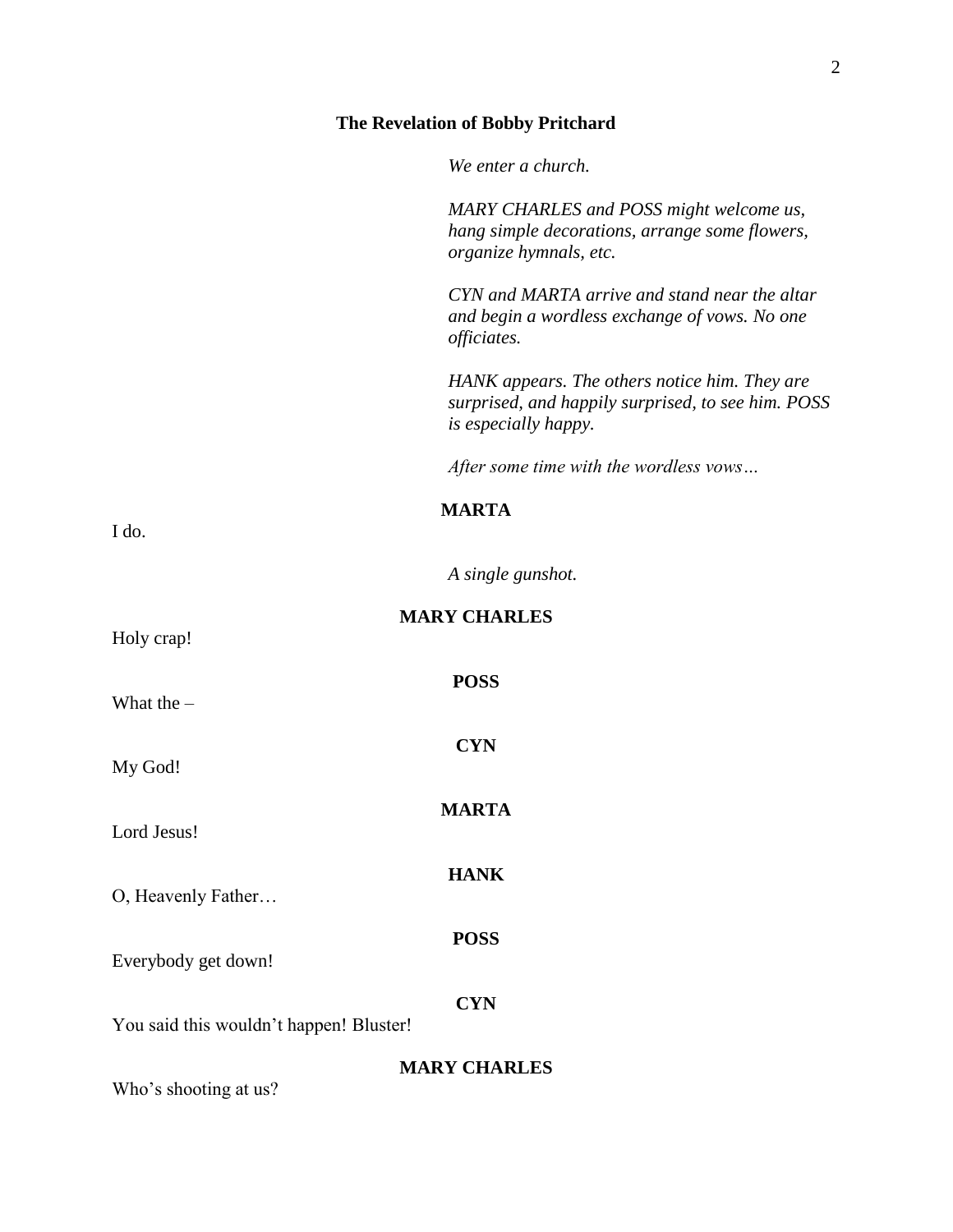#### **HANK**

There it is. 830 feet a second headed straight for us.

*We see a bullet.*

## **MARTA**

Why does it look like it's barely moving?

## **HANK**

Our minds are racing faster.

## **MARTA**

Daddy always said "Know how to calculate your trajectory." Remember, Hank?

### **HANK**

Can't remember that now.

#### **MARTA**

Our lives depend on your memory.

#### **HANK**

There are no real memories. Only reconstructions based on how you feel now.

#### **MARTA**

**HANK**

How do you feel now?

Done for.

Just get down!

#### **MARTA**

**POSS**

Daddy must have taught you about speeding bullets.

#### **HANK**

Lessons learned on speeding bullets are recalled differently when one is on its way.

## **MARTA**

Is your life flashing, Brother? Mine sure as Hell is.

#### **HANK**

Galoshes. Galoshes and the snowy day.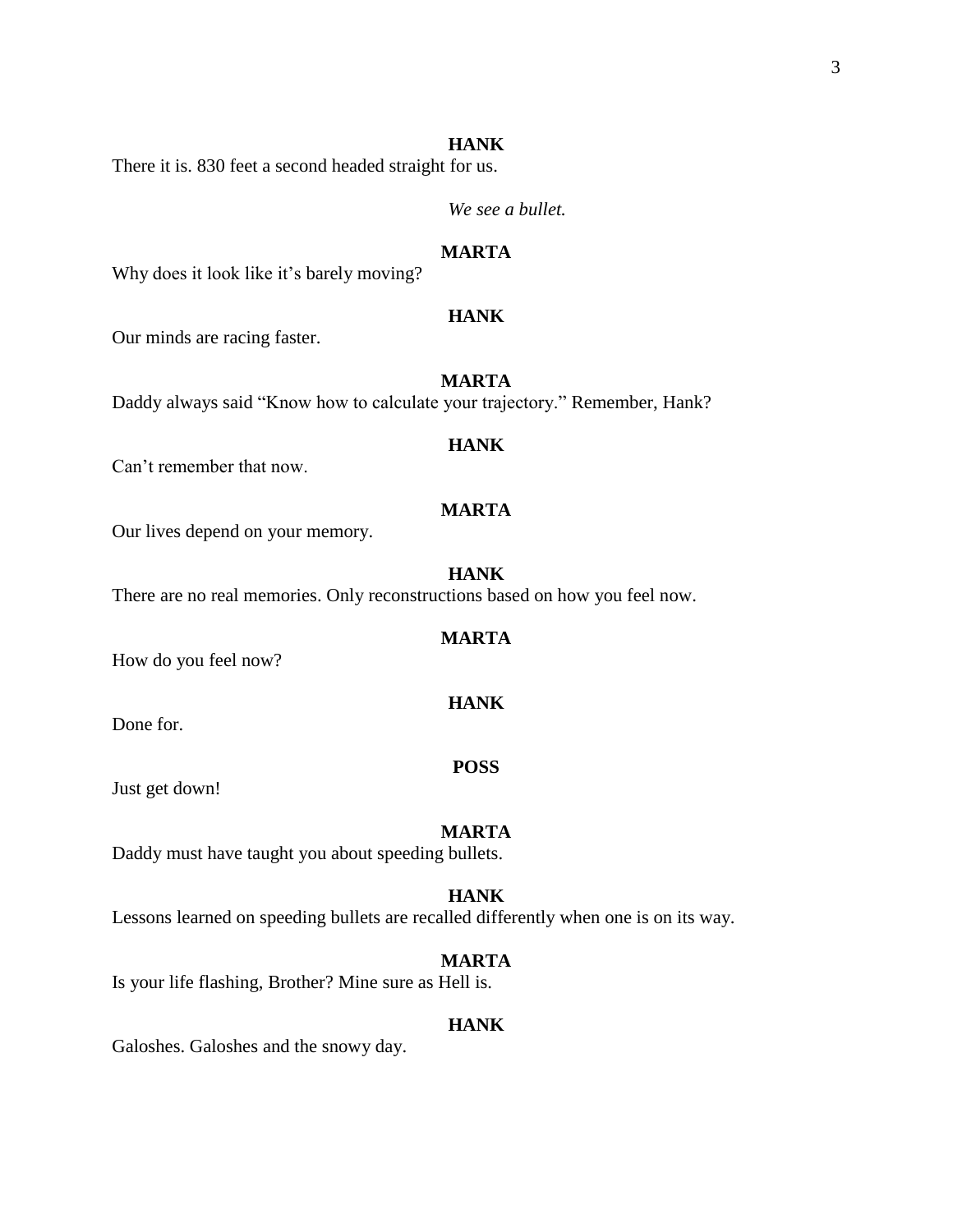## **MARY CHARLES**

Where did it come from?

## **MARTA**

I reckon that shot started on its way that fourth frigid February midnight revelation of Bobby Pritchard that finally woke me up.

|                                | CYN and MARTA reenact an earlier moment. CYN<br>"sleeps" and MARTA looks like she's waking from<br>a bad dream. |
|--------------------------------|-----------------------------------------------------------------------------------------------------------------|
| No! NOOOOOOOOOOO!              |                                                                                                                 |
| Wake up! Marta, wake up!!      | <b>CYN</b>                                                                                                      |
| N000000000!                    | <b>MARTA</b>                                                                                                    |
| Oh.                            |                                                                                                                 |
| Bobby again?                   | <b>CYN</b>                                                                                                      |
| He was meaner.                 | <b>MARTA</b>                                                                                                    |
| You've never said he was mean. | <b>CYN</b>                                                                                                      |
| He wasn't till now.            | <b>MARTA</b>                                                                                                    |
| Were you still eighteen?       | <b>CYN</b>                                                                                                      |
| He was. But I was right now.   | <b>MARTA</b>                                                                                                    |
| That's new.                    | <b>CYN</b>                                                                                                      |
| He gave me an ultimatum, Cyn.  | <b>MARTA</b>                                                                                                    |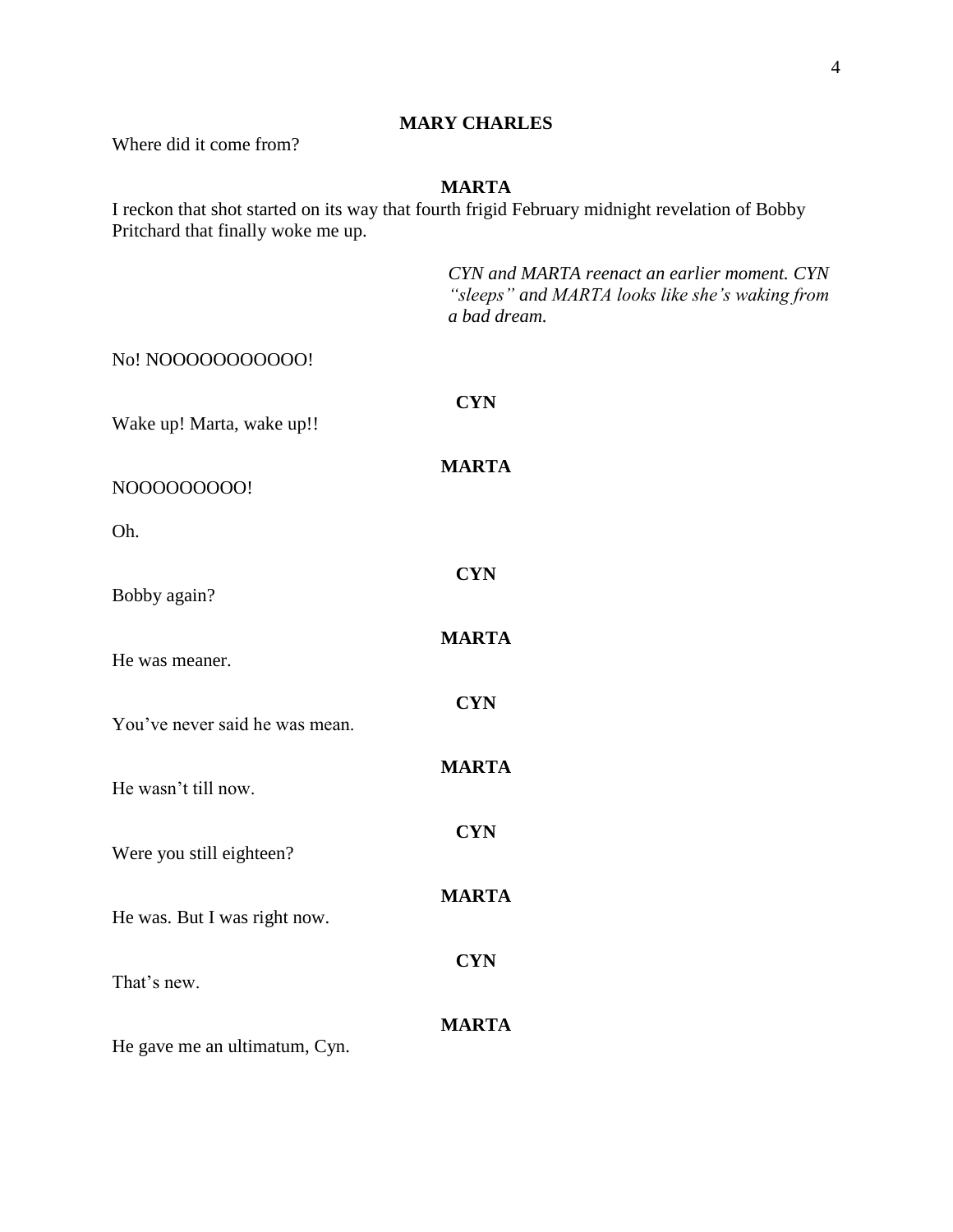*The actor playing POSS (or maybe the actor playing MARY CHARLES) has now transformed into BOBBY PRITCHARD.* 

#### **BOBBY**

Tell your brother.

**MARTA**

**BOBBY**

I can't tell –

Tell your brother what you saw.

## **MARTA**

I don't even know him.

## **BOBBY**

**MARTA**

**BOBBY**

**MARTA**

Water shrouds and river rocks and thorny bush and "Oh Lord, dear Lord" and "DO YOU REPENT YOUR SIN?" and thundersnow and lightning truth and (*singing*) "Go down seven times!"

|  |  | I told Cyn! |
|--|--|-------------|
|--|--|-------------|

Tell Hank!

It's been forty years!

**BOBBY**

And you don't have much longer.

*BOBBY is gone and transforms back to POSS (or MARY CHARLES).*

**CYN**

I hope he's not right about that.

## **MARTA**

Makes two of us!

#### **CYN**

Did he tell you how much longer? Because we are not going to one of those high-downpayment retirement villages if you're gonna croak on me // after the first month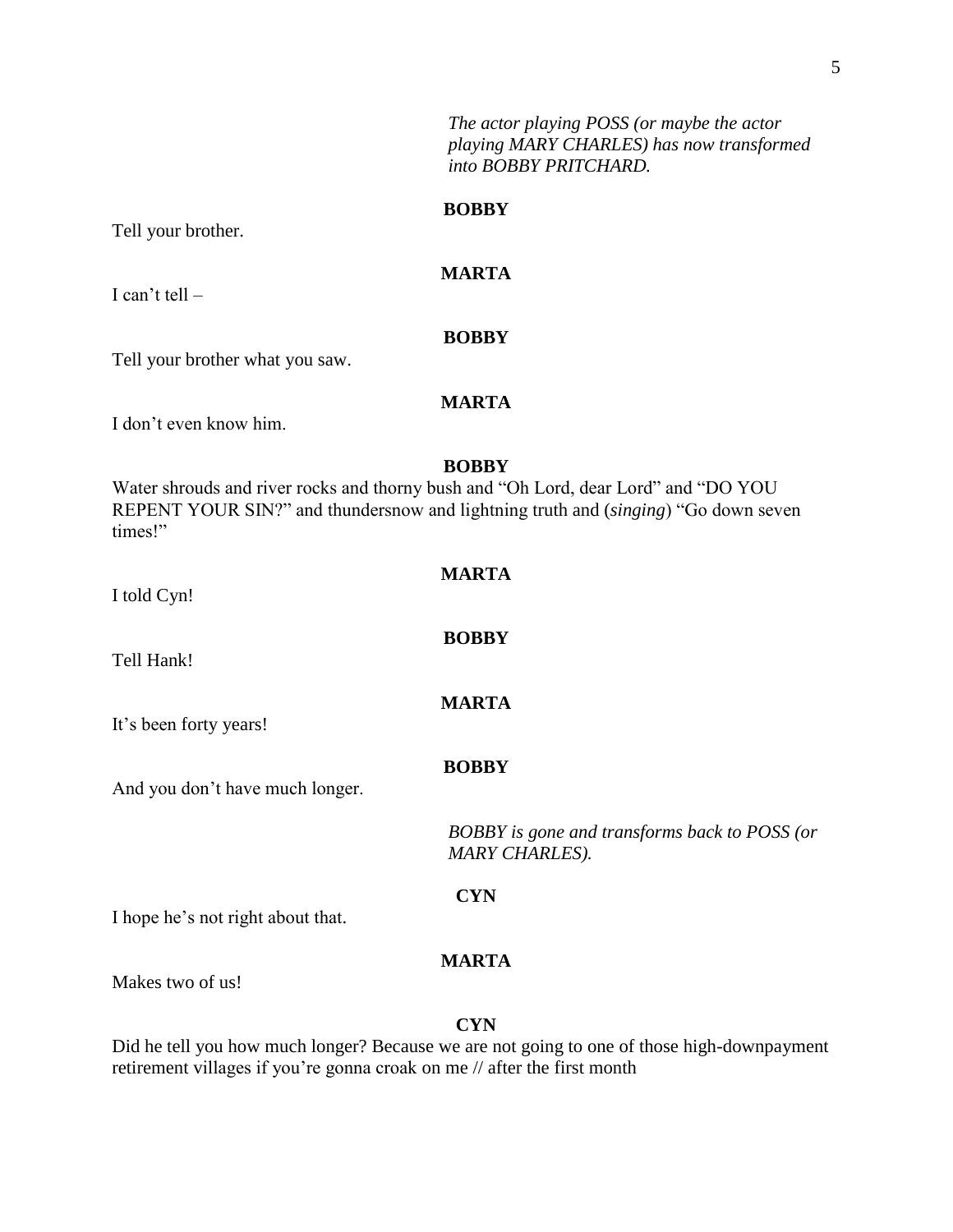Especially if we get the pricey two-bedroom, which you'll insist on if I keep this up.

#### **CYN**

I told you that lemon torte would have its revenge.

#### **MARTA**

If you wouldn'ta made it so good I wouldn'ta been tempted to eat so much.

#### **CYN**

You just need to listen to Bobby, sweets.

#### **MARTA**

**CYN**

**MARTA**

Stop talking about him like he's a real deal.

#### He was real.

Forty years ago!

# **CYN**

He's been in our bedroom four nights this week.

## **MARTA**

He's just a bad dream!

#### **CYN**

Eighteen year old boys from Boiling Springs are not welcome in our bedroom under any circumstances.

#### **MARTA**

**CYN**

I'll get help.

You've already got it.

## **MARTA**

You can NOT treat your wife.

#### **CYN**

Memories are like dead bodies. You can drown them, but eventually they'll float. Traumatic amnesia, which, granted, you were a little old to have, or some global memory impairment that is just now reassociating // in the form of Bobby Pritchard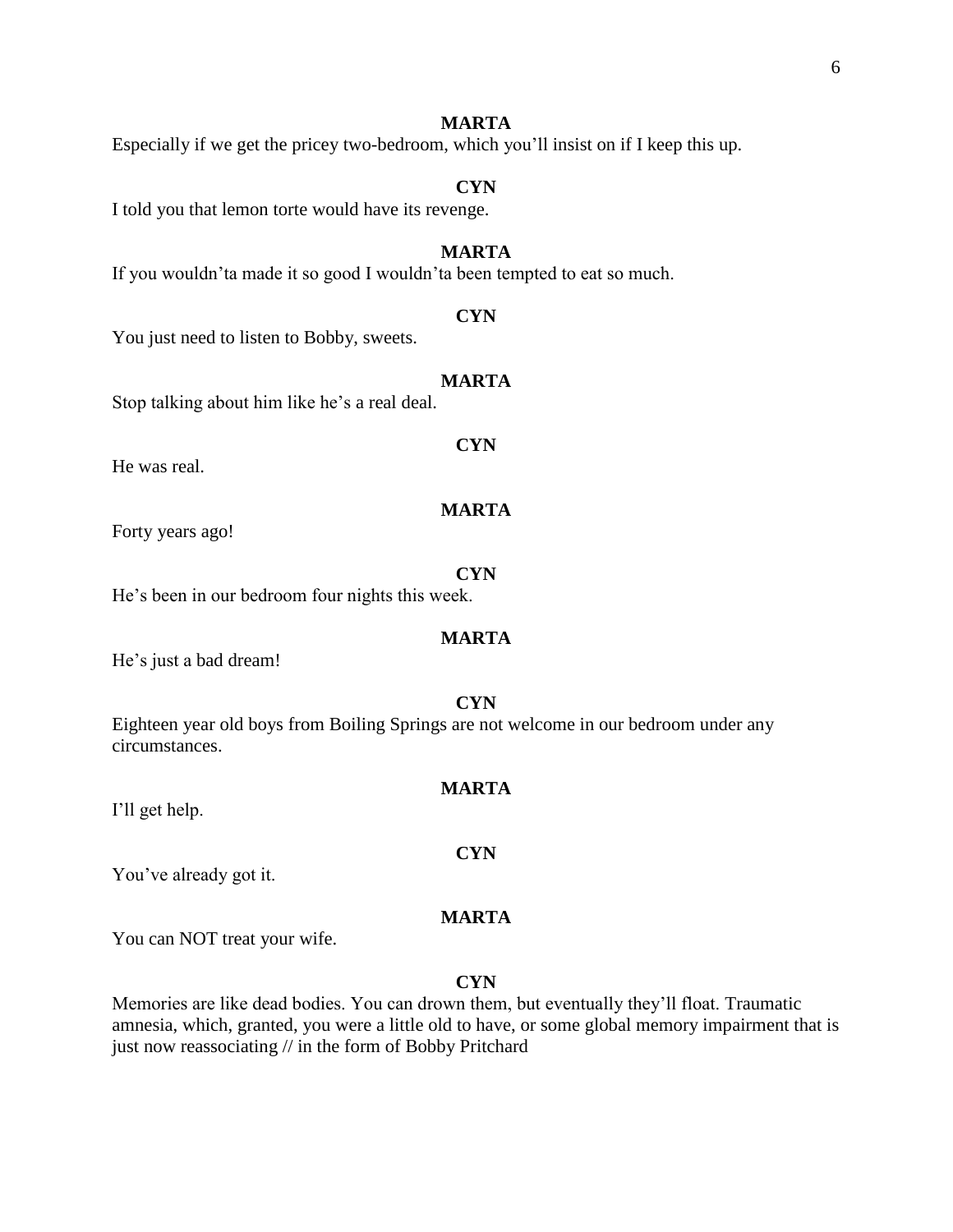Why is he making me tell now, I wonder?

## **CYN**

Ask Bobby when you see him next.

### **MARTA**

I don't believe in that …whuddya call it…lucid dreaming?

## **CYN**

The article got you re-electrifying long dormant neurons, stimulating sensorimotor impulses saying get your body back to Boiling Springs to say what you should have said forty years ago. For us. Now get cracking!

#### **MARTA**

But Hank was only three then.

He's not three now.

#### **MARTA**

Sounds like another ultimatum.

One ultimatum a night is enough, I think.

#### **MARTA**

You reckon I'm dying?

## **CYN**

Nothing I can't fix with a pumpkin roll. Let's pick a weekend to go there.

#### **MARTA**

Dead bodies sink again, eventually. Once the blowflies and the maggots and the vultures eat their way through all the rotten flesh // the bones'll just sink to the –

**CYN**

Pick a weekend!

## **MARTA**

Forty years!

#### **CYN**

And I hope we have forty more. But profound sleep deprivation is guaranteed to make that insuperable.

# **CYN**

**CYN**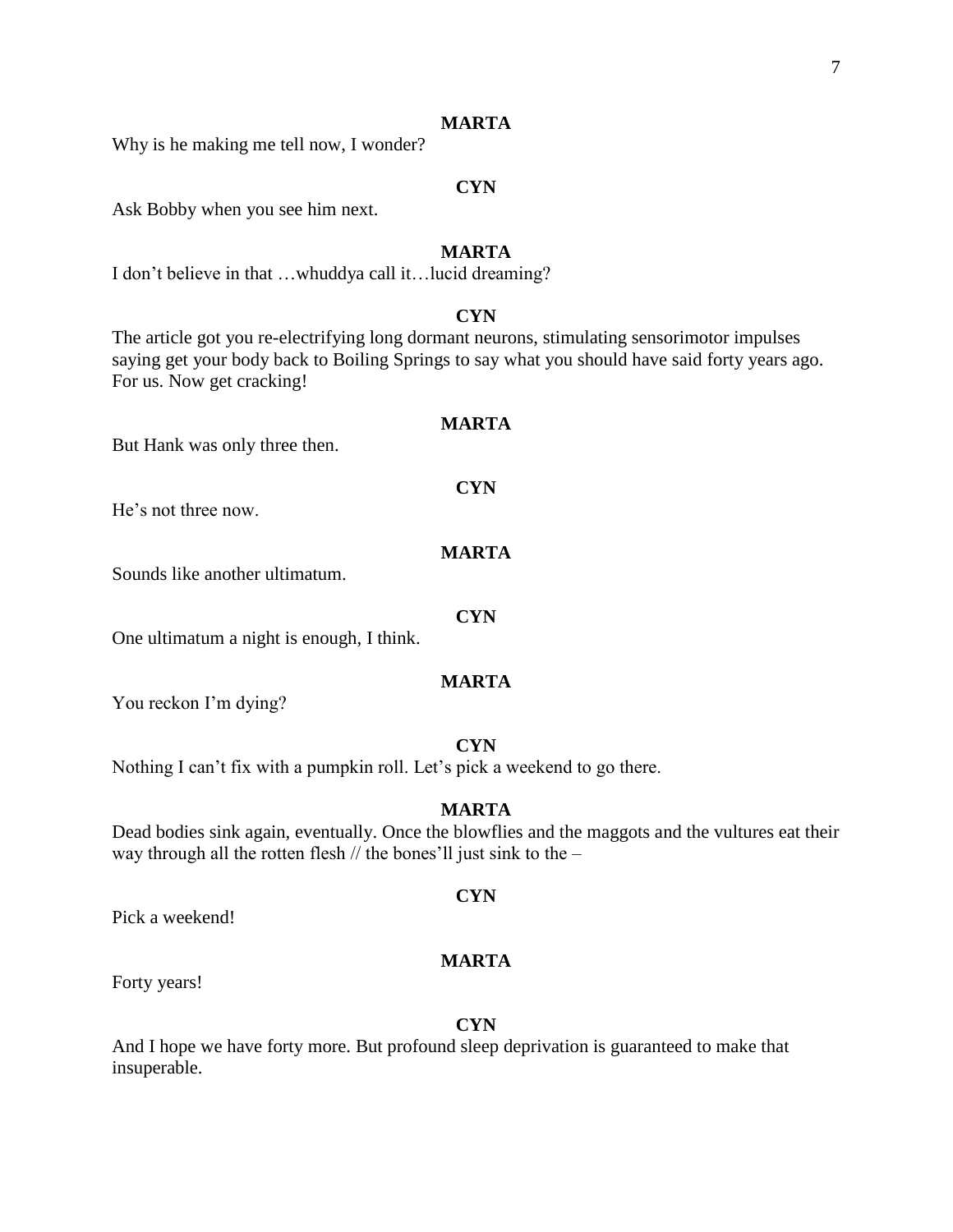I wish you spoke English.

## **CYN**

(*in Southern*) But that dawg won't hunt!

### **MARTA**

Bless your heart!

## **CYN**

We'll plan our trip tomorrow at ice cream.

#### **MARTA**

This is the last thing I want to talk about at ice cream.

#### **CYN**

We're going to talk about it at ice cream.

#### **MARTA**

I thought one ultimatum a night was enough.

#### **CYN**

Ice cream is tomorrow. So look forward. Rocky road.

*HANK interrupts.*

#### **HANK**

I think that shot started on its way the day Poss got redunked. Kathy was there.

*KATHY is there as she, HANK and POSS reenact an earlier moment. They are waist-deep in a river.*

#### **HANK and KATHY**

(*singing*) Lead us down by your gentle river Wash our sins away, Oh Lord! Goodness flows down your blessed river Goodness knows no sin, Oh Lord.

#### **HANK**

Nice turn out, huh son?

Well friends, least the river ain't completely dried up yet, right? Although I can't recall ever having to walk out to the very middle. Little rain prayer won't hurt while we're at it. Lake's down twelve feet // since August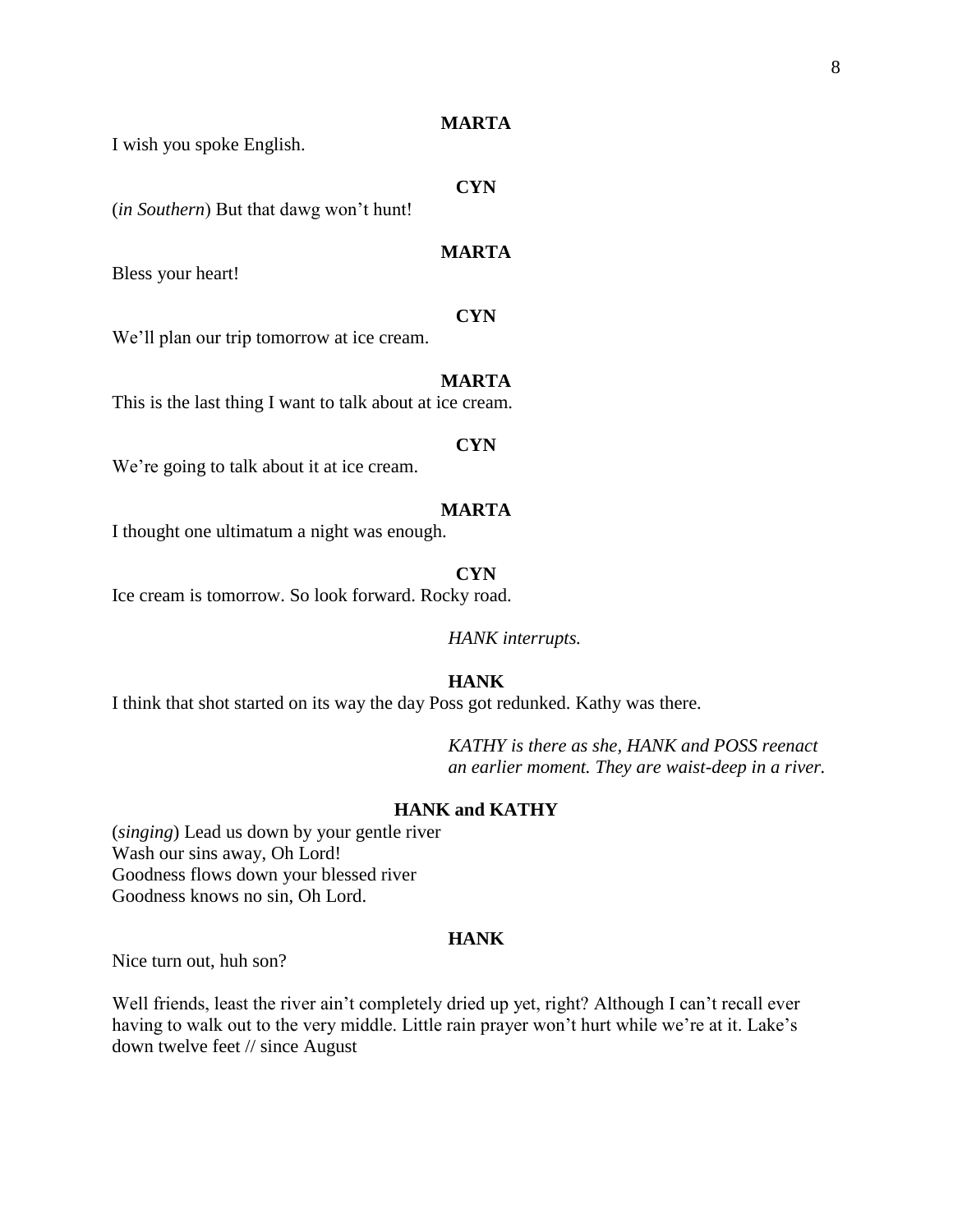#### **KATHY**

It's past 3, Hank. I got the windows to clean.

## **HANK**

And I do thank you all for coming and for your support today.

Dear Lord, we ask you today to take your servant Oren back into your fold. To lift him up on eagles' wings. And to accept his repentance.

Oren, do you repent your sin?

## **POSS**

Yes, sir.

#### **HANK**

And do you accept the teachings of our Lord Jesus Christ?

## **POSS**

Yes, sir.

## **HANK**

Then I baptize you, Oren, in the name of the Father and of the Son and of the Holy Ghost.

*HANK baptizes POSS in the river.* 

Thanks, folks. We surely do appreciate it.

#### **KATHY**

And we got a winter special at the marina, so come on by.

That was real nice, Hank. Although Reverend Wheeler says "Holy Spirit", not "Holy Ghost."

*HANK leaves the river with POSS. KATHY is gone.*

How ya feel?

Cold.

Inside.

**HANK**

**POSS**

**HANK**

**POSS**

Same.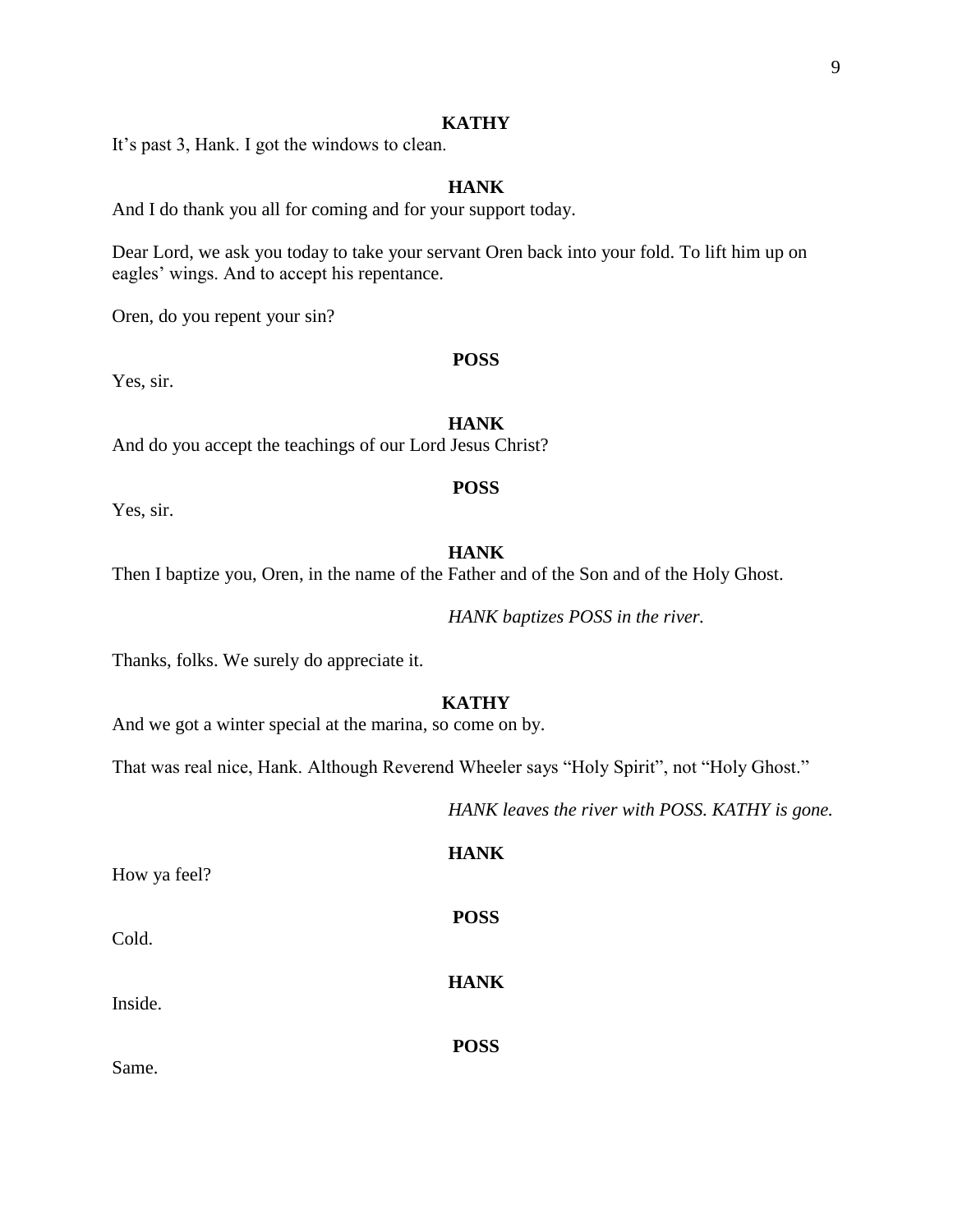You tell your Mama // about this?

| I want her to come back!   | <b>POSS</b> |
|----------------------------|-------------|
| Blessing she missed this.  | <b>HANK</b> |
| Blessing she did.          | <b>POSS</b> |
| Whole thing is a blessing. | <b>HANK</b> |
| Doesn't feel like it.      | <b>POSS</b> |

## **HANK**

For this son of mine was dead and is alive again. He was lost and now is found.

Wish I'd never met David.

## **HANK**

**POSS**

Temptation is part of // growing up

## **POSS**

They cheer when the methheads get redunked, but get caught like I did and they stand there stone-faced // because my sin

## **HANK**

That boy was a temptation like any other, no better no worse, and they oughtn't to cherry-pick their sins and they all know it deep down.

## **POSS**

Thought being a pitcher with a decent hanging curve and an eighty mile an hour fastball might count for something.

## **HANK**

You get to ninety this season, that'll shut 'em up.

## **POSS**

Shit smeared on my locker!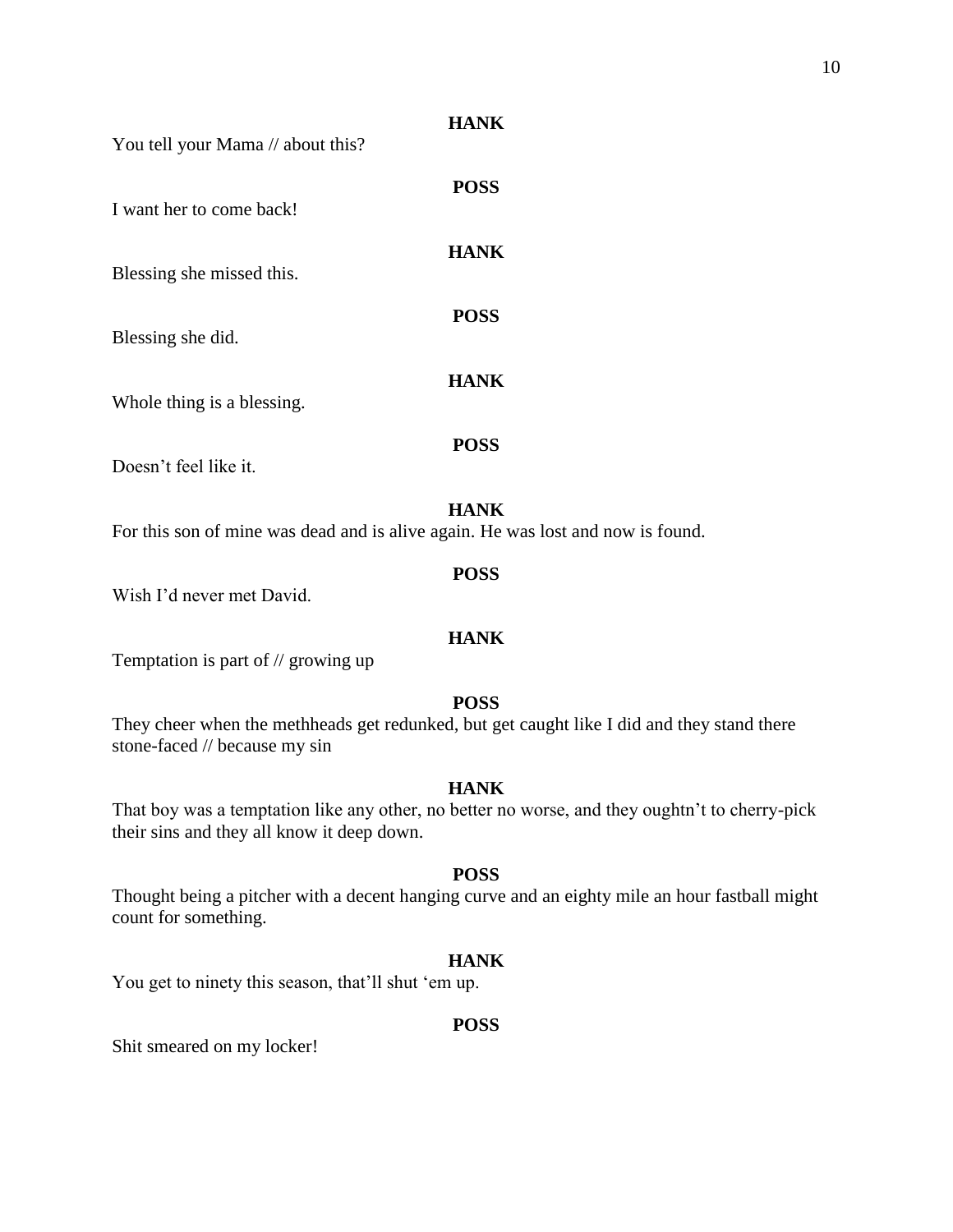| Christ taught us how to bear up.                                                 | <b>HANK</b> |
|----------------------------------------------------------------------------------|-------------|
| I prayed to Christ on this since I was nine. Gettin' redunked one Sunday? Right. | <b>POSS</b> |
| Then what else do we do?                                                         | <b>HANK</b> |
| The Pritchard Facility.                                                          | <b>POSS</b> |
| Drought's killing the business.                                                  | <b>HANK</b> |
| Lake hasn't dried up yet.                                                        | <b>POSS</b> |
| And without your Mother's income // there's no way I can afford -                | <b>HANK</b> |
| I'll pay you back // this summer after -                                         | <b>POSS</b> |
| We'll talk after the season.                                                     | <b>HANK</b> |
| I want to go now.                                                                | <b>POSS</b> |
| Recruiters coming in two weeks.                                                  | <b>HANK</b> |
| But if I suck Poor choice of words.                                              | <b>POSS</b> |
| You got the best arm in the county.                                              | <b>HANK</b> |
|                                                                                  |             |

## **POSS**

It's not my arm that needs fixing! Look, they passed the plate in church so Kathy Haggard could pay for Mary to go there, // they can do the same

## **HANK**

Mary Haggard is a whole 'nother story. She may well be beyond prayer for what she did, but you are most definitely not. You're gonna have to let the Lord handle this one, Oren.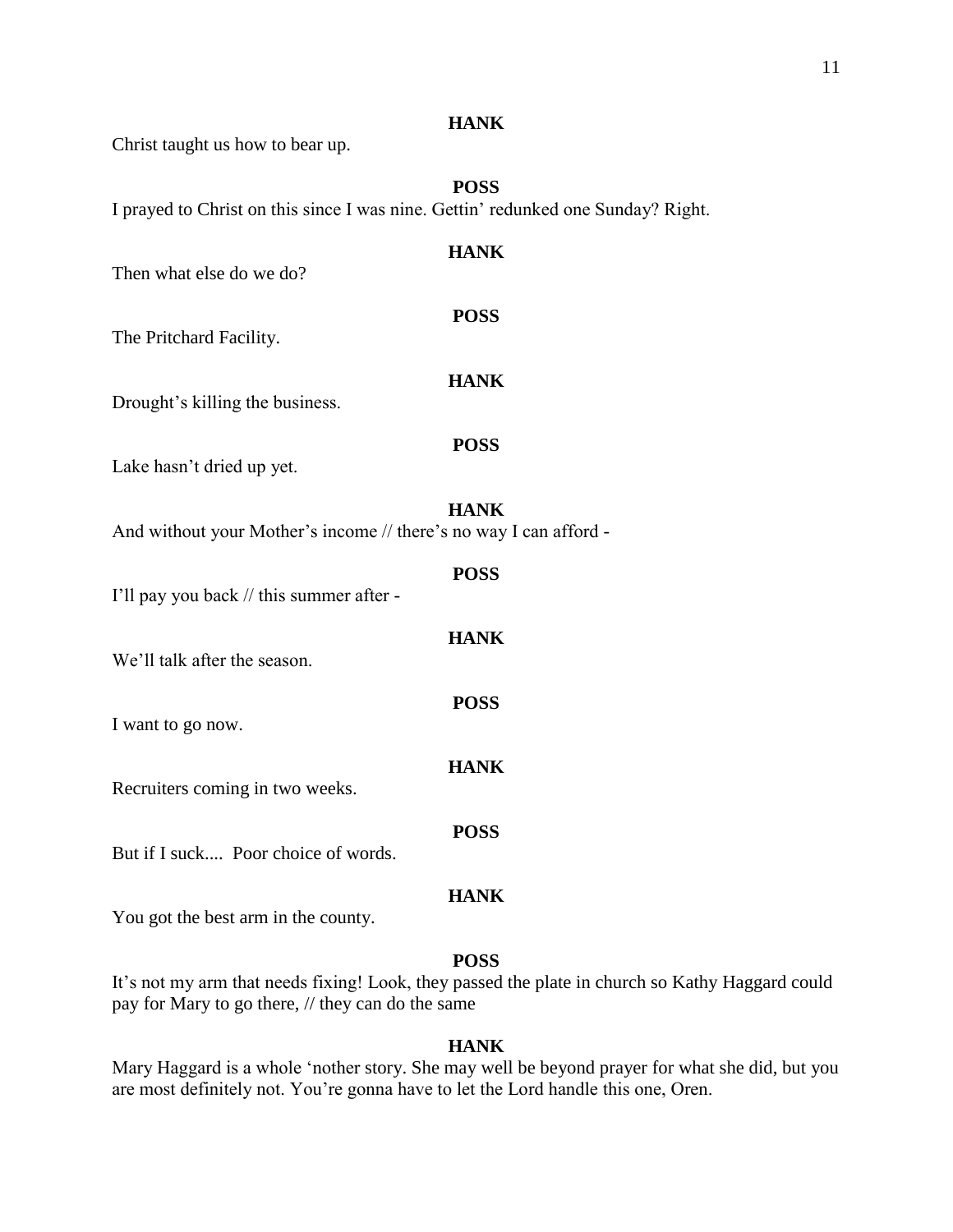#### **POSS**

Why am I not a huge embarrassment to you? Or am I, and you're just too good a man to show it?

## **HANK**

Once we get dried off, let's have a catch. Some fishing, then? In what's left of Lake Love?

## **POSS**

Gotta finish Great Expectations.

## **HANK**

I could sure do with a catch this afternoon, Oren.

## **POSS**

Please ask Reverend Wheeler to pass the plate for me next Sunday, Daddy. They'll fill it. Same ones who smeared my locker, probably.

*MARTA interrupts.*

#### **MARTA**

This all started a lot longer ago than that. You got to go way back, Hank. Back to Daddy. Back to Bobby. Back to me when I still had my H.

> *POSS is gone. HANK transforms into his father, CLEM O'REGAN, who is there, forty years earlier, baptizing.*

#### **CLEM**

(*sings*) Go down by that river Go down seven times! Go down by that river Go down seven times! Hand of God gonna lead you down Hand of the Deacon won't let you drown! Go down by that glorious river Go down seven times!

> *CLEM is gone, or maybe he's in the background. POSS and MARY CHARLES have transformed into BOBBY and MARTHA, who is MARTA, forty years ago. BOBBY has been beaten up.*

#### **BOBBY**

And on top of that, Martha? They smeared shit on my locker.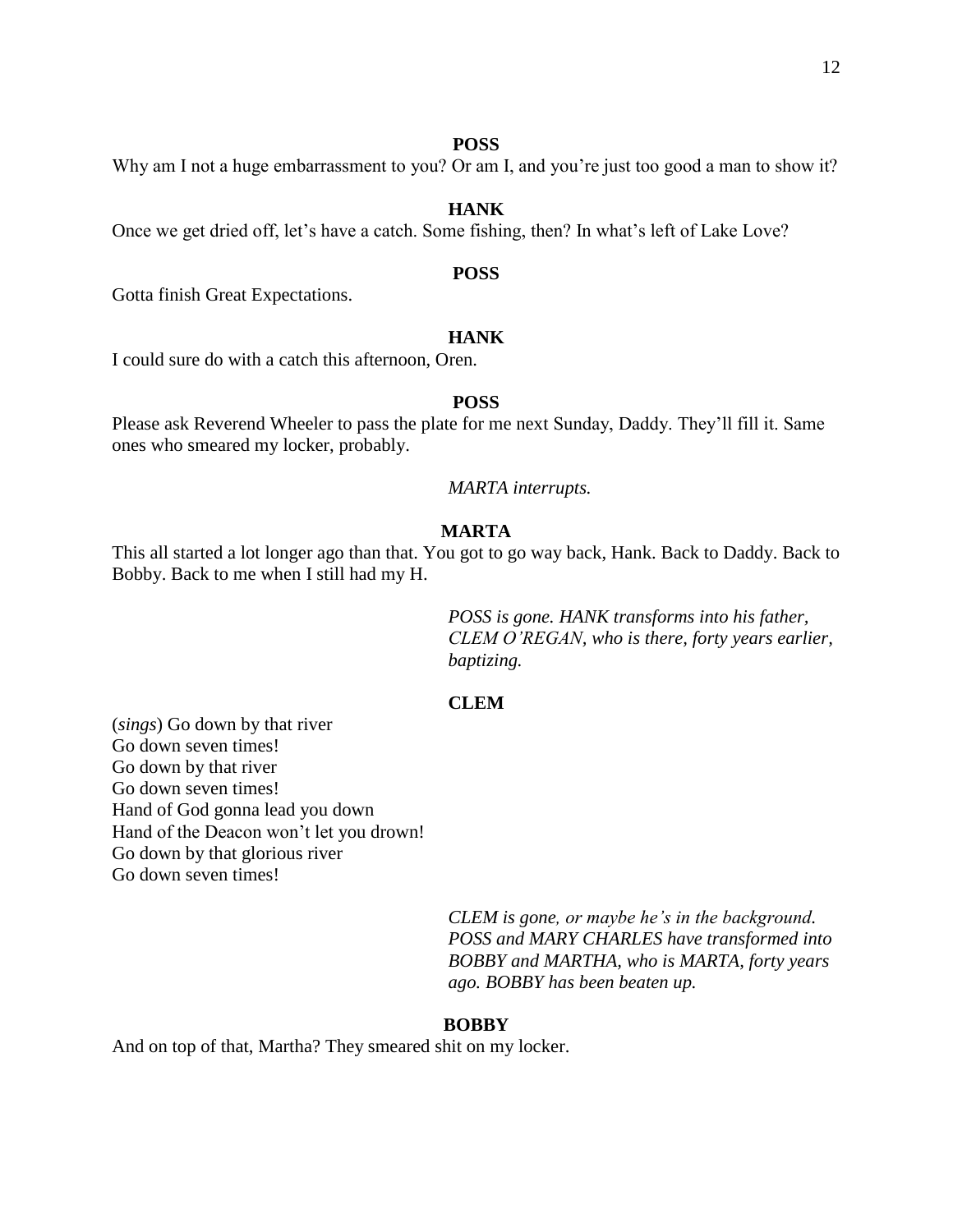#### **BOBBY**

My nose got so swollen I couldn't even smell it though!

#### **MARTHA**

Figures they wore masks.

Assholes.

## **BOBBY**

Smelled like Clinton Truth. You know. Hay and Old Spice. Whiff o' Harry Boozer.

#### **MARTHA**

Did they say anything?

#### **BOBBY**

"This fist taste as good as Michael Brooks?"

#### **MARTHA**

I think Clinton Truth has a thingading for Harry Boozer.

## **BOBBY**

So far they have the good sense not to get caught.

#### **MARTHA**

How about we get caught?

#### **BOBBY**

Too late for that.

#### **MARTHA**

We tell them I turned you around. We'll go to the Spring semi-formal and slow dance. Even when everyone else is doing the Hustle. You're not going with Ella Fortney, right?

#### **BOBBY**

She dumped me as soon as she heard, of course.

#### **MARTA**

So we do some nice moves. Tango! Some sexy stuff. Your hands all over me.

#### **BOBBY**

Ella says, "I shoulda known all along. You dance too good."

## **MARTHA**

OK. Then we tell them we found each other while praying together. You were so broken up after Ella dumped you that you asked me to join you in contemplation // so that you could heal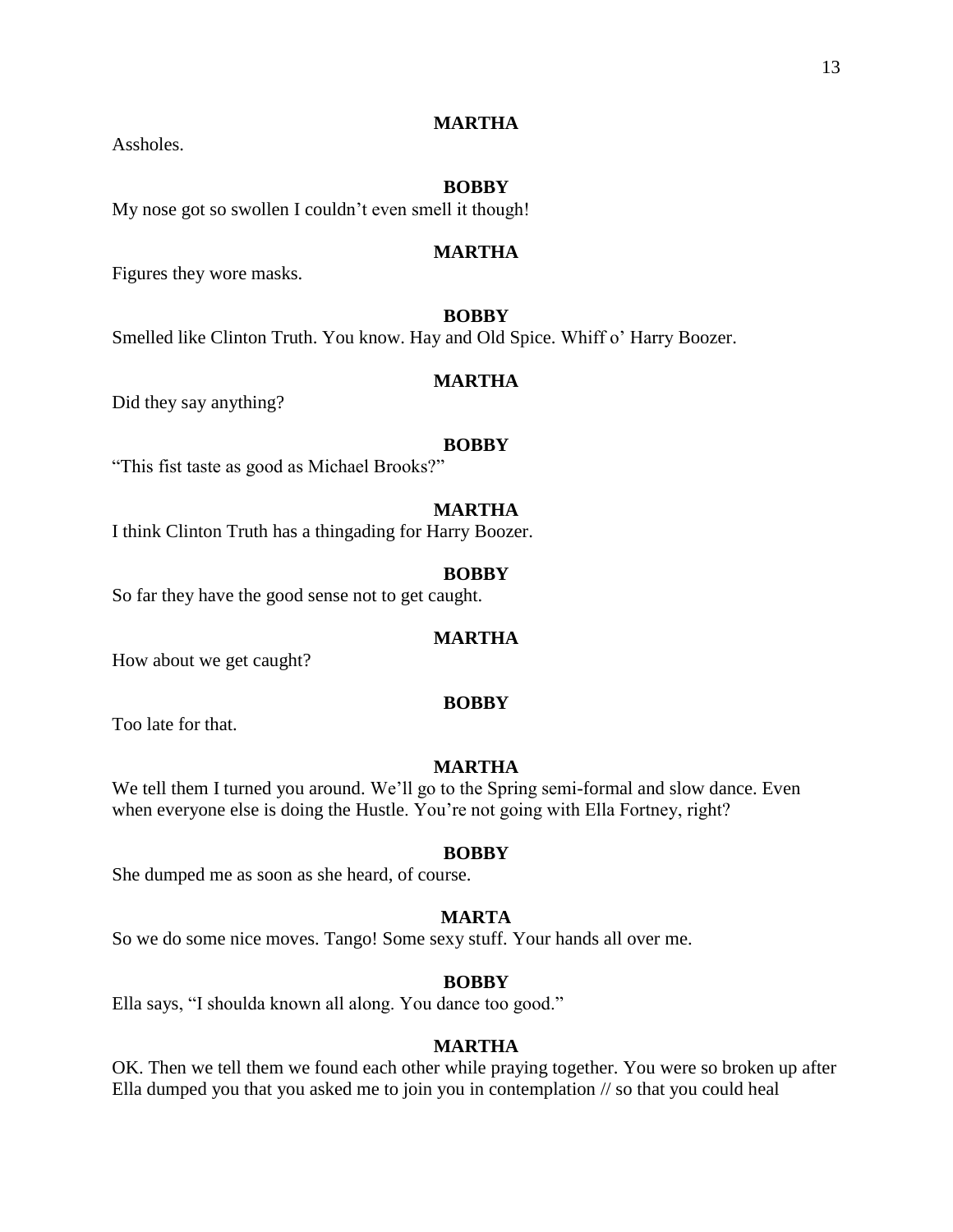#### **BOBBY**

Don't lie about that.

## **MARTHA**

I do sincerely pray for you each day for you.

## **BOBBY**

To change?

## **MARTHA**

To be smart. So let's both be smart. We dance. The way they want. Straight down the aisle.

#### **BOBBY**

They might fall for that.

## **MARTHA**

Their prayers are answered! On both fronts.

#### **BOBBY**

You're lucky they don't have any idea about you.

## **MARTA**

Girls who like to dance don't arouse suspicion. But I think Mama's starting to wonder. Not a bad life with me as your wife.

#### **BOBBY**

Not a real life.

## **MARTHA**

But life. At least.

#### **BOBBY**

I think your father sent Clinton and Harry.

#### **MARTHA**

My Daddy's a preacher!

#### **BOBBY**

Hence the need for henchmen.

## **MARTHA**

See, using words like "hence" ain't a smart choice.

#### **BOBBY**

You and me at the altar. Lotta head shakin'.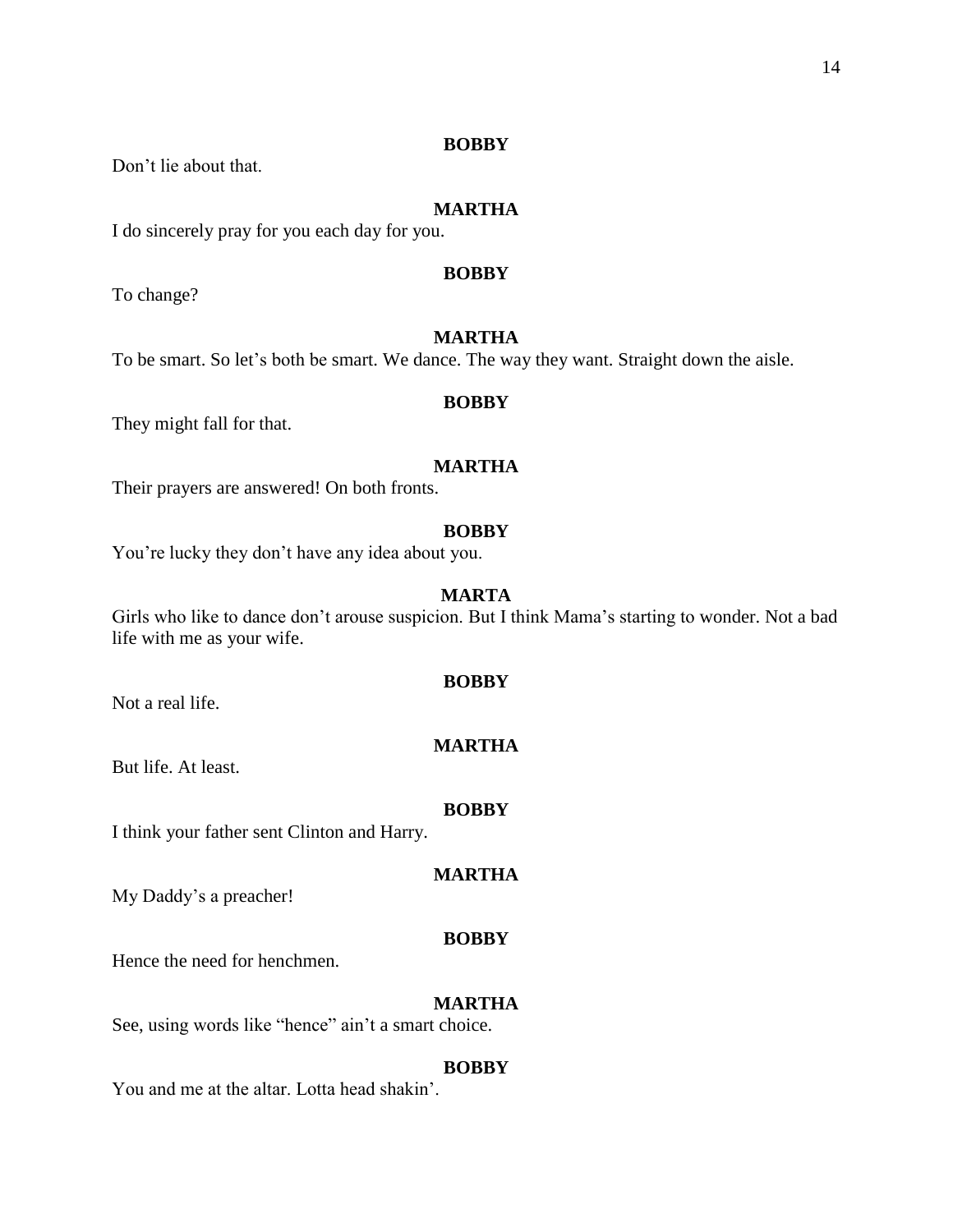Lotta Hallelujah.

And after?

**BOBBY**

## **MARTHA**

We know who we are.

## **BOBBY**

Can't get caught.

## **MARTHA**

We're married. Who's looking? Long as I do the cooking!

## **BOBBY**

I imagine we wouldn't be the first ones.

## **MARTHA**

Hardly. Hell, maybe Clinton's folks. Maybe Harry Boozer's. Seriously! You watch the way John Boozer gazes at Carl Truth at Fellowship luncheon when they put out the meatballs. God knows.

#### **BOBBY**

God knows.

#### **MARTHA**

Yes He does, Bobby Pritchard. Sure does.

*BOBBY sings a made up country tune and tries to get MARTHA to sing with him.*

#### **BOBBY**

(*sings*) God knows How I'll ever get out from under Your spell and the wonder-Ful Hell that your draggin' me through. God knows How I'll free myself from the thunder And lightning that you're Frightening me with, you devilish you.

*MARTHA joins in.*

#### **MARTHA and BOBBY**

God knows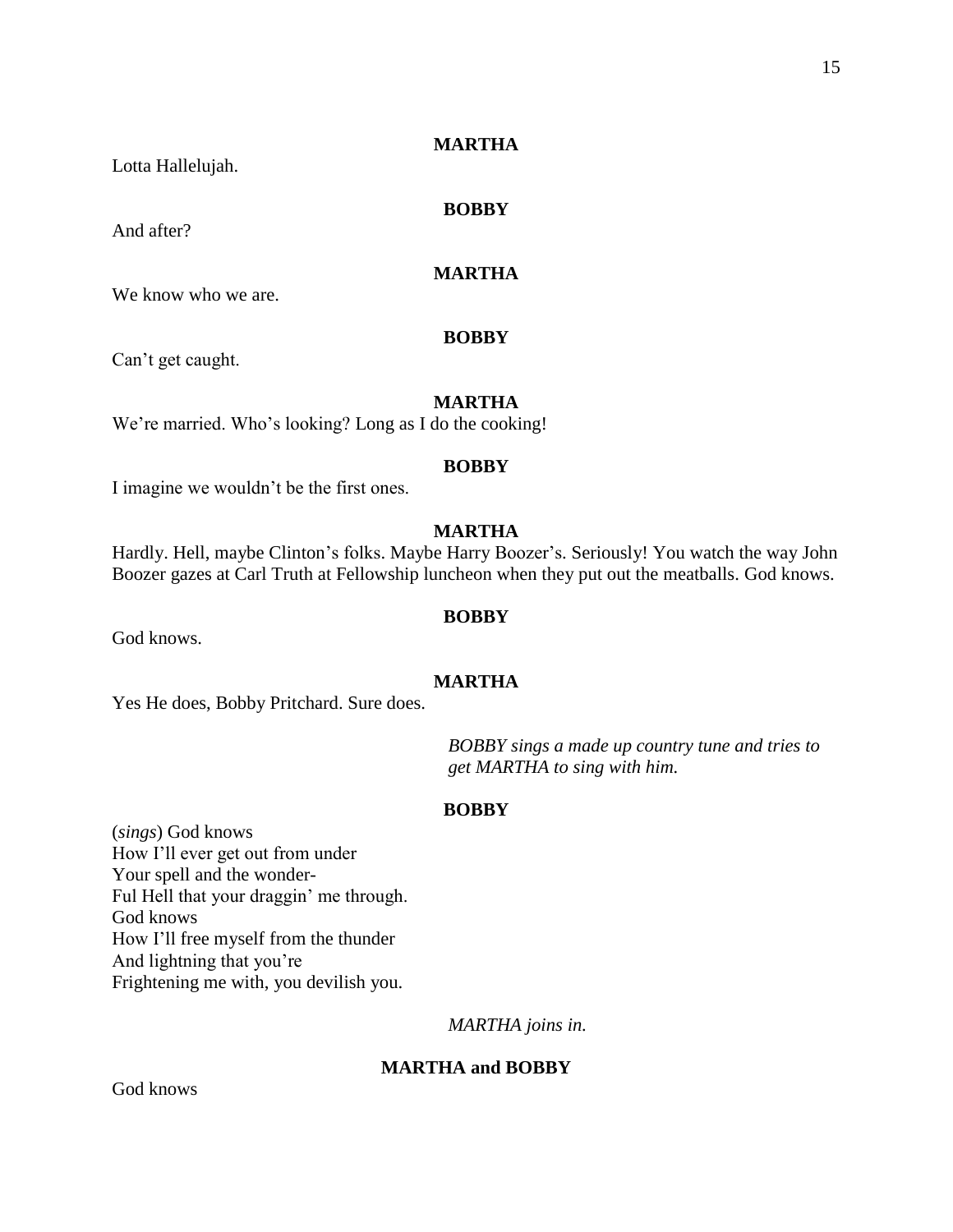How I'm drowning each day In a brimstony pool Where you made me a fool for you. God knows …

#### **MARTHA**

I couldn't come up with any more.

#### **BOBBY**

We gotta finish it! We've only got three weeks until Loretta Lynn's // in Atlanta.

## **MARTHA**

It's not like anyone's gonna//seriously listen to it.

#### **BOBBY**

Her manager's not going to give us five seconds if we don't have  $\theta$  a finished song.

#### **MARTHA**

How are we even gonna meet her manager // anyway?

#### **BOBBY**

I wrote to her agency and I said we were coming to the Atlanta show –

#### **MARTHA**

He don't know us from // a haystack

#### **BOBBY**

I sent // a picture

## **MARTHA**

We can't even write down the music.

#### **BOBBY**

Which is why I've got to play it for him. Look, this is my best chance to get out of here!! Maybe my only chance. And let me tell you one thing, Martha O'Regan. We might fool them for a while, but do you really want to live like that for the next forty years?

#### **MARTHA**

We'll figure out the ending. Flash of inspiration.

#### **BOBBY**

Better. Your Daddy's looking to rebaptize me and it's a mighty cold river in February.

*CLEM's voice is heard, as he transforms back into HANK, and BOBBY and MARTA transform back into POSS and MARY CHARLES.*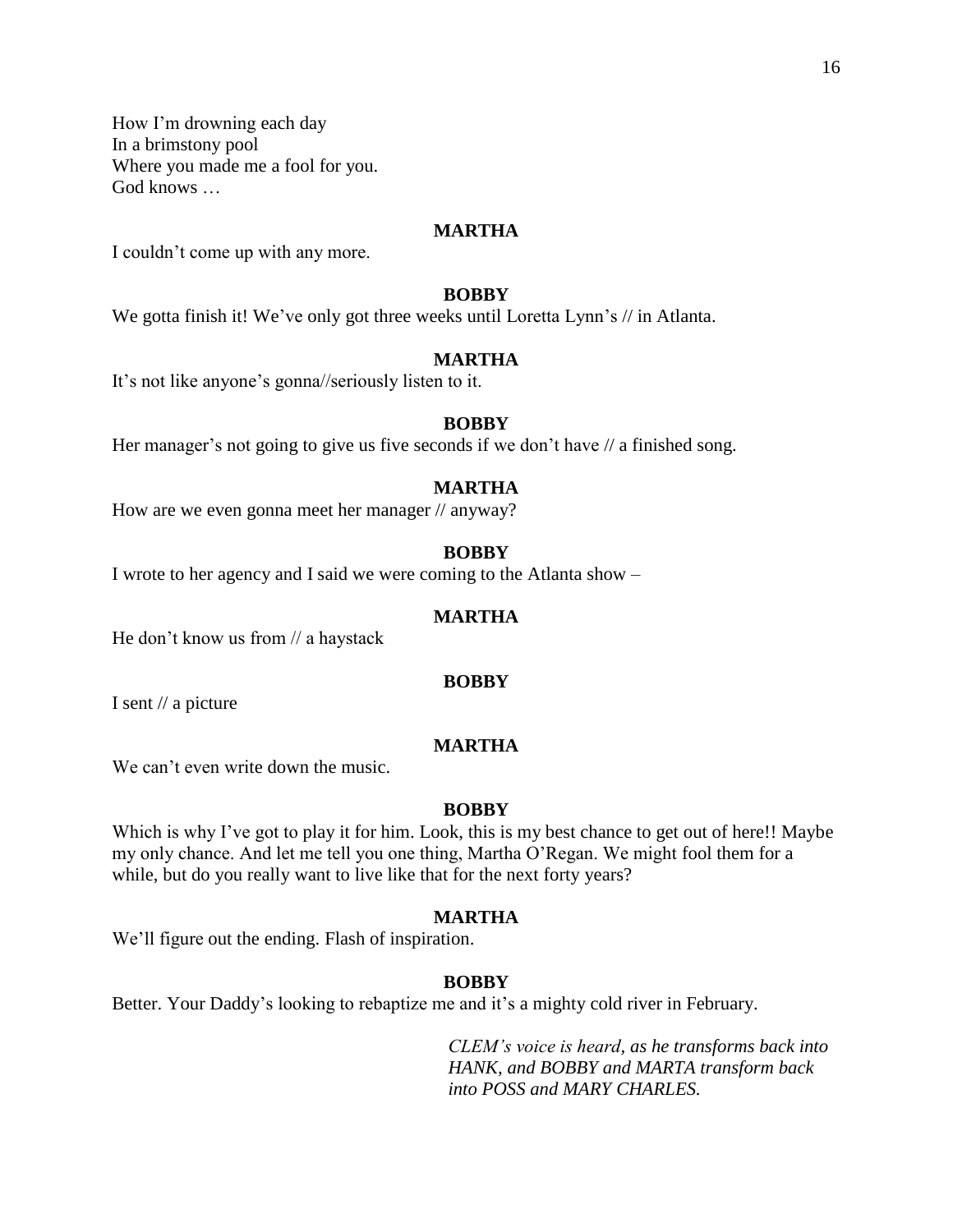#### **CLEM**

(*sings*) Go down by that river Go down seven times! Go down by that river Go down seven times! Hand of God gonna lead you down Hand of the Deacon won't let you drown!

> *A second gunshot. MARY CHARLES, POSS, CYN, MARTA and HANK are now frozen at the altar as before.*

## **POSS**

Everybody get down!

You said this wouldn't happen! Bluster!

**CYN**

Who's shooting at us?

## **MARTA**

A second shot.

## **HANK**

Traveling as slow as the first.

*We see a second bullet.*

#### **MARTA**

Maybe it's all the resistance. All the friction.

## **HANK**

This church has sadly become a place of resistance and friction.

#### **MARY CHARLES**

Where did it come from?

#### **MARTA**

I think this shot started on its way at the Valentine's night revelation of Bobby Pritchard.

*MARTA and CYN reenact a scene from earlier. Again CYN sleeps and MARTA looks like she's waking from a bad dream.*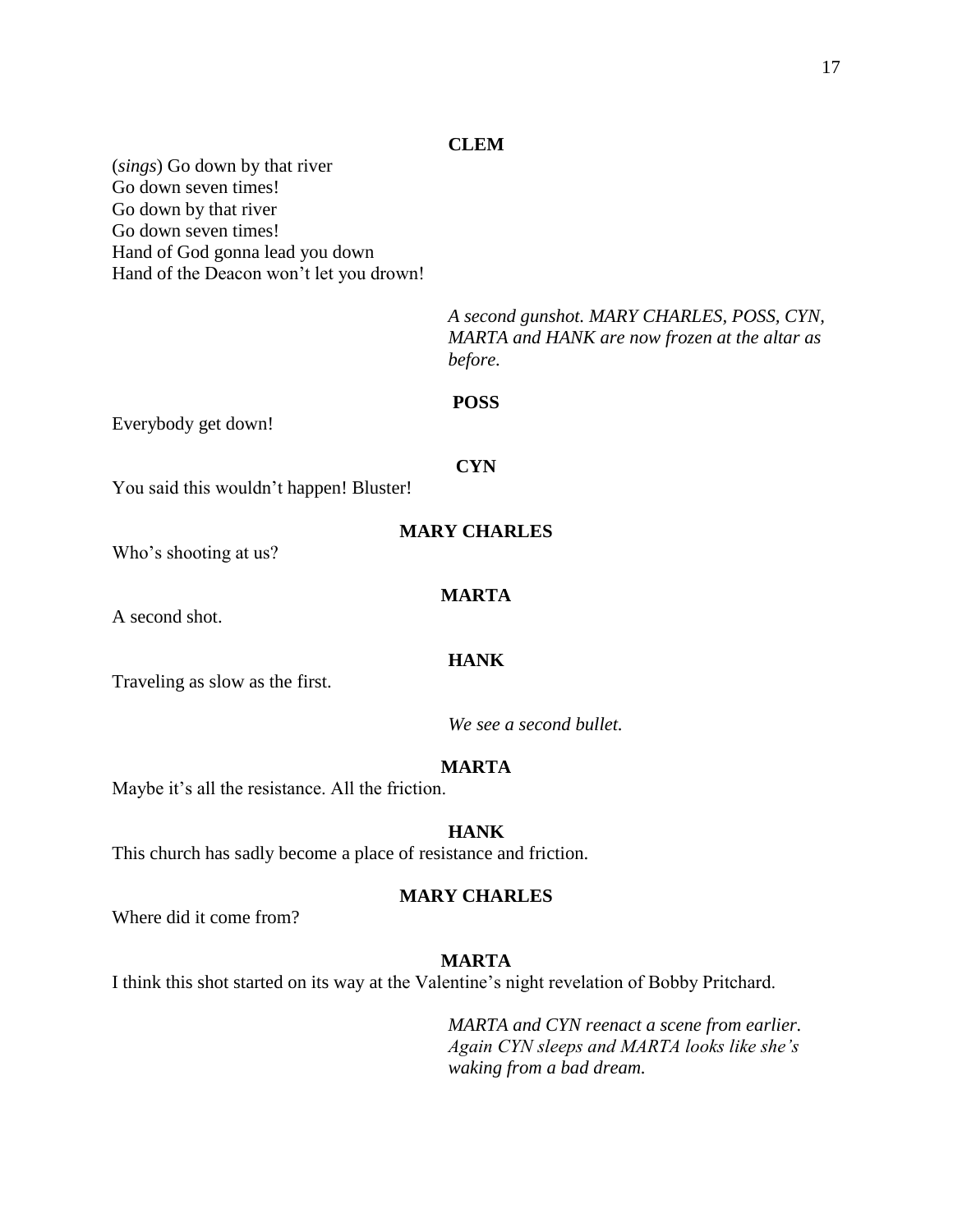No. NO. NOOOOOOOOOOOOOOOO! NOOOOO! Oh. I'm sorry.

## **CYN**

I was thinking you'd sleep through this one. You were singing there for a while.

#### **MARTA**

Singing? Oh. Not me. Bobby.

*BOBBY is there, with MARTA.*

## **BOBBY**

When you go, you can't just leave it at Hank.

### **MARTA**

Another ultimatum?

#### **BOBBY**

You've got to tell the whole town. The whole world! Interweb, twitface, linkpin, all of it!

#### **MARTA**

You really need to keep up. And what happens if I don't?

#### **BOBBY**

They're using my name. The Robert Pritchard Facility for Dejected, Rejected, Objected Subjected, Depressed, Repressed, Suppressed, Oppressed, Doubly Bubbly, Troubly, Struggly Youth!

## **MARTA**

Just like Daddy said.

#### **BOBBY**

So the story goes his way for eternity? Waterwails and "Bobby struggled" and (*singing*) 'Hand of the Deacon // won't -

You're not a friendly ghost.

#### **BOBBY**

**MARTA**

You saw how I became one.

#### **MARTA**

They'll run me out of the place.

#### **BOBBY**

No they won't. They're more likely to crucify you. J/K as the kids say. I keep up.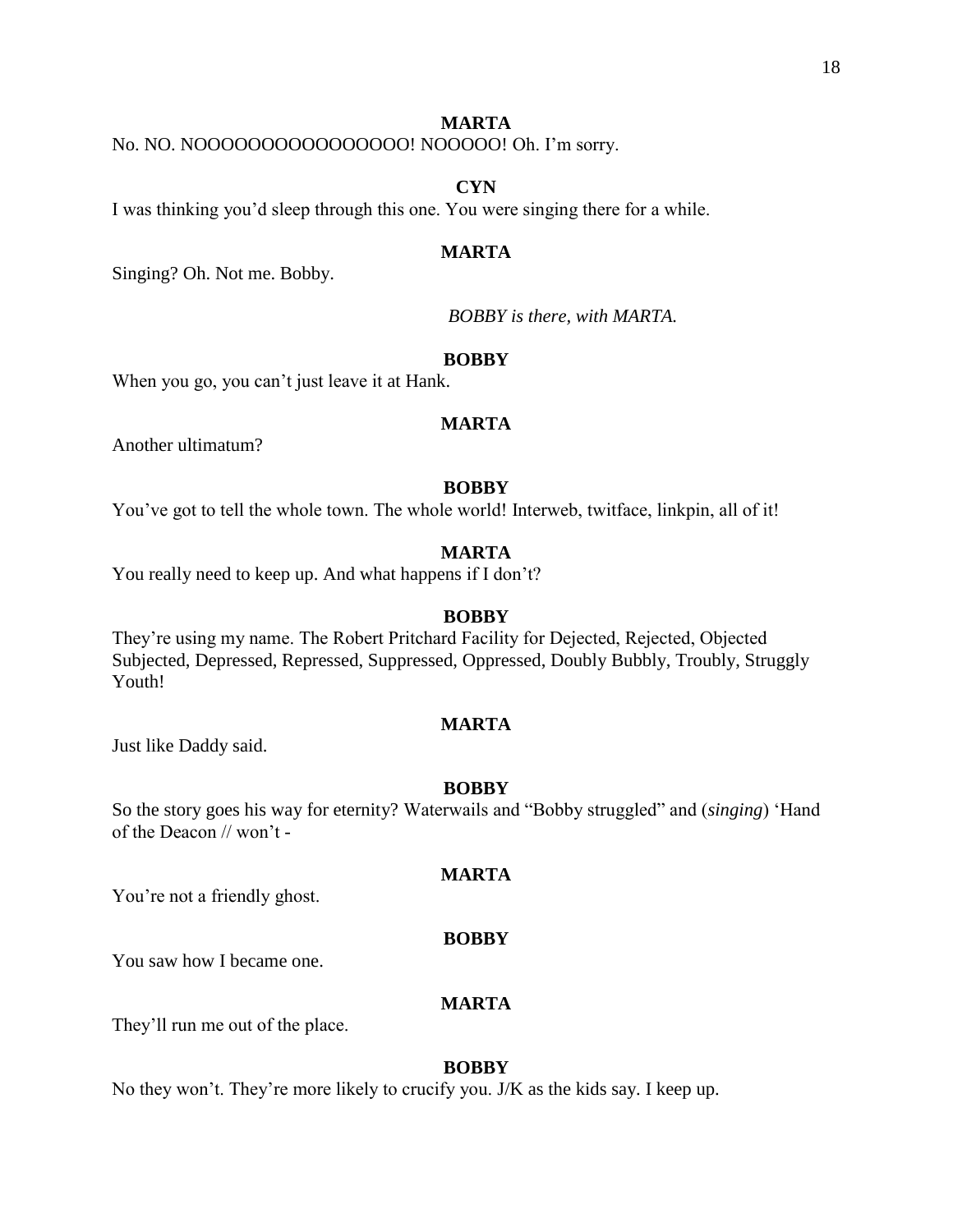I wouldn't be a bit surprised.

## **BOBBY**

You're the only one left who knows.

## **MARTA**

And I'm old as gold, thank you for reminding me.

#### **BOBBY**

Hey, remember this one? (*sings*) God knows

## **MARTA**

Please, no.

## **BOBBY**

(*sings*) How I'll ever get out from under Your spell and the wonder-Ful Hell that your draggin' me through.

You remember. Sure you do! Sing along! SING ALONG!! We got FIVE MINUTES!

(*singing louder and louder*) God knows How I'll free myself from the thunder And lightning that you're Frightening me with, you devilish you.

| No. NO! NOOOOOOOOOOOOO!      | <b>MARTA</b>          |
|------------------------------|-----------------------|
| Tell them all!               | <b>BOBBY</b>          |
| And if I don't?              | <b>MARTHA</b>         |
| I'll see you in your dreams. | <b>BOBBY</b>          |
|                              | <b>BOBBY</b> is gone. |
| Catchy tune.                 | <b>CYN</b>            |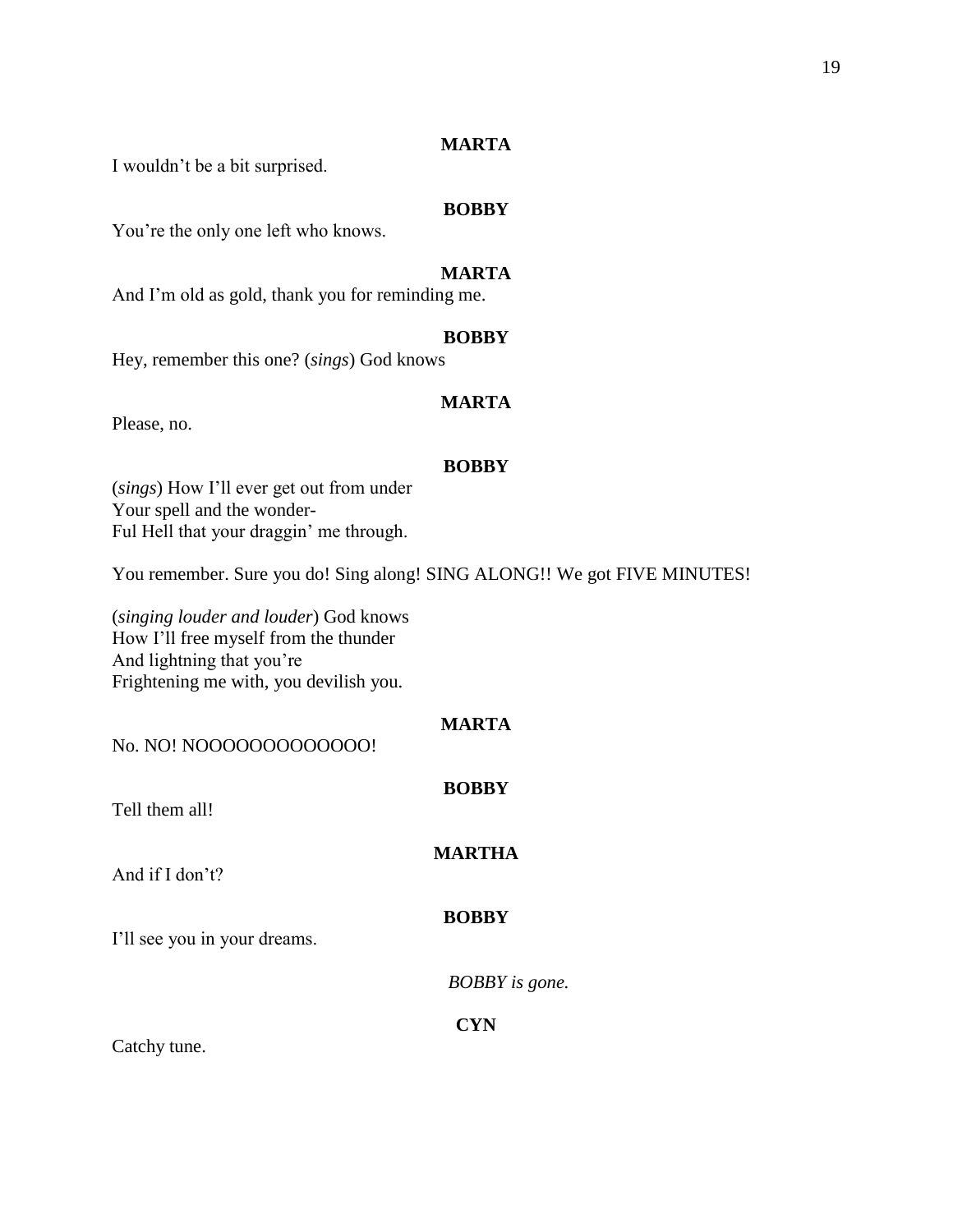Hopefully the singing was better than the screaming.

#### **CYN**

Pick a weekend.

## **MARTA**

You're so busy. All those seasonal affective disorders.

## **CYN**

I have not seen a patient on a weekend in the twenty-odd years you have known me.

#### **MARTA**

It's at least two planes and a rental car.

## **CYN**

Sweets…Mr. Lee just left his chocolate Valentine hearts in our mailbox. I desperately want him to find the both of us here next Valentine's Day.

## **MARTA**

It was Valentine's Day when I left Boiling Springs. Three days after Bobby. The river must have been so cold.

#### **CYN**

Tomorrow at ice cream we pick a weekend.

#### **MARTA**

April is nice. Azaleas and all.

## *HANK interrupts.*

## **HANK**

I think that shot came from The Pritchard Facility for Struggling Youth.

*POSS and MARY CHARLES are there. MARY CHARLES now speaks in a British accent.*

## **MARY CHARLES**

I say, why so downcast, old chap? Chin, chin! I say, // why so downcast old –

#### **POSS**

Give it a rest.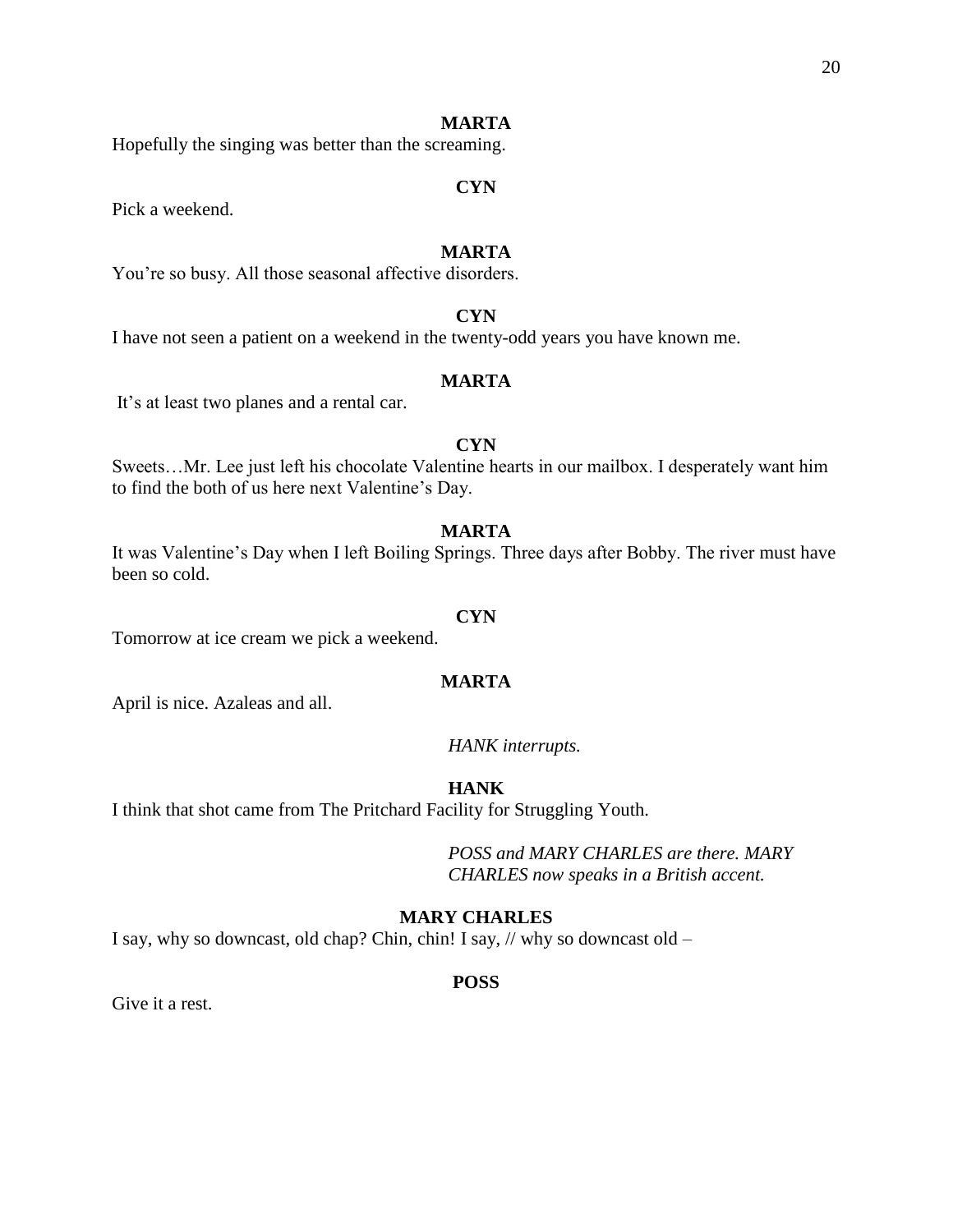#### **MARY CHARLES**

You've no cause to fret so. Surely if I can keep a stiff upper biscuit you should be able to do the same. You'll find it's all quite pleasant after the initial rounds of probing psychiatric evaluation. // "Why do you make these choices?"

#### **POSS**

What is your problem?

## **MARY CHARLES**

I can't for the life of me figure out how I, M. Charles Haggard, 7 Belgrave Square, London, SW1, am living in the Pritchard Facility for Struggling Youth in // Boiling Springs…what state is this?

## **POSS**

You're not British, OK?! And you're not nuts, either, so quit that.

## **MARY CHARLES**

And perhaps you can tell me why they have issued me this rather revolting SKIRT to wear?

#### **POSS**

You're a girl!

#### **MARY CHARLES**

So unstylish! Knee-length khaki ORLON! It's quite beyond the dark side of the –

*KATHY and HANK are there. HANK has a sports bag with POSS' baseball glove. KATHY has a box.*

Mummy! How delightful you've come! Give us a kiss! Mwah, mwah! We've been having ever so much fun! I'm off to the cricket pitch at half past Michaelmas, but there's just time // for a spot of tea

#### **KATHY**

Mary.

#### **MARY CHARLES**

You'll absolutely love the scones they serve here, and the clotted creamsickles are just // divine.

#### **KATHY**

Mary!

## **MARY CHARLES**

But you simply must give them your Yorkshire pudding recipe, Mummy! They can't make a Yorkshire pudding WORTH SHIT!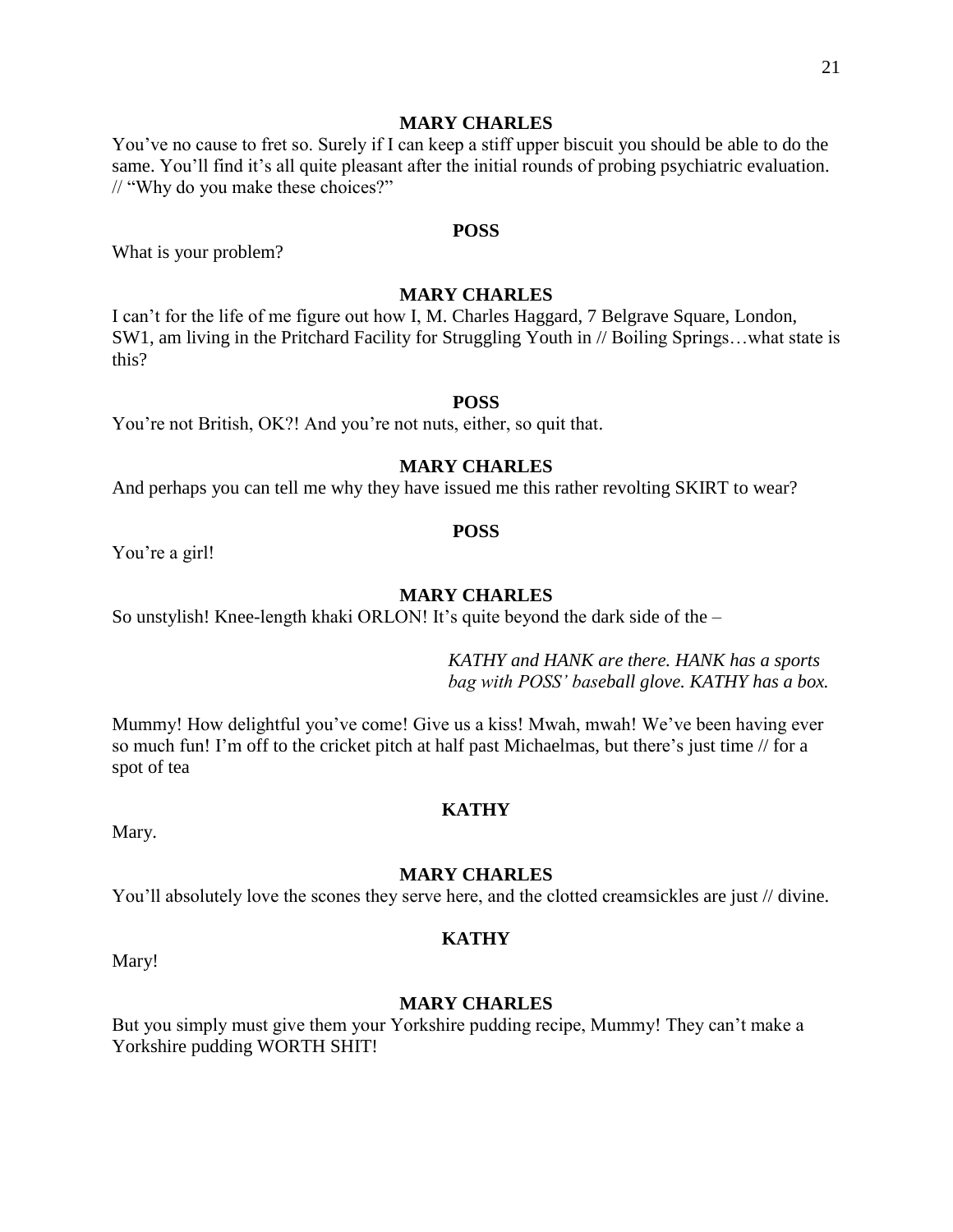22

## **HANK**

That's enough, Mary Haggard! You talk to your mother like a normal person.

## **MARY CHARLES**

**KATHY**

**MARY CHARLES**

So now I'm a normal person?

Mary.

Charles!

MARY!

**KATHY**

## **MARY CHARLES**

CHARLES!

## **KATHY**

I could have killed your father for that middle name.

## **MARY CHARLES**

Ah, but it was the gin what done 'im in!

#### **KATHY**

I drove all this way to see you, // the least

## **MARY CHARLES**

Congratulations on getting your license back.

#### **HANK**

I was happy to drive your Mama.

## **MARY CHARLES**

Yes, well what with your own flesh and spawn here, too, Deacon. We're thriving, as you//can see.

#### **HANK**

How are you, son?

## **MARY CHARLES**

Aw shucks, I'm fine, Pop. I'd much rather be here addressing my disgusting flaws than back home being star pitcher for the Bruins –

#### **HANK**

That's enough out of you!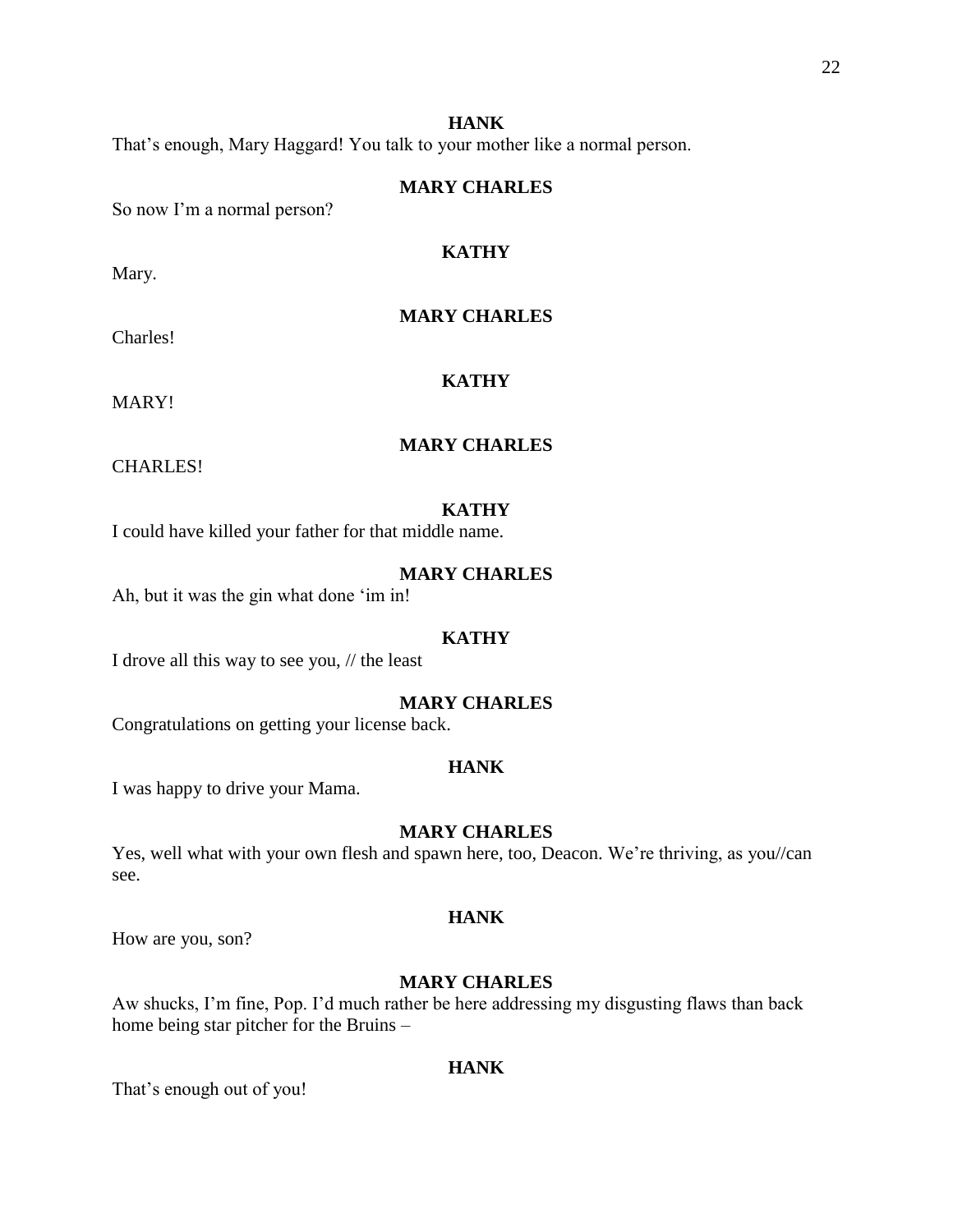## **MARY CHARLES**

Easy, Deacon.

## **KATHY**

Makes me sick to see you like this.

## **MARY CHARLES**

Then why look if I make you ill?

## **KATHY**

I'm sick for you, not because of you.

## **MARY CHARLES**

Must've made you near puke when Reverend Wheeler passed the plate for us. "Surely you can open up your wallets and give up your booze bucks to allow these children the chance to have the bourgeois life that you all enjoy! Dig deep, people!!"

#### **HANK**

People gave 'cause they want the best for you.

#### **POSS**

You're not even trying.

#### **MARY CHARLES**

Mummy, I've been waiting all week for you to pinch my new skirt. Do you like it? DO YOU LIKE MY SKIRT?

## **KATHY**

It's real nice.

#### **MARY CHARLES**

How about you, Deacon? Isn't it grand? Come on and pinch it. It stretches real good!

#### **KATHY**

I wrote sixty-five handwritten thank-you notes to people who care enough about // you to

## **MARY CHARLES**

"Let's dig deep so they can put Mary Haggard in a goddamn stretchy orlon khaki skirt so she can spread her legs real easy and take ALL your gentlemen's donations!"

#### **POSS**

Don't talk to my father // like that.

*MARY CHARLES rips off the skirt.*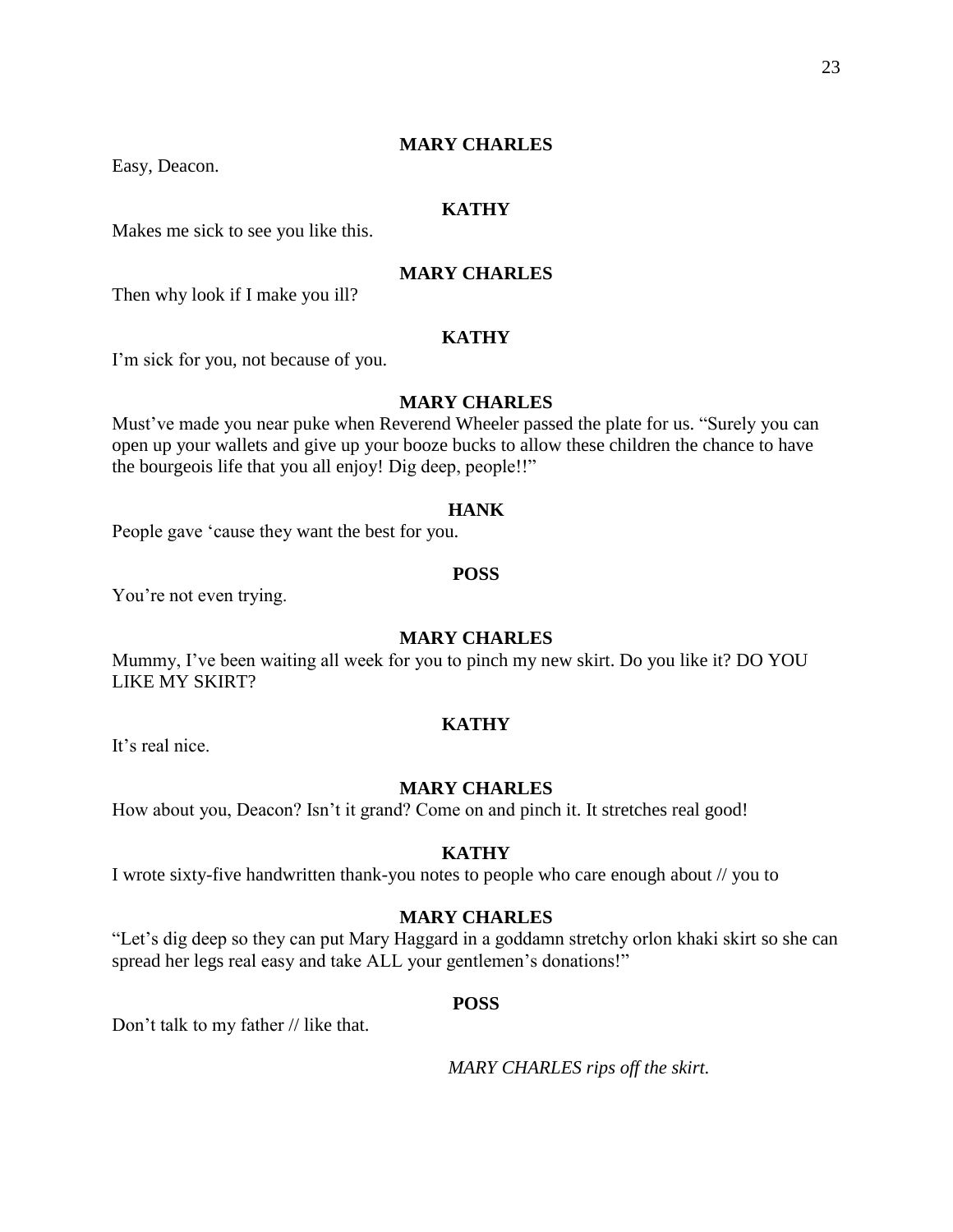## **MARY CHARLES**

The next person who forces me to wear one of these things had better be prepared to die.

*MARY CHARLES is gone.*

## **KATHY**

Told you she wouldn't try. Talk to her, will you, Oren? I think she respects you.

*KATHY is gone.*

#### **POSS**

I'm trying, Daddy.

## **HANK**

Brought a glove. There a place we can have a catch?

## **POSS**

They say you're supposed to hug me more. That I'm actually craving undelivered paternal masculine touch.

#### **HANK**

I told them I rebaptized you.

#### **POSS**

You're only a Deacon.

#### **HANK**

If you want me to get Reverend Wheeler…

## **POSS**

He's been here. Twice. Mary spat on him. Don't know if he's coming back.

So I guess we should hug.

#### **HANK**

A hug? Could have done that for free.

## **POSS**

There's a lot of hugging here. Oddly large amounts. Doctor Parker's the worst. He smells like cheese and he's got a gut.

#### **HANK**

And that's supposed to help?

#### **POSS**

Robert Pritchard was deprived of paternal masculine touch.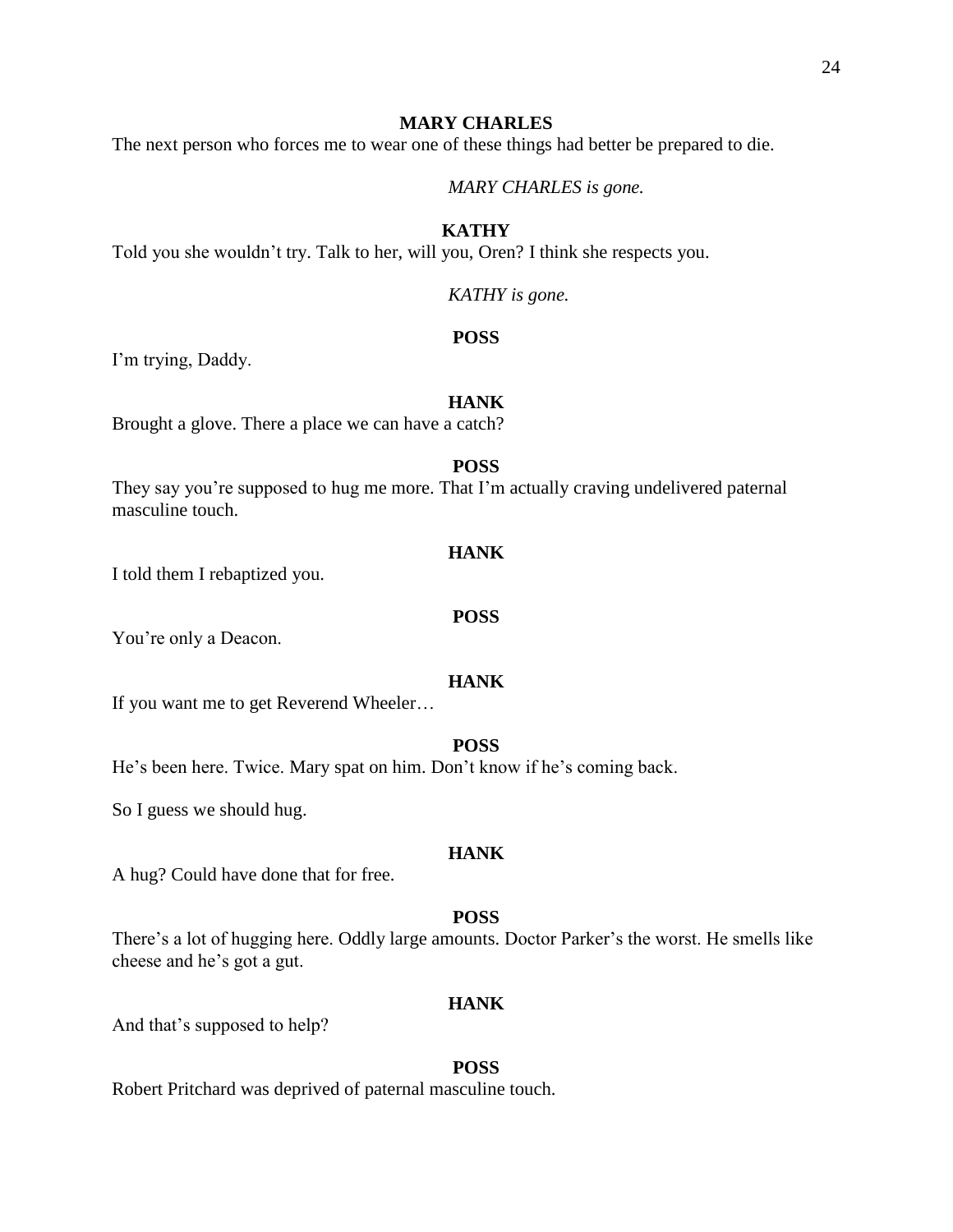*A hug. HANK and POSS are gone. KATHY and MARY CHARLES are there.*

## **KATHY**

Reverend Wheeler buried your Daddy for free.

## **MARY CHARLES**

Ah, what a kind and humble old vicar he is.

#### **KATHY**

You don't spit at anyone!

## **MARY CHARLES**

He prayed for my sanity!

## **KATHY**

After what you did, so do I. Here. I brought you these.

*MARY CHARLES opens the box and takes out a girly-frilly Easter hat.* 

## **MARY CHARLES**

You promised you'd watch // the video!

## **KATHY**

You don't look like those girls. You could tell just by looking at them  $\theta$  there was something wrong with them.

## **MARY CHARLES**

People, not girls.

#### **KATHY**

You put any of those girls in an Easter hat and they'd look ridiculous, whereas you'd look // so lovely

#### **MARY CHARLES**

I'd feel ridiculous.

## **KATHY**

You used to love nothing better.

You completely missed what else is in the box.

*MARY CHARLES pulls out a handheld gaming device.*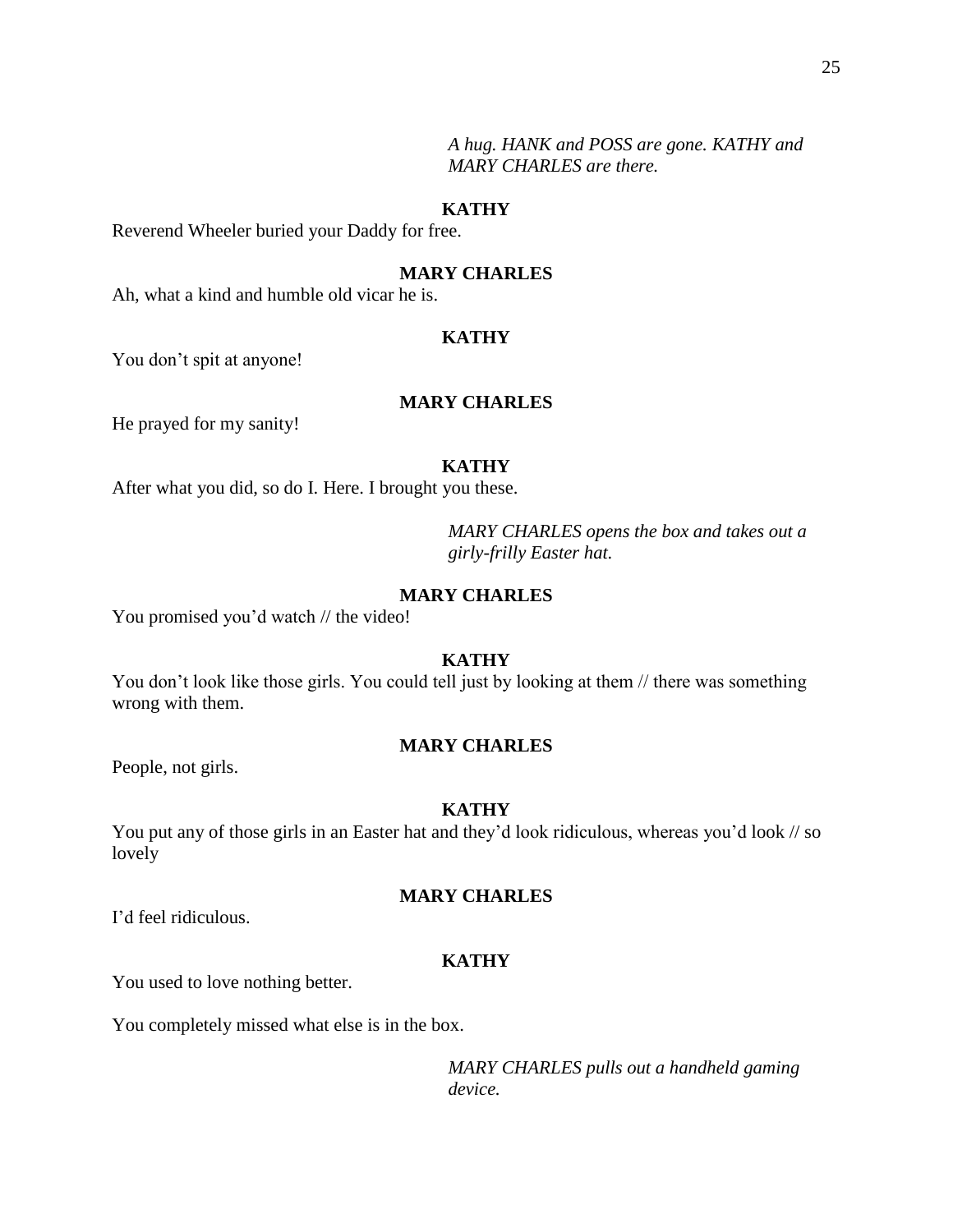Completely against the rules, of course. But now you can kill all your dragons or warlocks or whatever's on there if that makes you happy. And I knew they wouldn't look under the hat.

They say I'm to hug you more. I thought I hugged you a lot.

*A hug.*

## **MARY CHARLES**

Just let me come home with you. Please. All I hear is how I'm wrong.

## **KATHY**

We paid for the full month.

*MARY CHARLES throws the gaming device.*

Least you could do is apologize to Reverend Wheeler for what you did. Like a bullet right through me.

> *MARY CHARLES is gone. KATHY plays a game on MARY CHARLES' gaming device and sings a hymn.*

(*sings*) The waters of Bethesda's pool Were to the outward eye as clear And to the outward touch as cool Before the Visitant drew near.

*During this, MARTA interrupts.*

## **MARTA**

It didn't start that day.

## **HANK**

But the next day…

*We're now at HANK'S marina; KATHY's still playing the game.*

## **HANK**

Mama loved that hymn. Although I doubt she ever sang it while playing Zombie Invasion.

## **KATHY**

Doctor says it's an acceptable compulsion. And I finished the invoices. Wish there were more. Ben Connor came by. Bought a filter he didn't need. So that was nice.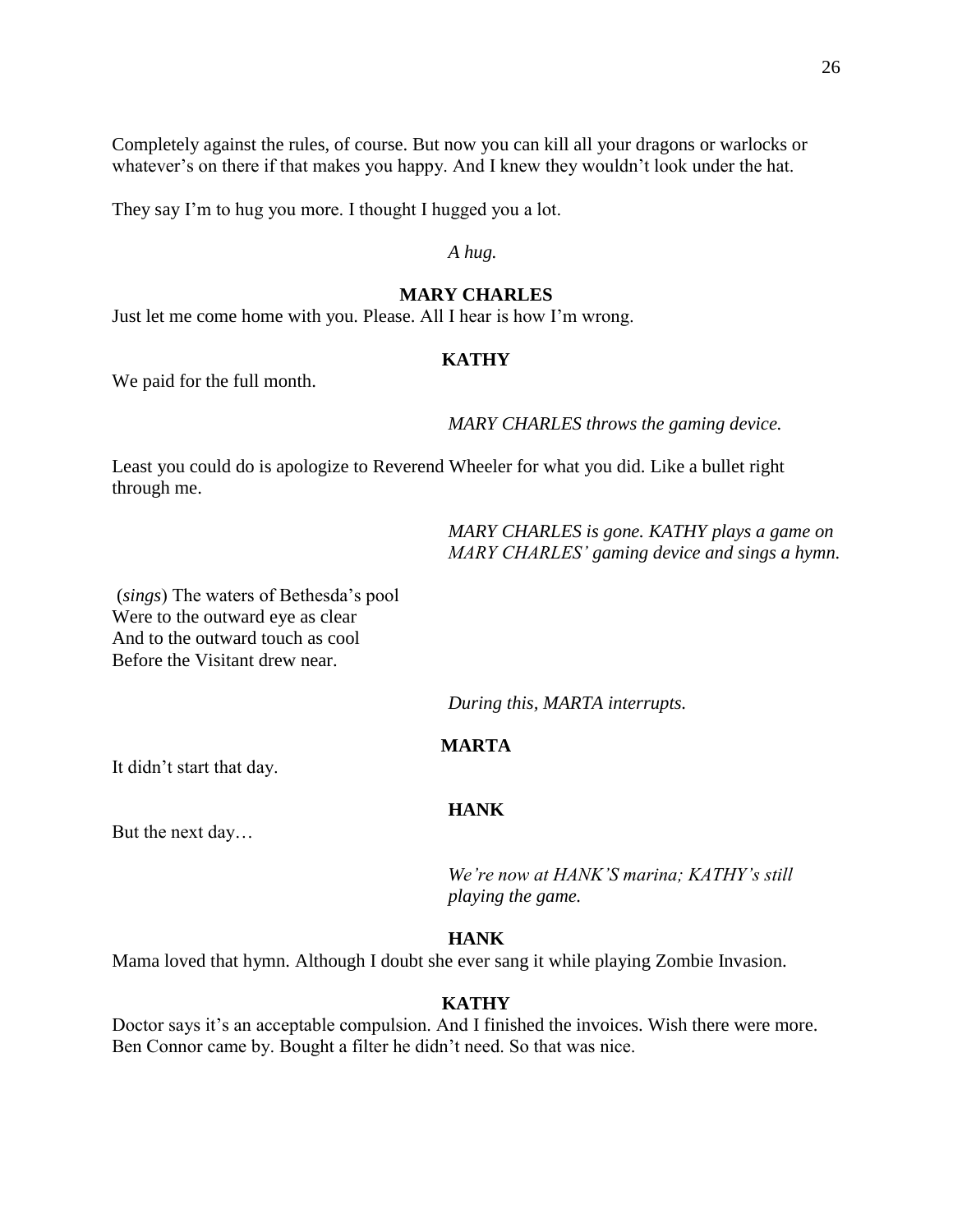## **HANK**

If I had a dime for every time some neighbor did a mercy purchase…well, I guess I do!

## **KATHY**

And Sally Marshall's trying to convince her cousins in Michigan to come for a long weekend.

## **HANK**

Bless her.

## **KATHY**

That's all you. Thank you for driving yesterday.

## **HANK**

She'll come around. They both will.

## **KATHY**

I used to wish for peace and quiet in the house. After two weeks of spending the night alone I know what they mean by "careful what you wish for."

### **HANK**

I never wished for it. Never.

## **KATHY**

Thank God for the church. Tuesday's hymnal dusting. Six wipes on each side. That's a good hour and a half. Wednesday's window night. Two hours at least. Six wipes on each pane. From Gabriel to Balthazar, the Nativity window's thirty minutes alone. But Monday's vacuuming. Six times down the aisle's still only twenty minutes or so and then what do I do? What then?

I made a lasagna. As thanks for yesterday. I'd love it if you'd stay when you drop me off home. And don't tell me you have a lot of work to do.

#### **HANK**

It's just…Pamela. If she calls.

## **KATHY**

When's the last time she called? When's the last time she did anything for you?

## **HANK**

How about we swing by and pick it up and take it to my place. My car in your driveway and all…

*HANK and KATHY kiss.*

Yes, I do believe that was Mama's favorite hymn.

*MARTA interrupts.*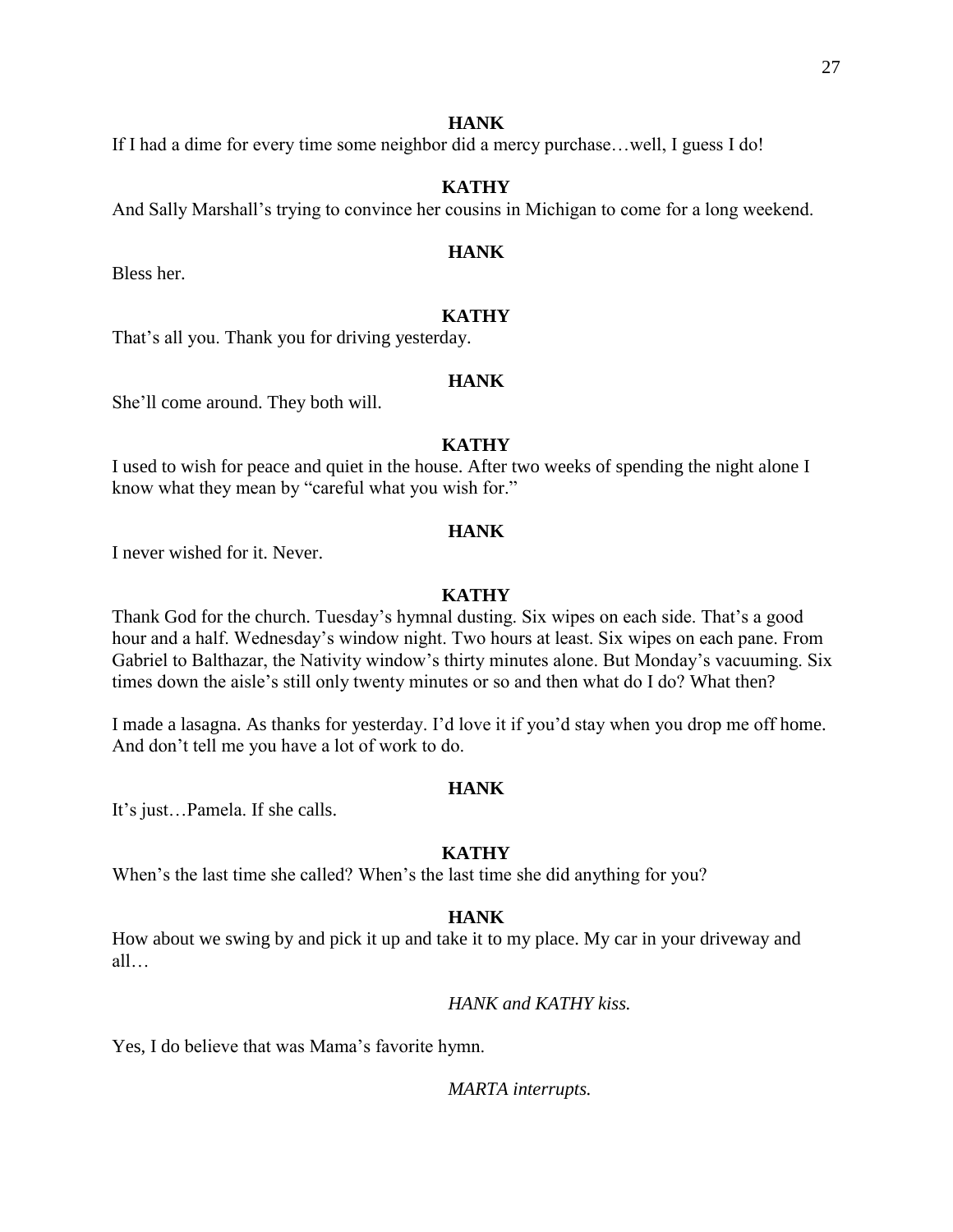It was Mama's favorite. She always sang it when she sewed.

*KATHY transforms into MARGARET, HANK's mother. She is now sewing a wedding dress but singing the same hymn. HANK watches her.*

## **MARGARET**

(*sings*) A glimpse of glories far more bright Than earth can give is mirrored there And perfect purity and light The presence of its God declared.

Oh my goodness! It's snowing! Martha! Get Hank! It's snowing!

*MARTHA is there.*

## **MARTHA**

Snow! Real snow!

## **MARGARET**

Get Hank's galoshes!

#### **MARTHA and HANK**

Martha leaves.

## **MARGARET and HANK**

Mama stays. Mama gets angry. Mama gets sad. Mama leaves.

*MARGARET is gone.*

#### **MARTHA and HANK**

Martha comes back with the galoshes. Martha sings some made up tune. (*singing*) "Drowning each day…I'm drowning each day…

#### **HANK**

What happened next??

## **MARTHA and HANK**

Six clicks. Click click click click click click…just like Daddy's –

*A third gunshot. MARY CHARLES, POSS, CYN, MARTA and HANK are frozen at the altar as before.*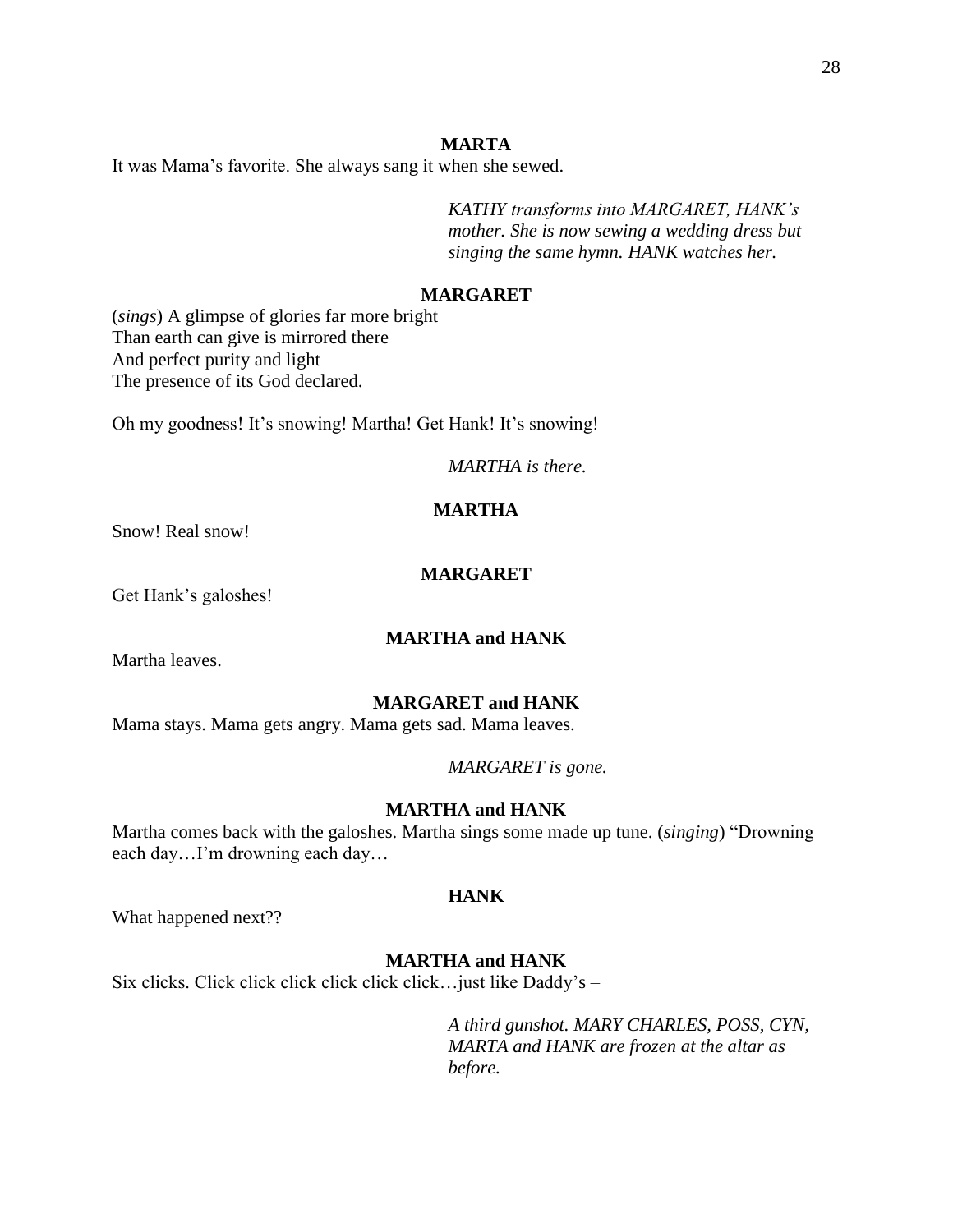## **POSS**

Everybody get down!

## **CYN**

You said this wouldn't happen! Bluster!

## **MARY CHARLES**

Who's shooting at us?

## **MARTA**

A third shot.

## *We see a third bullet.*

Dear Lord, if we get out of this I will never ever leave clothes on the floor again and I will stop all electronics at 10 p.m. and I will stop pouring delivery boys the fine wine.

## **HANK**

Remember I was here for my son.

## **MARTA**

Remember there's no such thing anymore as a true memory?

## **HANK**

Then my son will have the first one!

#### **MARTA**

Hank, I never in a million years meant for this to happen.

## **HANK**

These shots would have been fired eventually.

#### **MARY CHARLES**

Where did it come from?

## **MARTA**

I think that shot started on its way from my early March online message.

*MARTA and CYN and HANK and KATHY reenact online moments that took place in their different homes.* 

## **MARTA**

Dear Hank. Or are you Henry now? I found you on the Internet. Henry O'Regan Boating and Watersports. How many others could there be, right? I know this'll hit you like a hot shot. I'm your sister Martha. And even though it's been forever, I'm hoping you'll remember me.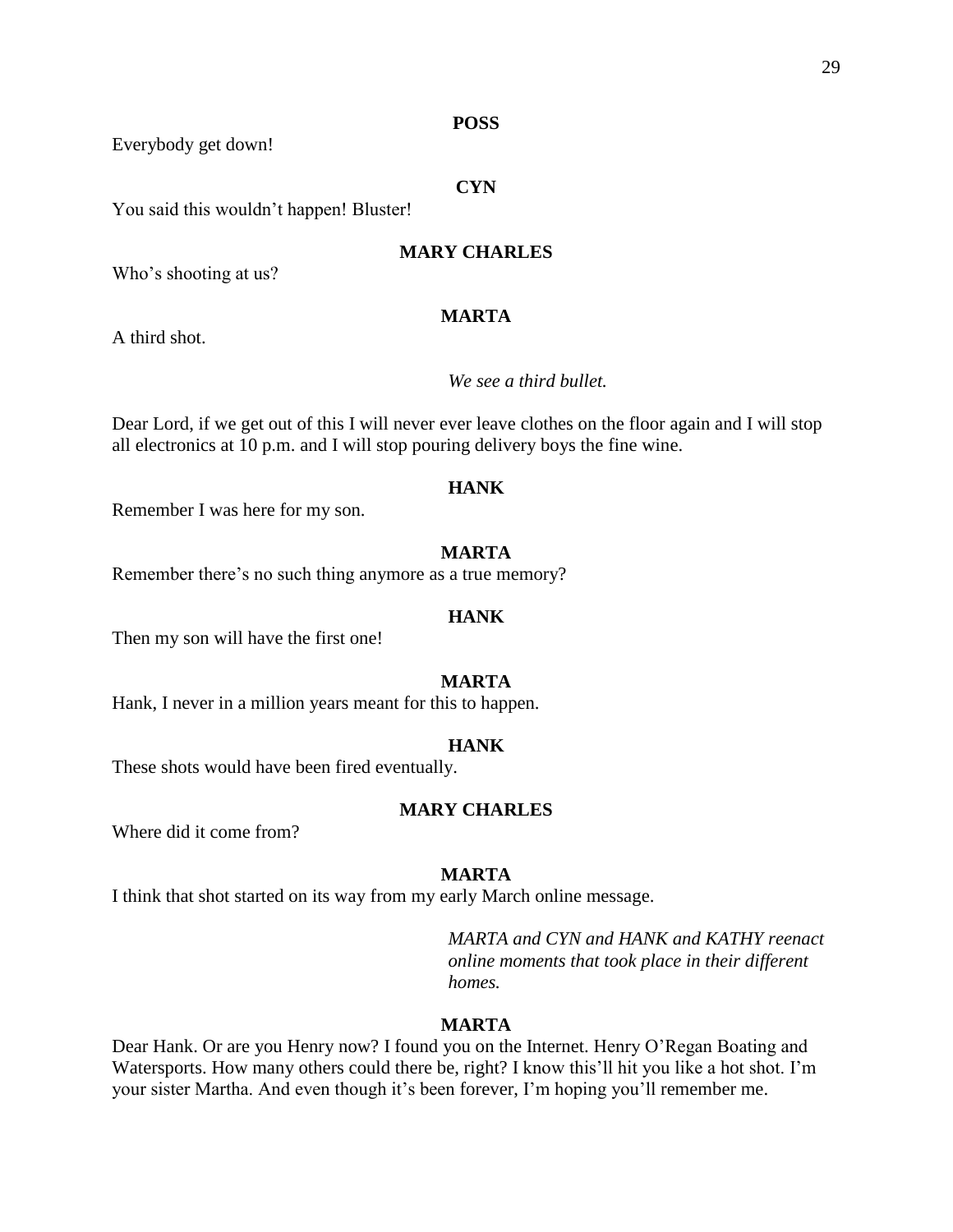| <b>CYN</b><br>Not hoping. Needing. I need you to remember me.         |
|-----------------------------------------------------------------------|
| <b>MARTA</b>                                                          |
| <b>HANK</b>                                                           |
| <b>KATHY</b><br>Maybe she thinks your Mama left you some money.       |
| <b>MARTA</b>                                                          |
| <b>CYN</b>                                                            |
| <b>MARTA</b>                                                          |
| <b>CYN</b>                                                            |
| <b>MARTA</b>                                                          |
| <b>HANK</b>                                                           |
| <b>MARTA</b><br>Oh, I know. Mama wrote me a birthday card every year. |
| <b>KATHY</b>                                                          |
| <b>MARTA</b>                                                          |
|                                                                       |

## **HANK**

We all miss her.

## **MARTA**

I figured. Last year's handwriting looked like Daddy stumbling up the drive on the way home from McCaffrey's.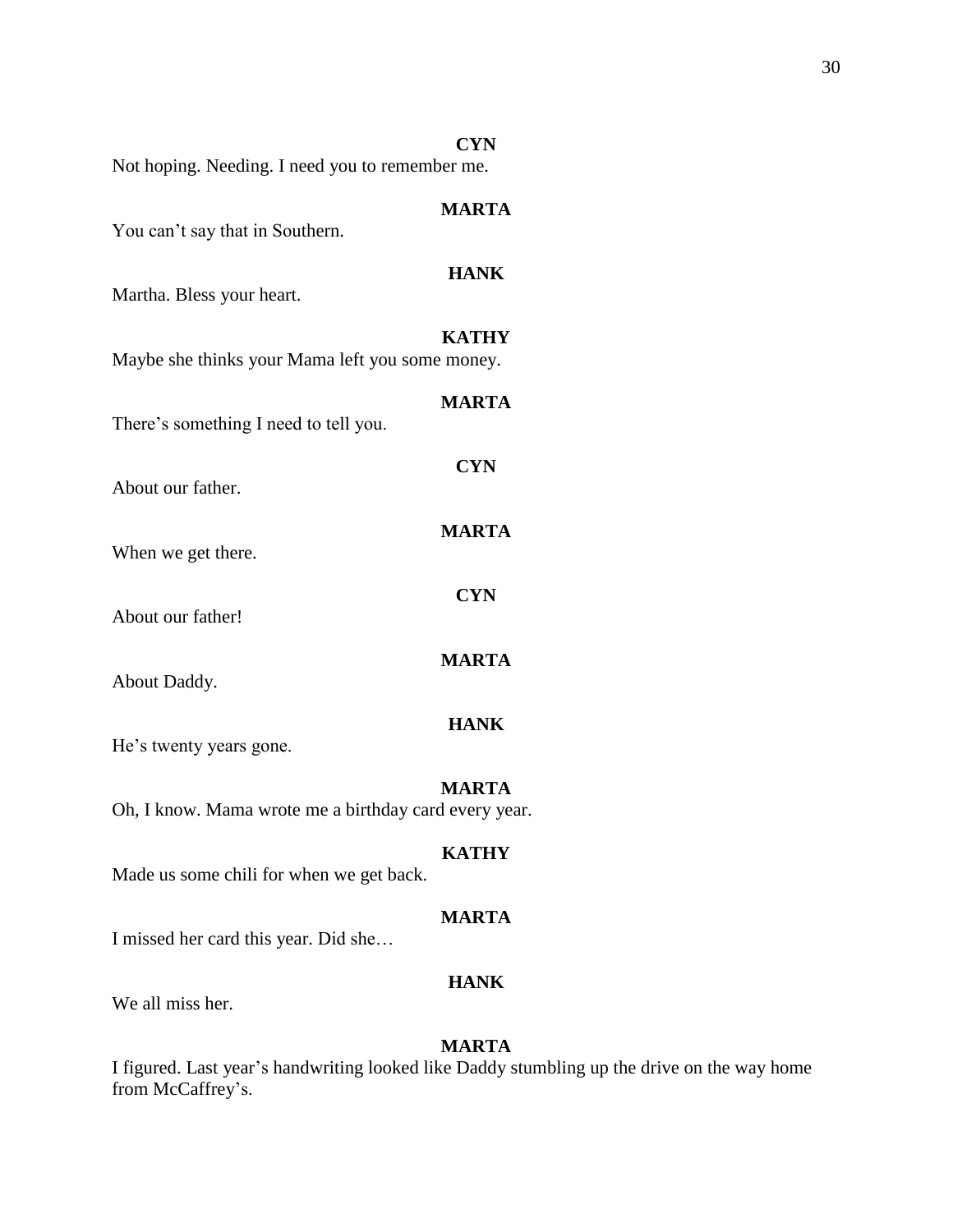| I don't recall my father ever drinking.         | <b>THIAN</b>                                                                                          |
|-------------------------------------------------|-------------------------------------------------------------------------------------------------------|
|                                                 | <b>MARTA</b><br>Mama did say he stopped after I left. And she kept me up to date about you, your son. |
| We best be on the road.                         | <b>KATHY</b>                                                                                          |
| Minute.                                         | <b>HANK</b>                                                                                           |
| The Facility closes to visitors at 5:30.        | <b>KATHY</b>                                                                                          |
| This is a real stressful time for our family.   | <b>HANK</b>                                                                                           |
| I'm your sister.                                | <b>MARTA</b>                                                                                          |
| For my family.                                  | <b>HANK</b>                                                                                           |
| I don't mean to cause you any distress.         | <b>MARTA</b>                                                                                          |
| There is no statute of limitations on this!     | <b>CYN</b>                                                                                            |
| We'll be there just after Easter.               | <b>MARTA</b>                                                                                          |
| I thank God for you every second, Hank O'Regan. | <b>KATHY</b>                                                                                          |
| You got family?                                 | <b>HANK</b>                                                                                           |
| My wife.                                        | <b>MARTA</b>                                                                                          |
|                                                 | <b>HANK</b>                                                                                           |

## **HANK**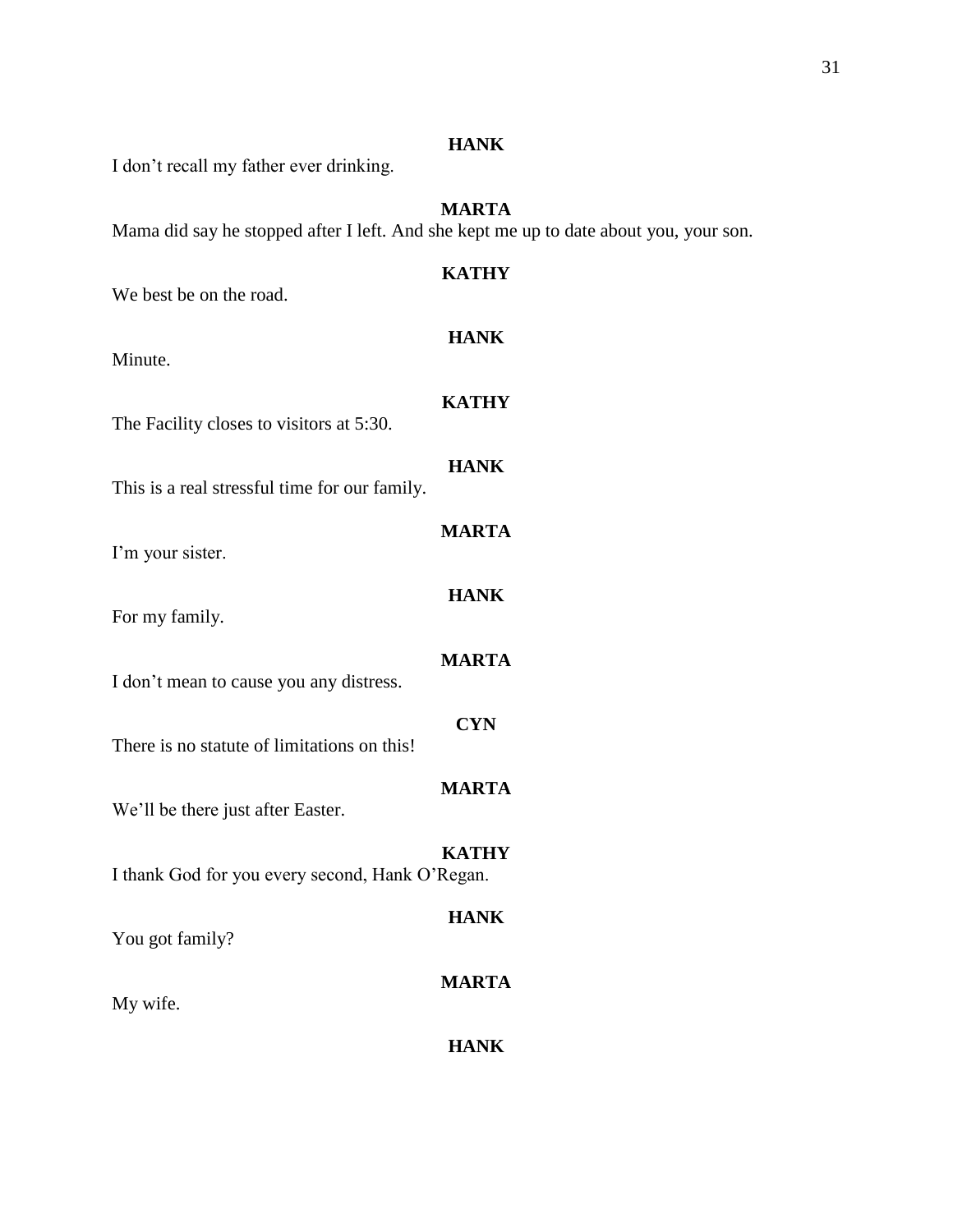#### **KATHY**

But if we don't get going!

## **HANK**

They just renovated the motel. Here's the link.

I'd best be going.

## **MARTA**

This was our worst ice cream ever.

## **CYN**

My fudge ripple was divine.

## *MARY CHARLES interrupts.*

## **MARY CHARLES**

No. The third shot came from the third week in The Pritchard Facility for Struggling Youth.

*MARY CHARLES and POSS are there.* 

## **MARY CHARLES**

(*sings*) And did those feet in ancient times Walk upon England's mountains green. And was the holy lamb of God On England's pleasant pastures seen?

What kind of a name is Oren?

## **POSS**

What kind of a name is Mary Charles?

#### **MARY CHARLES**

Prescient. Evolving. Oren's just –

#### **POSS**

Team calls me Spice.

#### **MARY CHARLES**

'Cause they all think you're cool hot?

## **POSS**

My name's Oren O'Regan. Now call my name like it's written on the roster.

#### **MARY CHARLES**

O'Regan, O.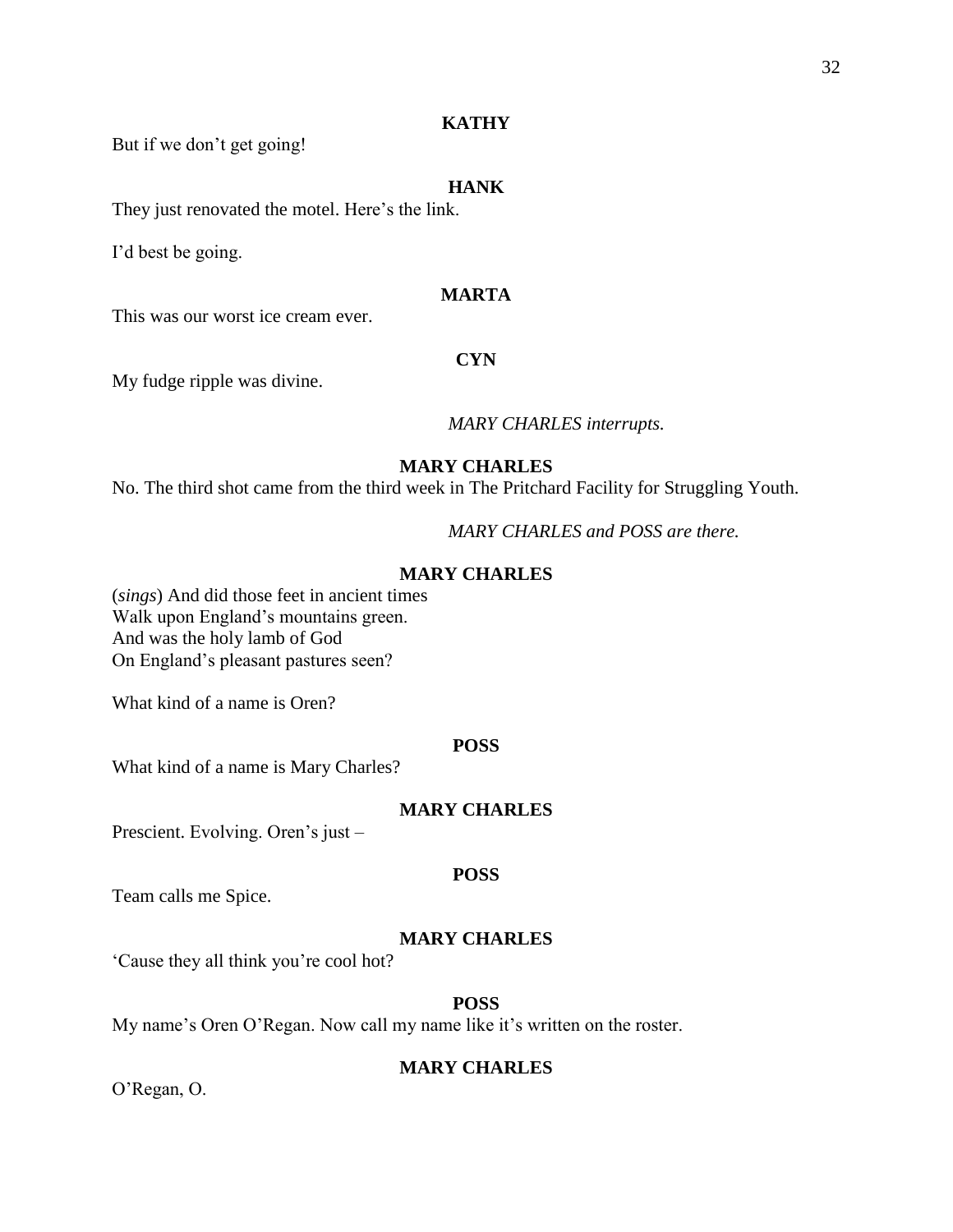#### **POSS**

The apostrophe always gets left out. Say it again.

## **MARY CHARLES**

Oregan, O. Oh. Ha ha.

## **POSS**

What's with the British boy aristocrat act?

## **MARY CHARLES**

What's with the straight jock act?

## **POSS**

I am a jock.

## **MARY CHARLES**

And I'm a boy. And a girl. Both at once. And neither ever. Like Schrodinger's cat – one hundred percent alive and one hundred percent dead at the same time.

#### **POSS**

I didn't understand that in Physics, and I don't understand what you're talking // about now.

## **MARY CHARLES**

I have a way out.

#### **POSS**

I don't want out.

## **MARY CHARLES**

We pretend to have sex and let them catch us. "We're cured! We're cured!" Spy camera's right behind us, you know.

#### **POSS**

They don't buy it when people try that.

## **MARY CHARLES**

Because they zoom in. And the boy isn't hard. But if they see how stiff you are when I'm sucking you off…

#### **POSS**

There's only two weeks left.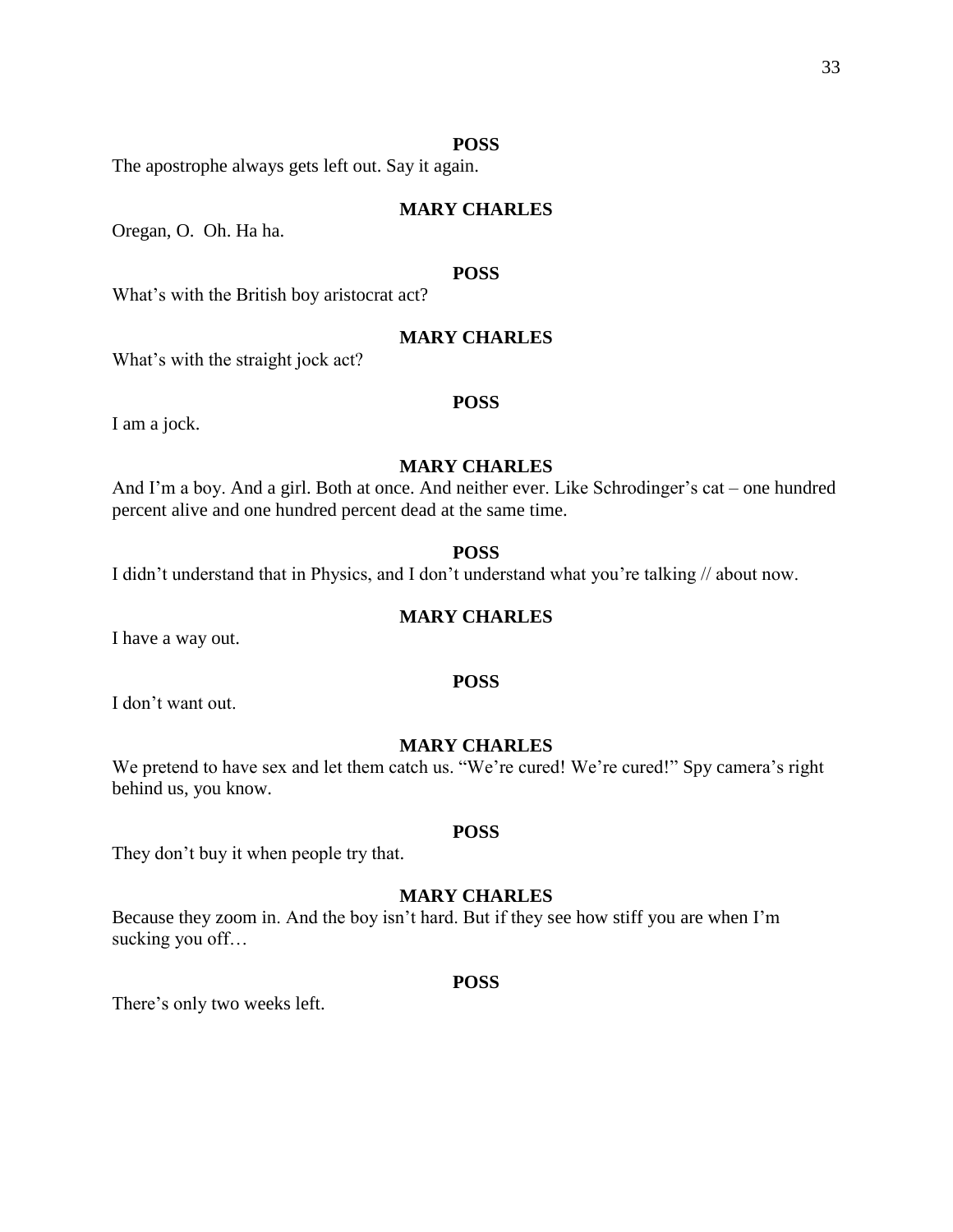## **MARY CHARLES**

Next week they make me walk around like I'm pregnant so I can feel the fulfillment of a divinely-filled uterus. God knows what they're gonna make you do. And I miss Physics. So… you pretend I'm your hot and eye-easy Calhoun Falls shortstop.

## **POSS**

I am gonna beat the crap outta you, boy, girl, shim, sheman, whatever // you are -

## **MARY CHARLES**

Don't you make fun of me, God damn it!

## **POSS**

Don't take the Lord's name // in vain like that!

#### **MARY CHARLES**

Do you believe there are things God means for us to not understand?

#### **POSS**

Yes, physics.

#### **MARY CHARLES**

Be serious! Do you believe there are things God means for us to not understand?

#### **POSS**

Yes.

#### **MARY CHARLES**

Then I am one of them. And so are you. What's that longhair shortstop's name? David? How come he's not here?

#### **POSS**

His parents are hippies from Atlanta. Moved out here to be off the grid.

## **MARY CHARLES**

I hope he's on the grid enough to have sexted you so you can get it up when we make out.

#### **POSS**

Um, they took our phones?

## **MARY CHARLES**

Oh, so you did have some sexy pixels!

#### **POSS**

Whatever.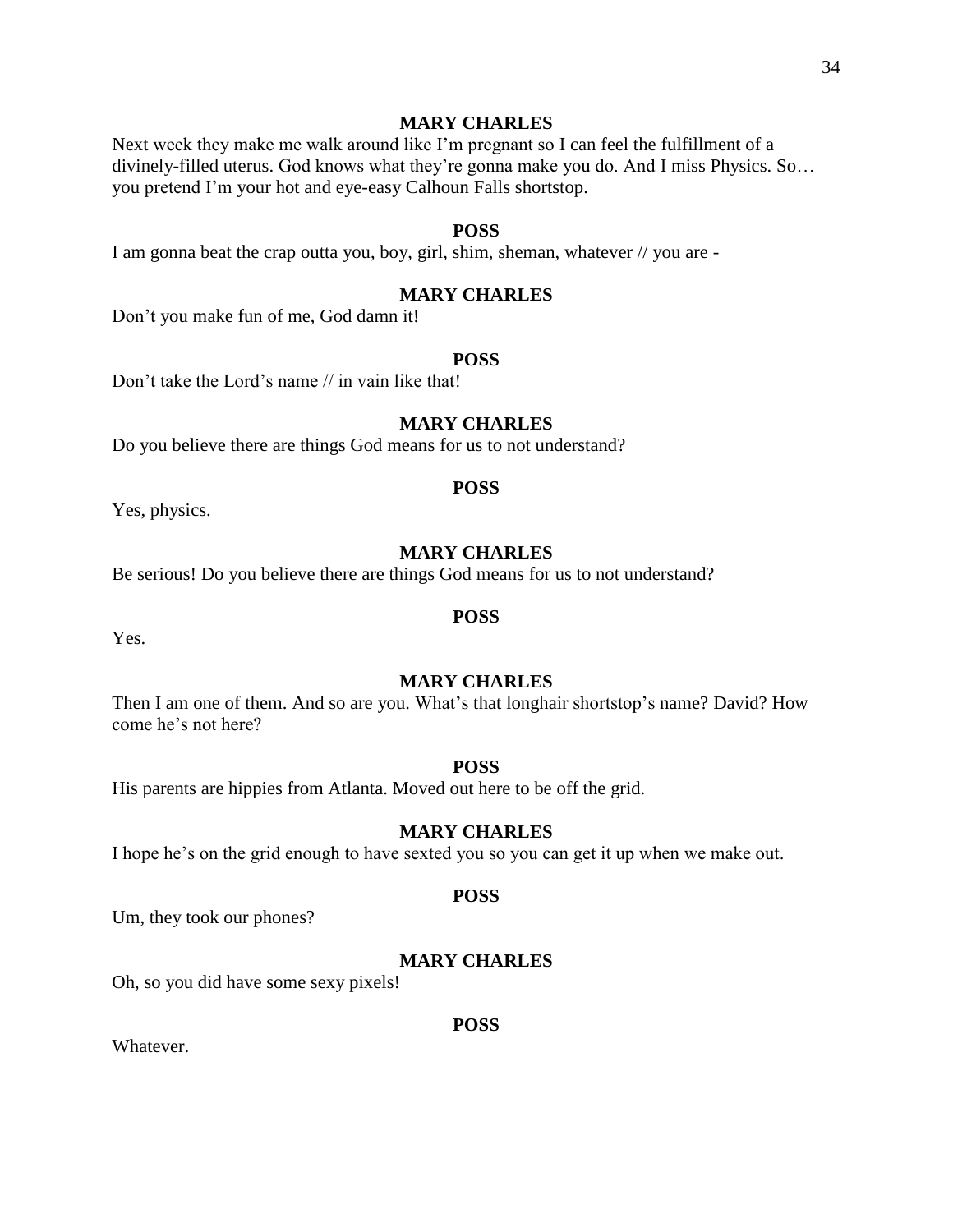#### **MARY CHARLES**

And wait…you honestly gave them your real phone? See, I was smart enough to bring along my circa 2010 flip phone. "Oh yeah, sure, take it if you must. But I REALLY need it back." Idiots.

#### **POSS**

Does it not bother you that you're wasting church money? Especially after what you did.

## **MARY CHARLES**

If they were serious they'd feed us hormones and ecstasy. Hey, what if I showed you my tits?

#### **POSS**

My Daddy says he thinks you're gonna drive your Mama crazy.

## **MARY CHARLES**

Look at these. 'Stead of prayer sessions and hugs from Daddy they ought to prescribe an hour or two a day with these babies.

#### **POSS**

Stop.

#### **MARY CHARLES**

Touch therapy. Full immersion. Guard on camera duty is jerking off right now. What about you? Don't you want to get hard from a nice soft pair like mine?? You want to want these. Even if you don't want 'em now, you want to want these, right? Right? RIGHT??

**POSS**

RIGHT!

#### **MARY CHARLES**

Then have at 'em! Go to town! Get to know the pleasures of soft female fleshiness. Show the world how much you like 'em, Spice man! There we go. Now let me get to what I'm supposed to want! Let me see that Spicy stick! Point it towards the camera and show 'em how you're cured!

*MARY CHARLES pulls down POSS's pants.*

#### **POSS**

I don't lie!!

#### **MARY CHARLES**

Yes you do.

Pull up your pants.

#### **POSS**

It's a family name. Oren. Buried middle name for most. Not for me.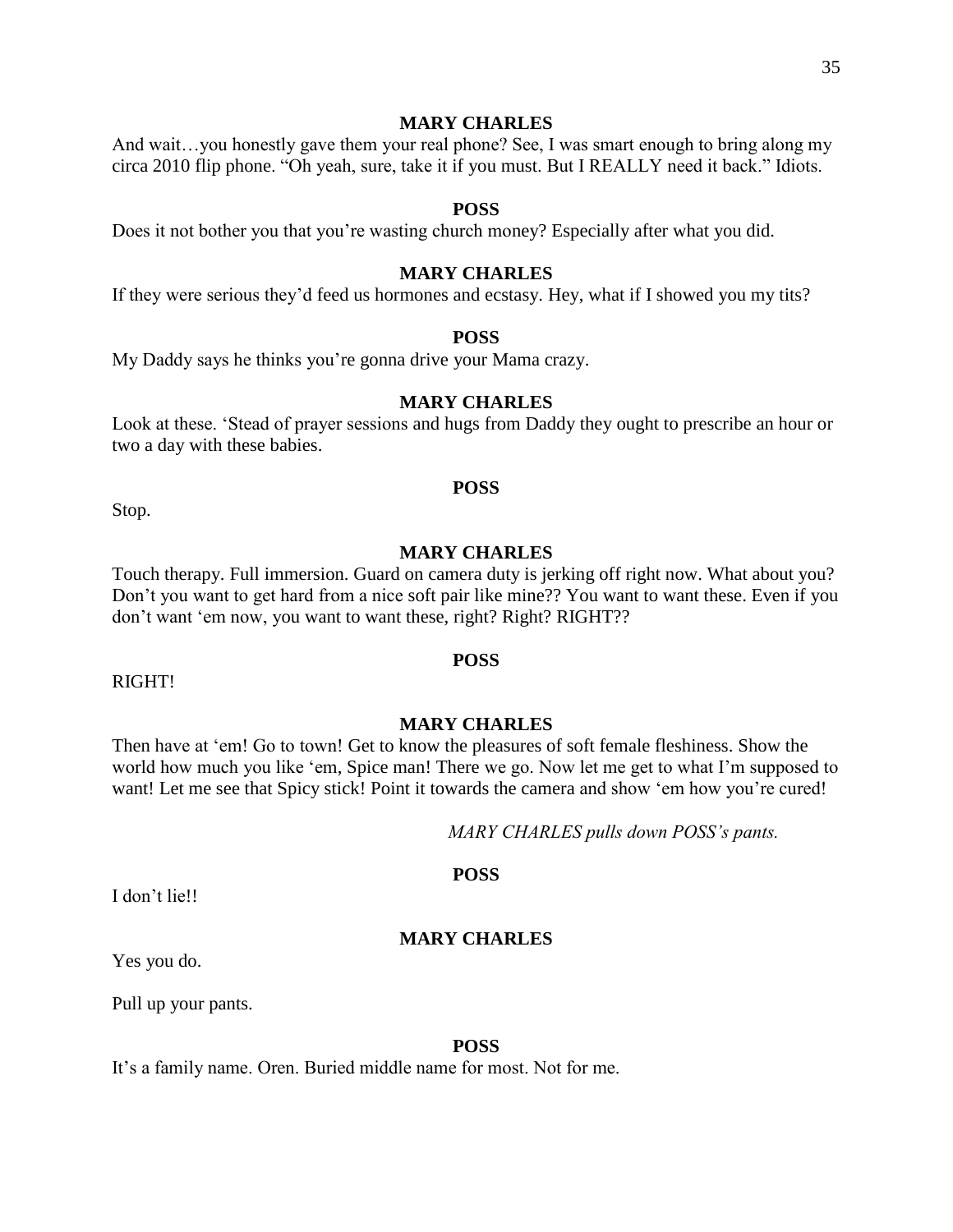Spice works.

## **POSS**

A man can't be called Spice.

## **MARY CHARLES**

Time to pick your own name.

#### **POSS**

They forgot the apostrophe in O'Regan here, too. On my door, on my charts, on my freakin' uniform. Freakin' therapist calls me Oregan, like the state. "Time for reimaging and densensitization, Oregan." "Time for recite the story of Robert Pritchard, Oregan." It's O, apostrophe, R, E, G, A, N. O APOSTROPHE!! He says, "Why are you flipping out about an apostrophe?" "Cause it's a huge part of who I am! You can't just ignore it! APOSTROPHE!!"

## **MARY CHARLES**

Call yourself Apostrophe then. Make them acknowledge.

Poss.

Poss.

#### **MARY CHARLES**

Hey, Poss.

#### **POSS**

Hey, Marycharles.

#### **MARY CHARLES**

I'm thinking "Marychuck". Southern and all.

## **POSS**

Hey y'all. This is my friend Marychuck! She's awesome. Oops.

#### **MARY CHARLES**

They. They're awesome. That'll do until I invent more satisfactory pronouns.

Schrodinger was uneasy with the wave-particle duality of quantum theory. To prove its absurdity he imagines a cat is trapped in a box with a decaying radioactive particle and a cyanide flask. If the atom does decay, the cyanide is released and the cat dies. But if the atom doesn't decay, the cat lives. Quantum theory says the cat can be both alive and dead at the same time.

## **POSS**

I still don't get it.

**POSS**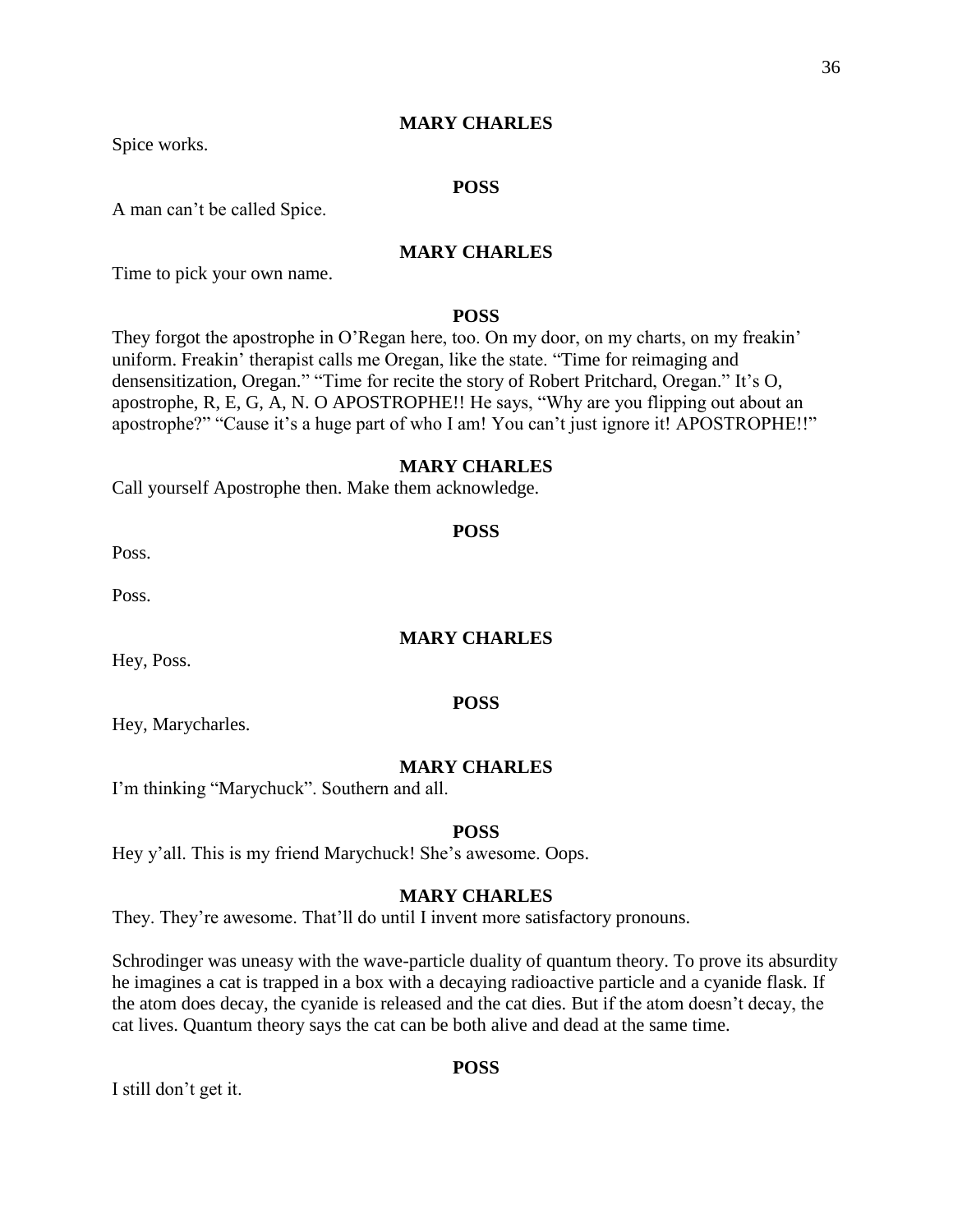Schrodinger was hung up on duality. Didn't think two states could co-exist.

#### **POSS**

I still don't get it.

## **MARY CHARLES**

Either do I. Which is why I don't want to miss any more Physics.

#### **POSS**

Why'd you poop on the church lawn?

## **MARY CHARLES**

Because I had to go.

#### **POSS**

There are bathrooms.

## **MARY CHARLES**

And I went down the hall and I looked at the icons on the two doors and I saw the choice that lay before me. And I struggled, as always, with a forced choice that does not reflect the way I feel. And I refused to choose.

#### **POSS**

Couldn't you have waited 'til you got home after the service?

## **MARY CHARLES**

Couldn't you have waited till you were sure you were alone before you started kissing on the other team's shortstop?

#### **POSS**

Can I use your phone?

#### **MARY CHARLES**

They catch you texting your boyfriend –

## **POSS**

I can smell Doctor Parker a hundred feet away.

## **MARY CHARLES**

You wanna pray or something?

#### **POSS**

Don't make fun.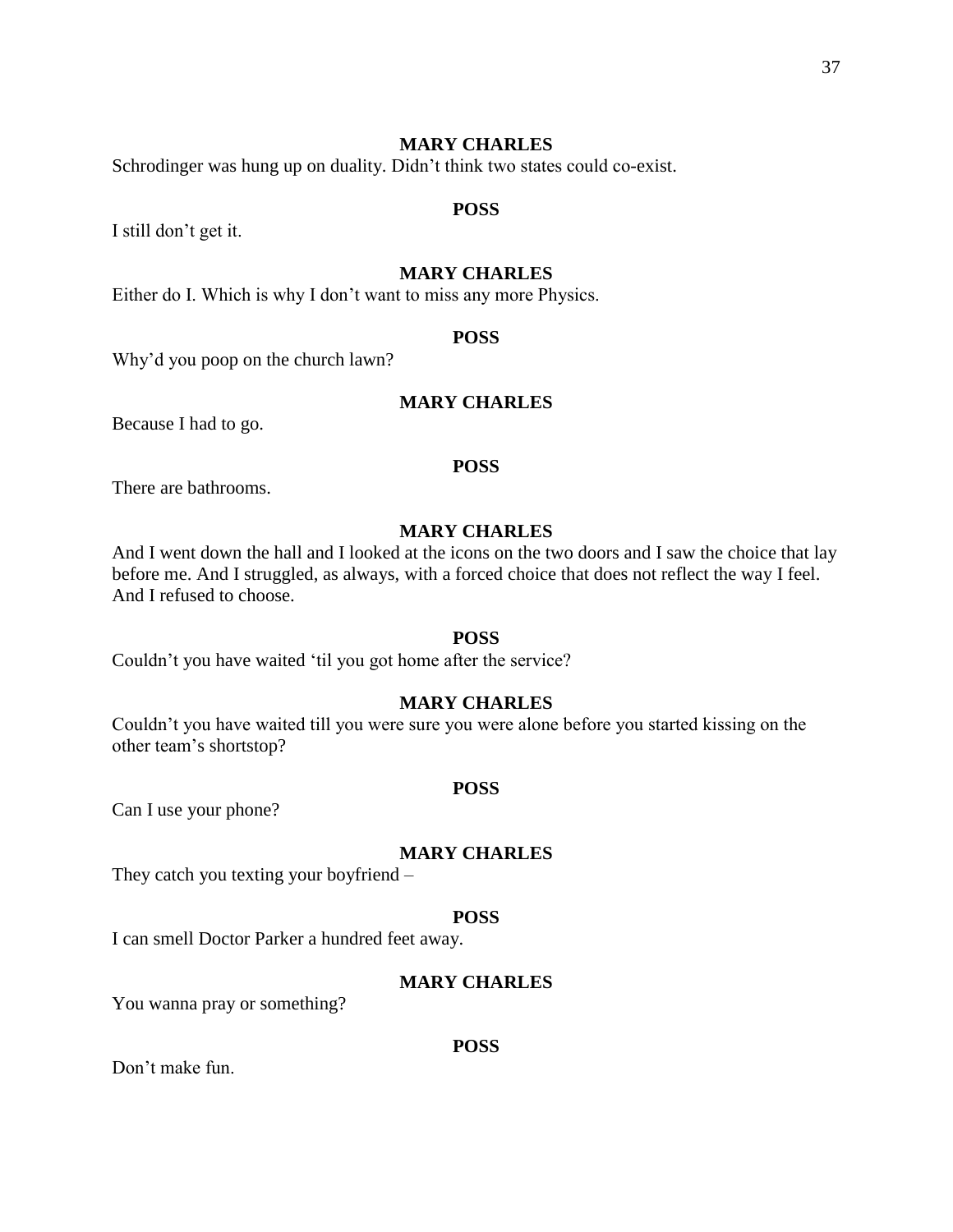I'm not. It's the one part of here I like.

## **POSS**

What do you pray for?

## **MARY CHARLES**

To be 100 percent alive when I get out of the box. And for somebody who understands.

#### **MARY CHARLES and POSS**

(*singing*) Lead us down by your gentle river Wash our sins away, Oh Lord! Goodness flows down your blessed river Goodness knows no sin –

*KATHY and HANK are there with a chess pie.*

## **KATHY**

Don't let us stop you! We just brought you this. You sound real pretty…Mary Charles.

*Better hugs. MARTA interrupts.*

#### **MARTA**

Why do some people think there are choices when there aren't choices? Mama knew.

*KATHY and HANK transform into MARGARET and CLEM. MARGARET hands off the chess pie and sews a wedding dress.* 

## **MARGARET**

Four chess pies. That'll have to do it. No time with this dress to finish.

#### **CLEM**

I could throw one together for you.

## **MARGARET**

Clem O'Regan, the last thing I need is you in my kitchen.

#### **CLEM**

Better'n me sewin' that dress. It's real pretty, Margaret.

#### **MARGARET**

I'm worried it's gettin' too frilly. Good thing it's gotta be done in two days or it might be all lace and no Martha.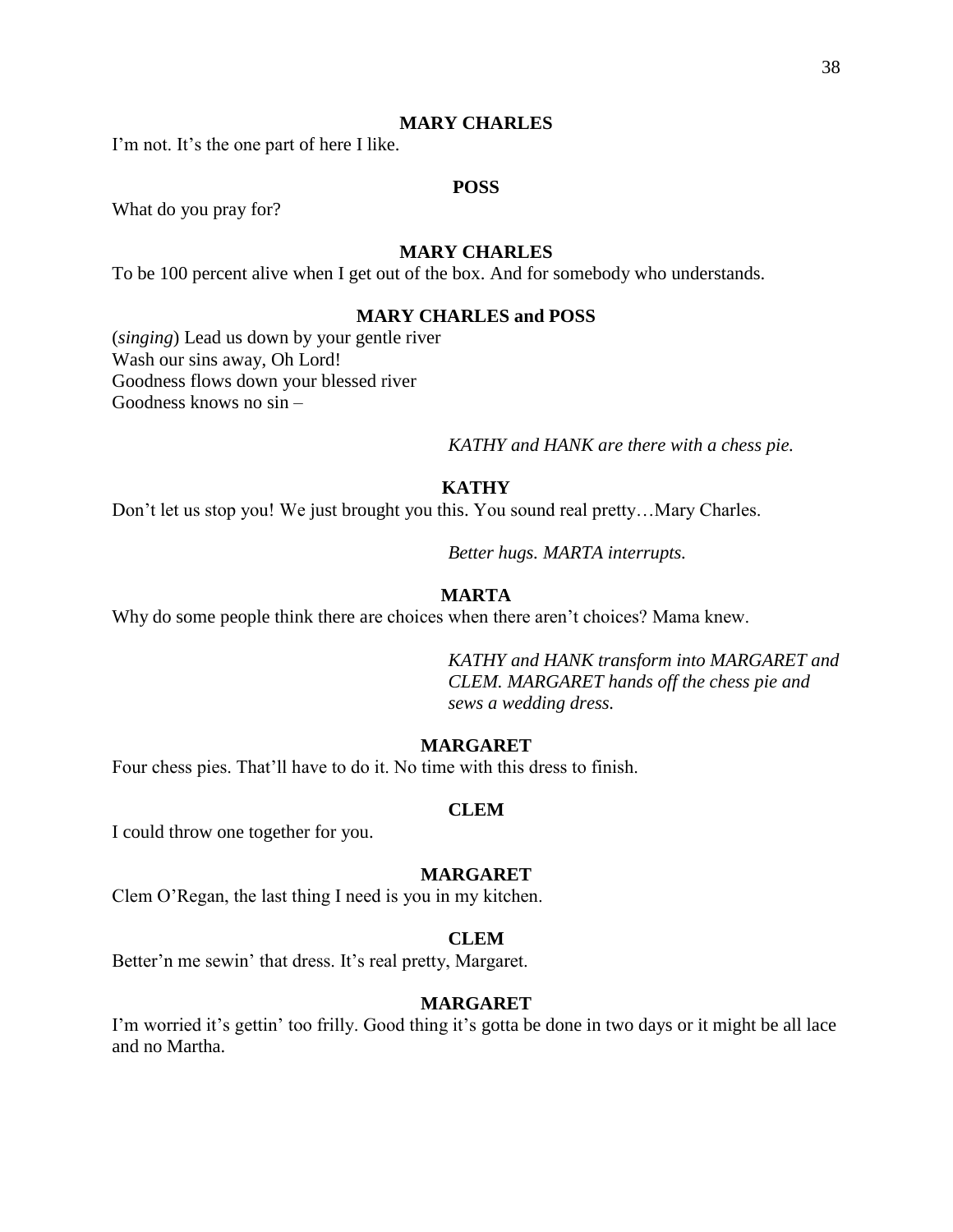## **CLEM**

She'll stand out. Don't worry.

## **MARGARET**

Gotta leave myself time tomorrow to take in George's tux or Bobby'll be swimming in it. Drowning in it // he's so

## **CLEM**

Told you not to let them run you ragged.

## **MARGARET**

Well, Clem, what do you expect with such short notice?!!! I do apologize.

## **CLEM**

Long engagements just leave time for the Devil to plant second thoughts.

## **MARGARET**

They ought to at least look pretty.

## **CLEM**

Taking Bobby down to the river tomorrow.

## **MARGARET**

Awful cold snap.

## **CLEM**

No choice but to do it.

## **MARGARET**

There's always a choice, isn't there?

## **CLEM**

And some choices are bad.

## **MARGARET**

Grandma Kate always said, "an inconvenient truth always beats a pretty // lie in the long run

## **CLEM**

Truth is I've never seen Martha so fired up. Boy's gonna do right by her. If any woman could set a man straight it'd be Martha.

## **MARGARET**

I don't know how they're gonna survive. That Bobby is thin as a pin and Martha can't cook enough to fatten him up and neither of 'em knows a thing // about how to take care of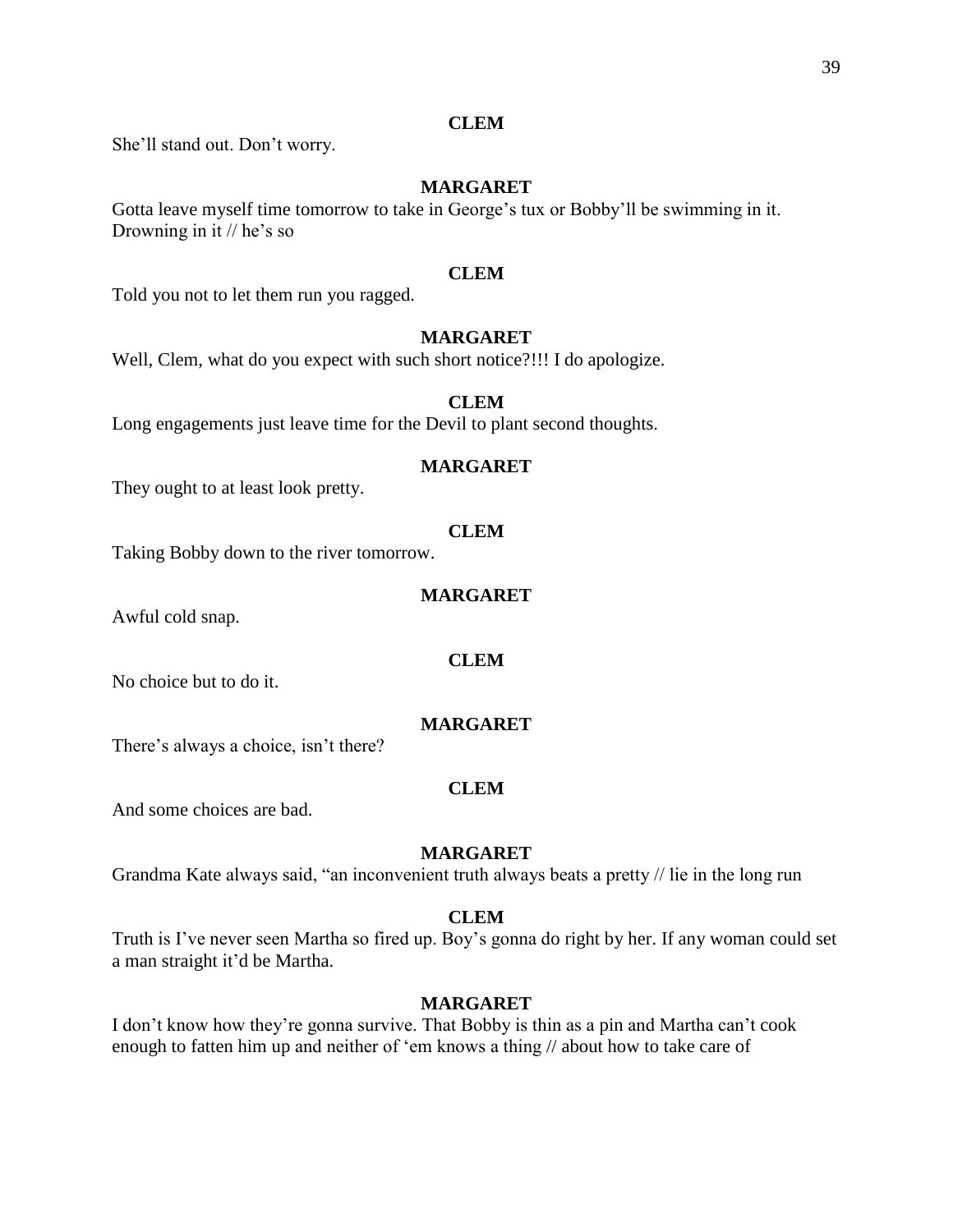#### **CLEM**

You make sure you take some time so you can be your prettiest. Lotta eyes on you Saturday.

River gonna be like ice bullets.

*MARGARET sews and sings.*

## **MARGARET**

A glimpse of glories far more bright Than earth can give is mirrored there And perfect purity and light The presence of its God declared.

> *A fourth gunshot. MARY CHARLES, POSS, CYN, MARTA and HANK are frozen at the altar as before.*

#### **POSS**

Everybody get down!

#### **CYN**

You said this wouldn't happen! Bluster!

## **MARY CHARLES**

Who's shooting at us?

#### **HANK**

A fourth shot. Nothing more to say.

*We see a fourth bullet.*

## **MARY CHARLES**

Where did it come from?

#### **MARTA**

This shot started on its way the night of the final revelation of Bobby Pritchard.

*MARTA and CYN reenact their first night in the Boiling Springs Motel. CYN "sleeps", and BOBBY is there.* 

#### **BOBBY**

Welcome back to Boiling Springs. Good lookin' motel, huh?

#### **MARTA**

Please don't make me scream. If I wake Cyn up again she might take off and not look back.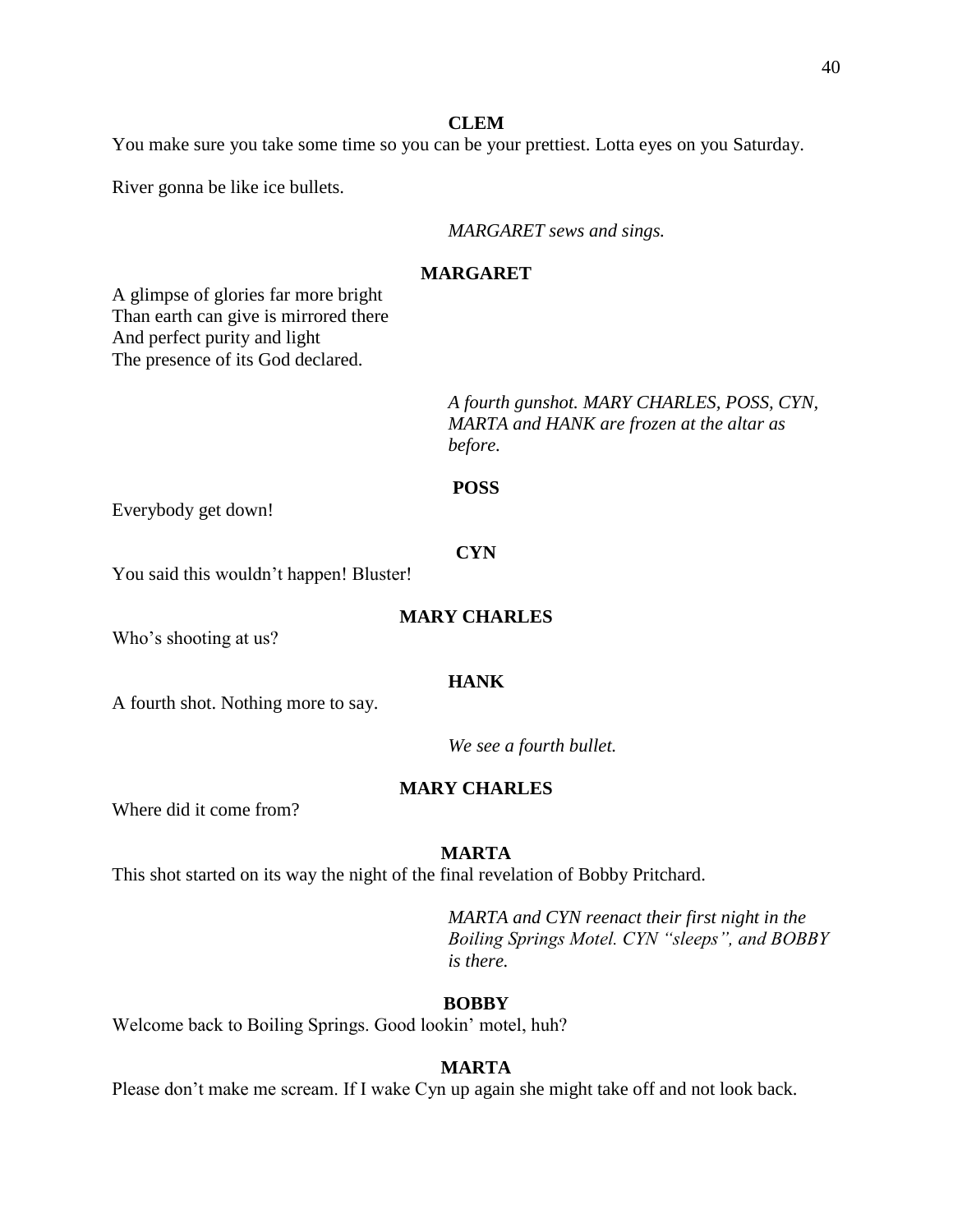## **BOBBY**

You scream, I scream, who's she going to eat ice cream with every afternoon at 4:30?

## **MARTA**

It doesn't taste so good when you're up at 4:30 a.m. and can't get back to sleep 'cause your heart's pounding from being freaked out by a screamin' dreamin' madwoman //who's remembering her –

## **BOBBY**

Then don't scream. Sing.

## **MARTA**

Not again!

## **BOBBY**

(*sings*) God knows How I'm drowning each day In a brimstony pool Where you made me a fool for you. God knows …

I know you finished it that night but I can't remember how it ended.

## **MARTA**

I don't remember either. And even if I did, I'd probably remember the song all wrong.

## **BOBBY**

I think you remember a lot. Tap dancing at Sunday School and mint chocolate chip at McGraw's and the smell of my mother's peach cobbler and I think you remember enough to // tell your brother and this town -

## **MARTA**

We shoulda left that night. If I'd come five minutes earlier, we'da been off to Atlanta // and met with Loretta Lynn's manager -

## **BOBBY**

He'd have laughed in our faces.

## **MARTA**

It would have been a first step.

## **BOBBY**

You took the first step and a whole lot of others for both of us. And now you're finally back.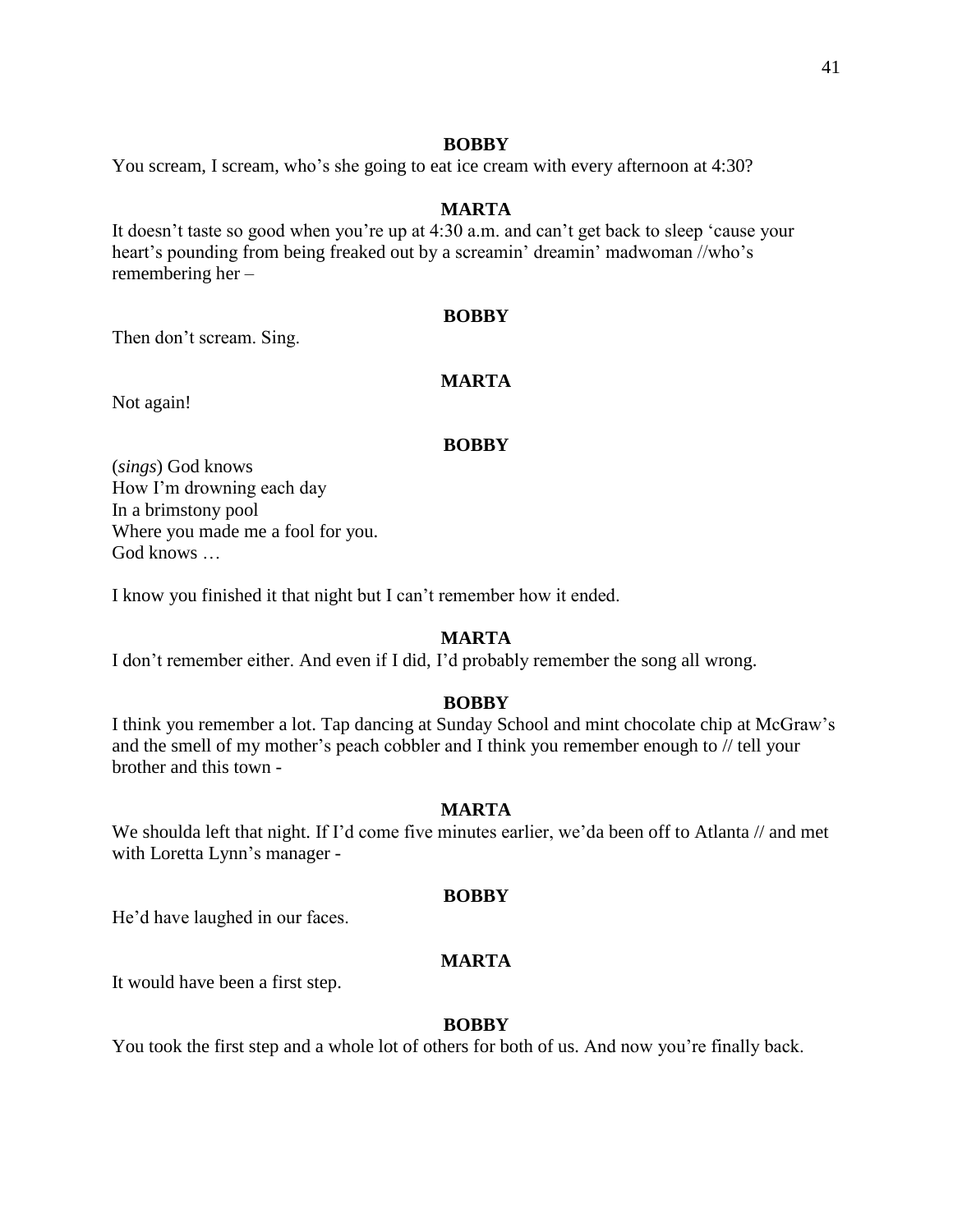## **MARTA**

Telling Hank tomorrow. Then going to the place with your name where they claim you died of shame.

## **BOBBY**

You've got to take one final step for me.

## **MARTA**

One at a time with the demands, please! Or at least no more than two!

## **BOBBY**

You were only sixteen hours from your wedding. From our wedding. But it never happened.

## **MARTA**

I was the one willing to go through with it!

#### **BOBBY**

I never lied in church.

Remember the stained glass window.

## **MARTA**

There were a lot of  $\frac{1}{1}$  stained glass windows –

#### **POSS**

The one with the Nativity scene.

## **MARTA**

I don't remem…Oh. Right after your service…they're cartin' you down the aisle and I look in the stained glass window with the Nativity Scene to make sure my hair is OK.

## **BOBBY**

Can't figure that. You never cared about your hair.

## **MARTA**

It matters to me that I look good when we bury you. And when I look, I see Gabriel and the manger and the Virgin Mary…Balthazar…but I don't see my own reflection.

*CLEM is there. MARTHA is there.*

## **CLEM**

You coming, Martha? I said, you coming?

## **MARTHA**

I prefer to ride with the Pritchards. If they'll have me.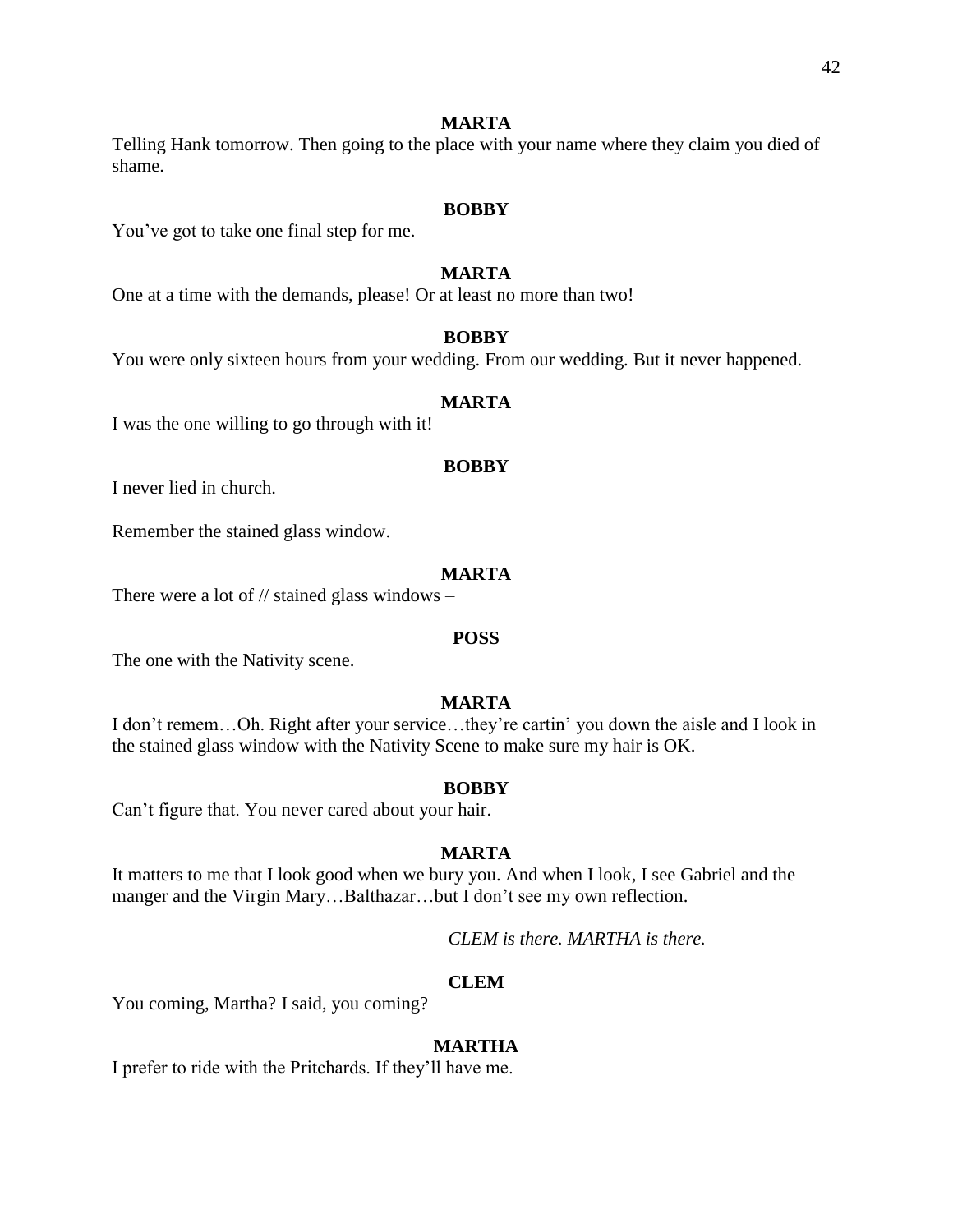## **CLEM**

Suit yourself.

*CLEM and MARTHA are gone.*

## **MARTA**

I had forgotten that.

## **BOBBY**

Get married while you're here.

## **MARTA**

Me and Cyn are already married.

## **BOBBY**

I was watching. Not the same as getting married in Boiling Springs.

## **MARTA**

From the way the motel clerk looked at us I'd say we'd have an underwhelming reception.

## **BOBBY**

And get married in the church.

## **MARTA**

We got married in a church. One that likes us.

## **BOBBY**

You loved our church. Get married there. Where we almost got married.

#### **MARTA**

You are the funniest man alive, Bobby Pritchard!

## **BOBBY**

How many truths have you told in Boiling Springs?

## **MARTA**

No you're not. You're the funniest man dead!

## **BOBBY**

How many truths, Martha?

## **MARTA**

You never told a lie?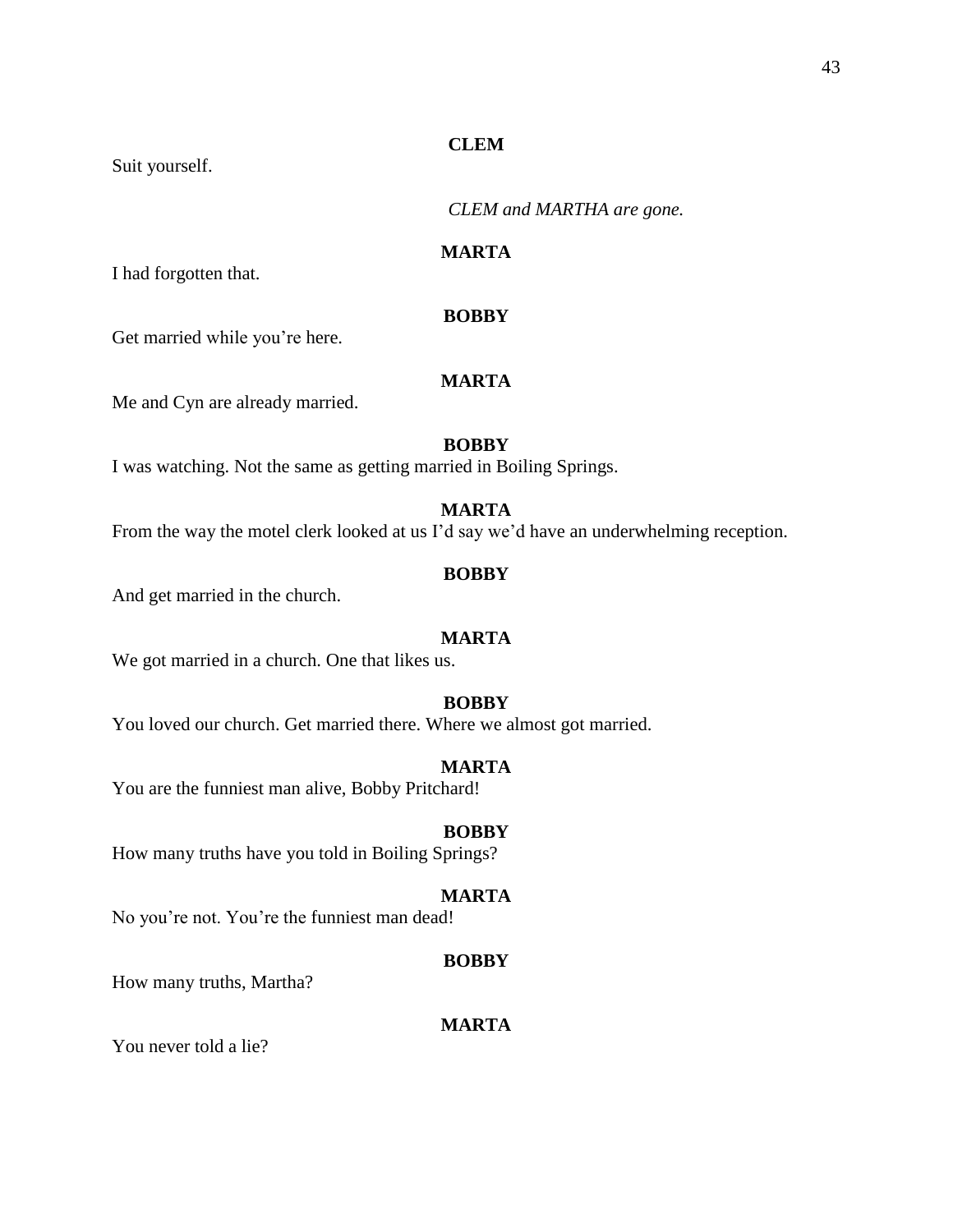#### **BOBBY**

Told my mother I just had to go see Loretta Lynn because I had such a big ol' crush on her. Told Ella Fortney how much I liked it when she stuck my hand up her dress at the semi-formal. Told Michael Brooks I wasn't no queer while we were putting our pants back on.

## **MARTA**

Why confess your lies to me now?

## **BOBBY**

I told the truth once.

## **MARTA**

I was there.

#### **BOBBY**

One more time than you ever told the truth in Boiling Springs.

## **MARTA**

I am telling Hank tomorrow.

#### **BOBBY**

You're older than me.

#### **MARTA**

And I am going to the place that's misusing your name after that.

#### **BOBBY**

That's two. You're way more than three times older than me.

## **MARTA**

Barely!

#### **BOBBY**

Eighteen times three is  $-$ 

## **MARTA**

I don't need to copy your math homework anymore! And they will never let that happen.

#### **BOBBY**

**MARTA**

Tell the Goddamn truth!

I never heard you swear.

#### **BOBBY**

I've never been this angry.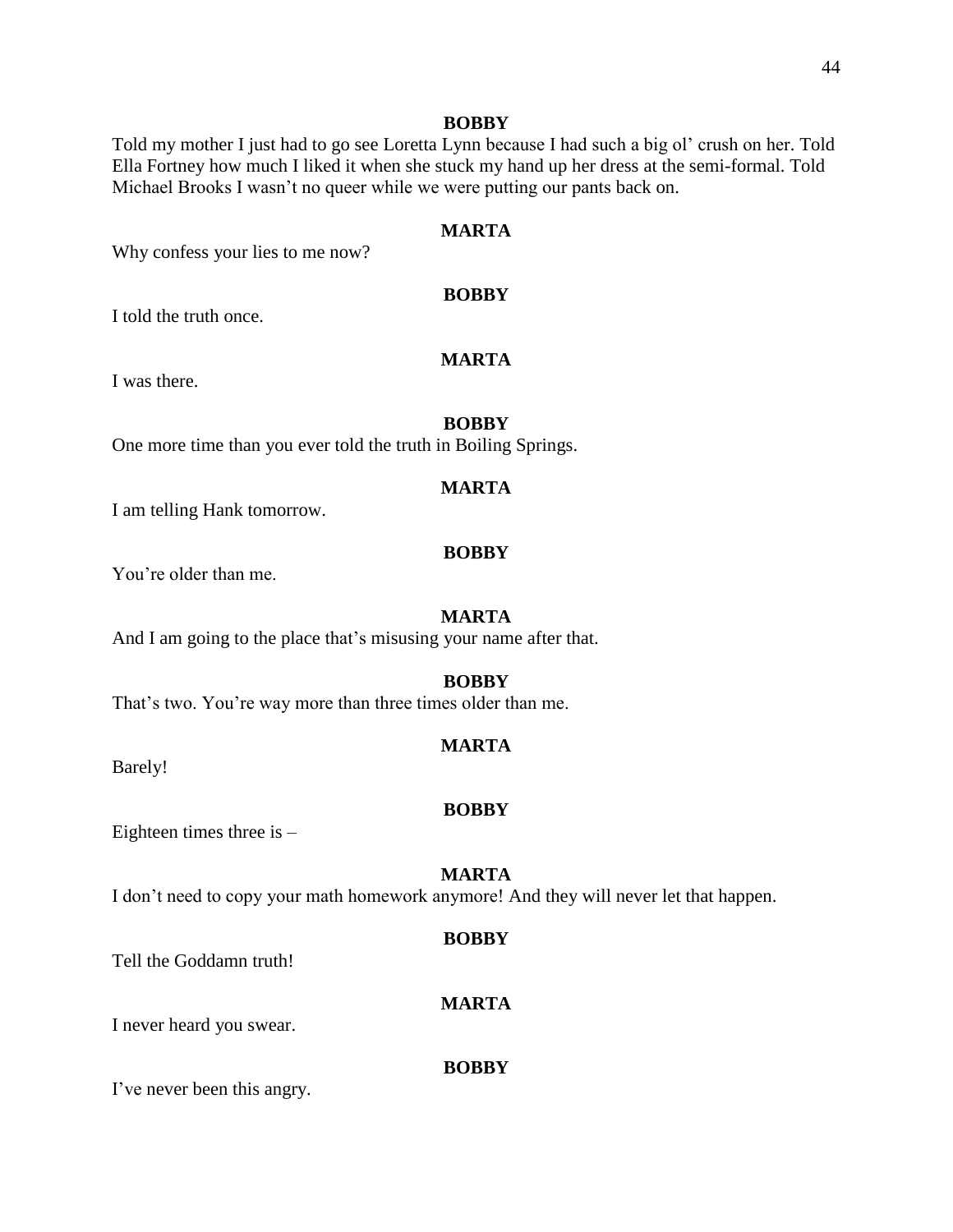#### **MARTA**

Cyn says you're my brain telling me things.

# **BOBBY** Then your brain's never been this angry. **MARTA** Why not? **BOBBY** Because it's just waking up. **MARTA** When will you go away? **BOBBY** On the way out, in the recessional, you take a look in that same window and see your reflection. Will you do that for me? **MARTA** If I don't? **BOBBY** Do that for me. Then I'll be gone. *BOBBY is gone.* **MARTA** Cyn? Wake up. He was here. **CYN** I didn't hear you scream. **MARTA** There's something else we gotta do when we're here. We gotta get married. **CYN** We're married, sweets. **MARTA** In the church. Their church. My church. **CYN** Shall we do a little cost-benefit analysis?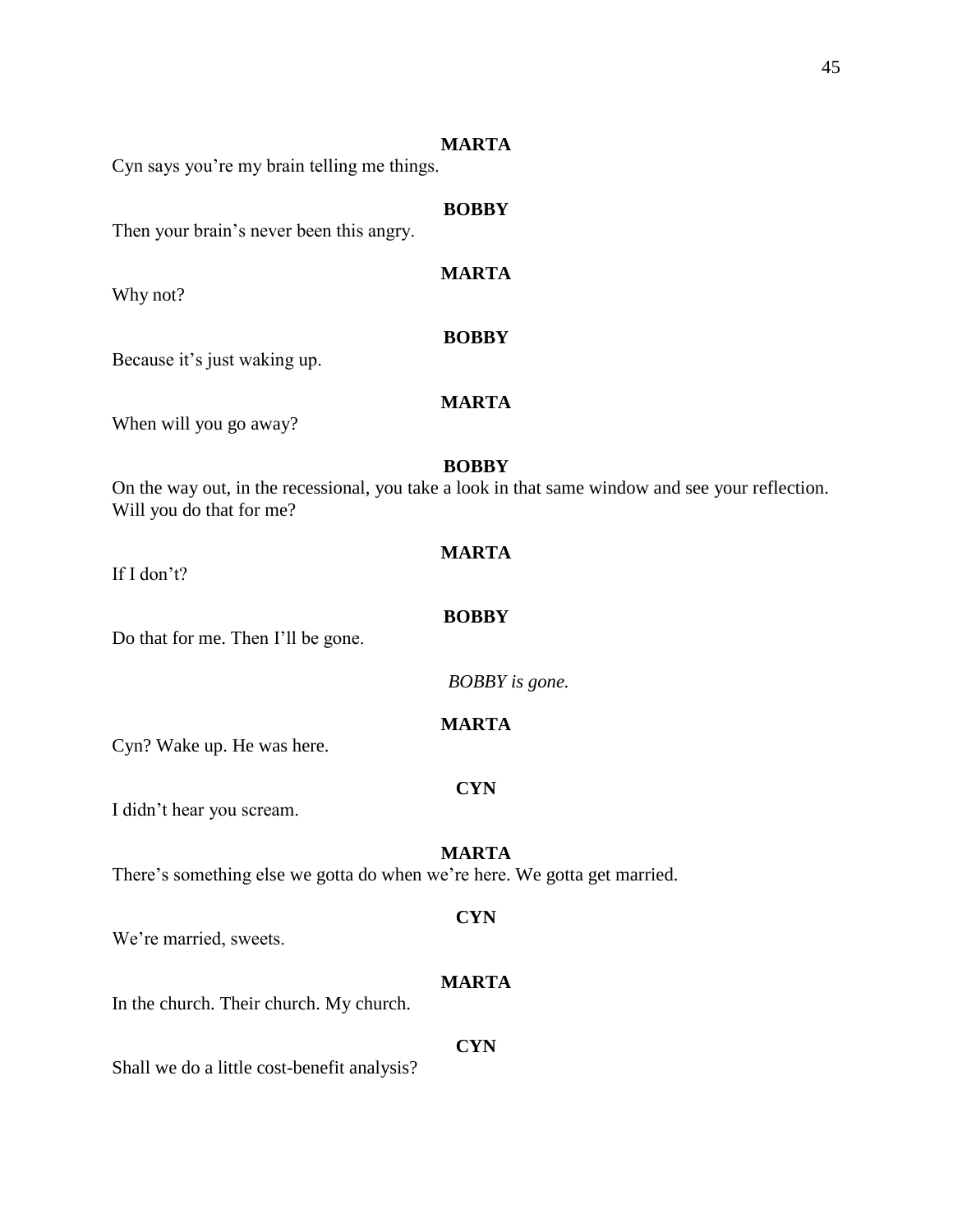#### *MARY CHARLES interrupts.*

## **MARY CHARLES**

No. That shot started on my mother's next to last visit to the Pritchard Facility.

*KATHY is there with a box.*

## **KATHY**

Thank you for apologizing to Reverend Wheeler. Even if you just texted him, it was still nice.

#### **MARY CHARLES**

I'm not trying to hurt people. That's a big chess pie.

## **KATHY**

Now before you go getting' upset, they say you have wear this when you graduate next week.

*MARY CHARLES opens the box; it's a dress, maybe the same one MARGARET was sewing for MARTHA.*

They won't let you leave unless you have on a white dress. Facility rules.

#### **MARY CHARLES**

Then I'll just have to stay.

#### **KATHY**

I found it in Miss Margaret's things. I always thought you liked her.

#### **MARY CHARLES**

She never gave me a hard time about my hair, at least.

#### **KATHY**

Dress is their rules, not mine. Take it off as soon as we're in the car, I don't care. I just want you home.

## **MARY CHARLES**

I'm not trying to drive you crazy.

#### **KATHY**

I know you're not trying.

#### **MARY CHARLES**

Mary…Mary is gone. Dress or not.

#### **KATHY**

What were you praying for last time I was here?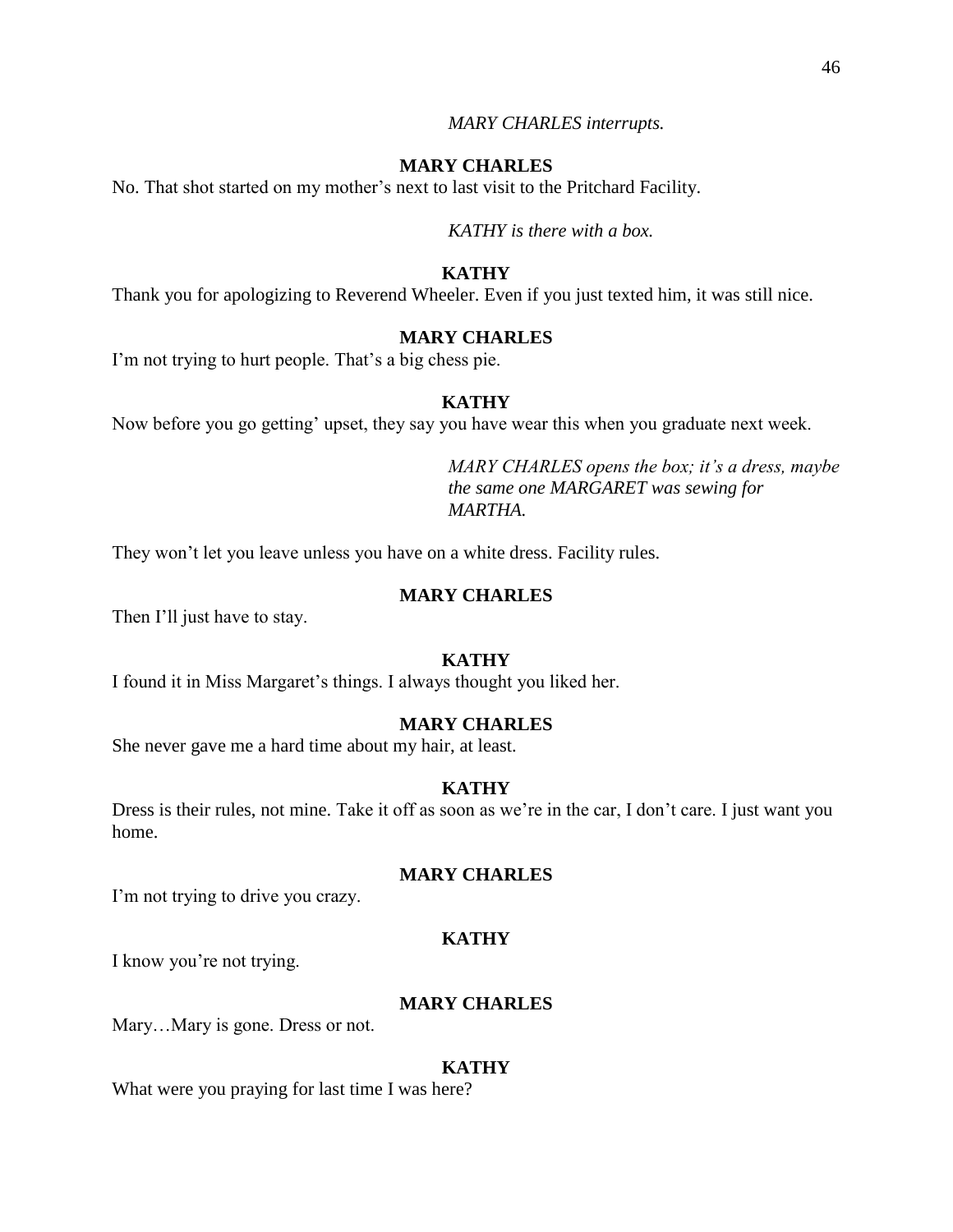Someone to understand.

## **KATHY**

Do you like praying? Or do you do it just 'cause.

## **MARY CHARLES**

It makes me feel better.

## **KATHY**

Glad it's workin' for you.

## *HANK interrupts.*

**HANK**

That shot started the day Marta and Cyn showed up at my house.

*MARTA, CYN, KATHY and HANK reenact a scene in HANK's home.*

## **MARTA**

I don't suppose McGraw's is still there. We have an ice cream party every afternoon at 4:30.

Just a little.

It's our thing.

How sweet.

I used to take Hank to McGraw's. Do you remember that?

## **HANK**

McGraw's is gone.

## **KATHY**

They got a nice selection at the Shop'n'Save.

#### **MARTA**

Well, we shall definitely have to check that out.

## **CYN**

**MARTA**

**KATHY**

**MARTA**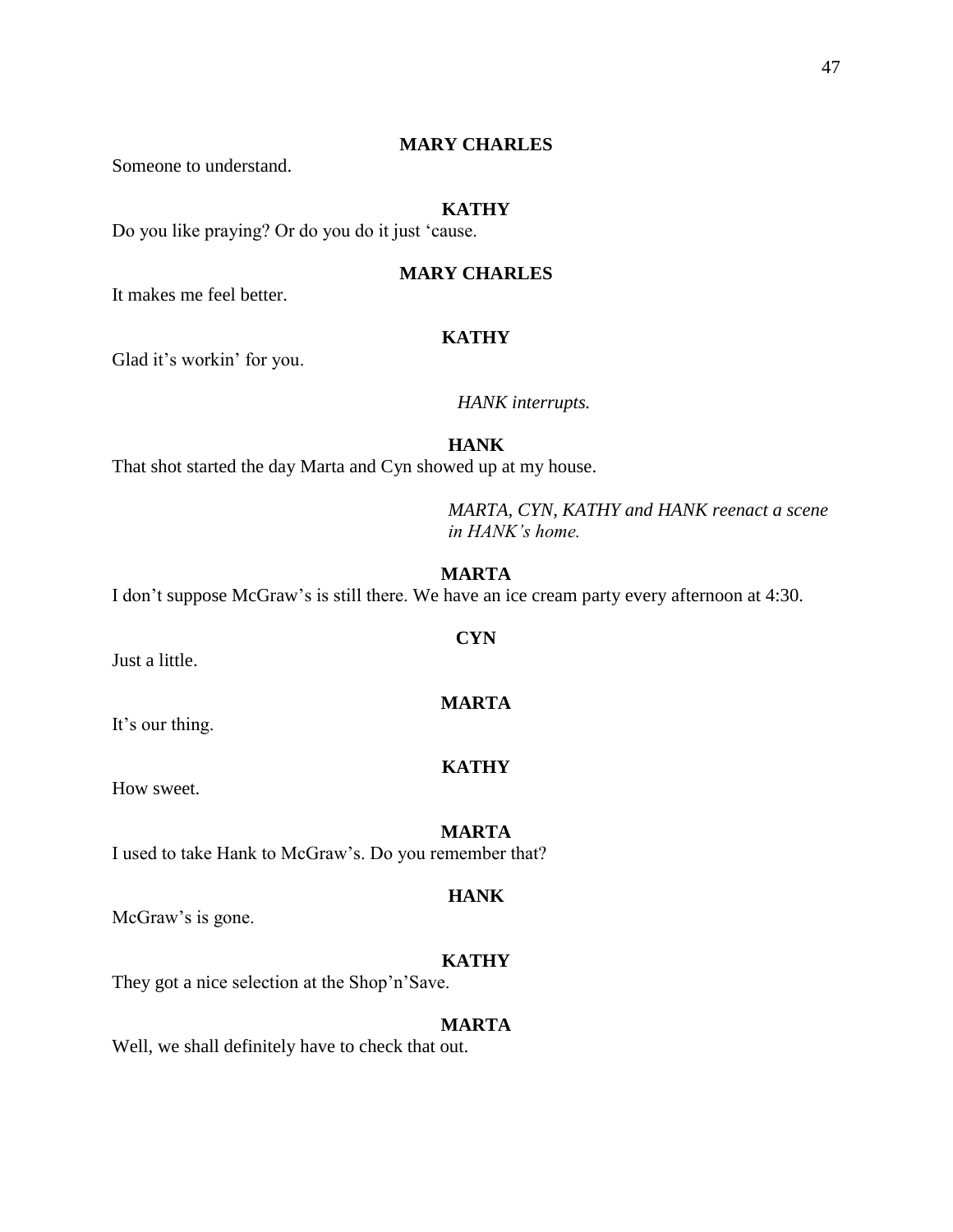## **HANK**

Noticed your email is Marta instead of Martha.

## **MARTA**

Name got printed wrong in a program once. I liked "Marta". Sounds more like a dancer anyway.

## **CYN**

I thought it was Martha, too, when I met her. It was after one of her performances and I said, "Martha, you make beautiful lines in space," and she said

## **MARTA**

"No, it's Marta. My parents couldn't afford the "H".

## **KATHY**

Your parents did the best they could!

## **HANK**

Please…

## **KATHY**

**CYN**

Your Mama never got over you running away.

How could Marta not leave?

## **MARTA**

I'm glad she had Hank here.

## **KATHY**

She had me, too.

## **MARTA**

Mama and I stayed in touch best as we could. I sent her programs from my performances. Even joked about losing the "H" on my way out of Boiling Springs.

# **KATHY** Hank doesn't even remember you. **HANK** I remember one thing. **MARTA** What do you remember? **HANK** Galoshes.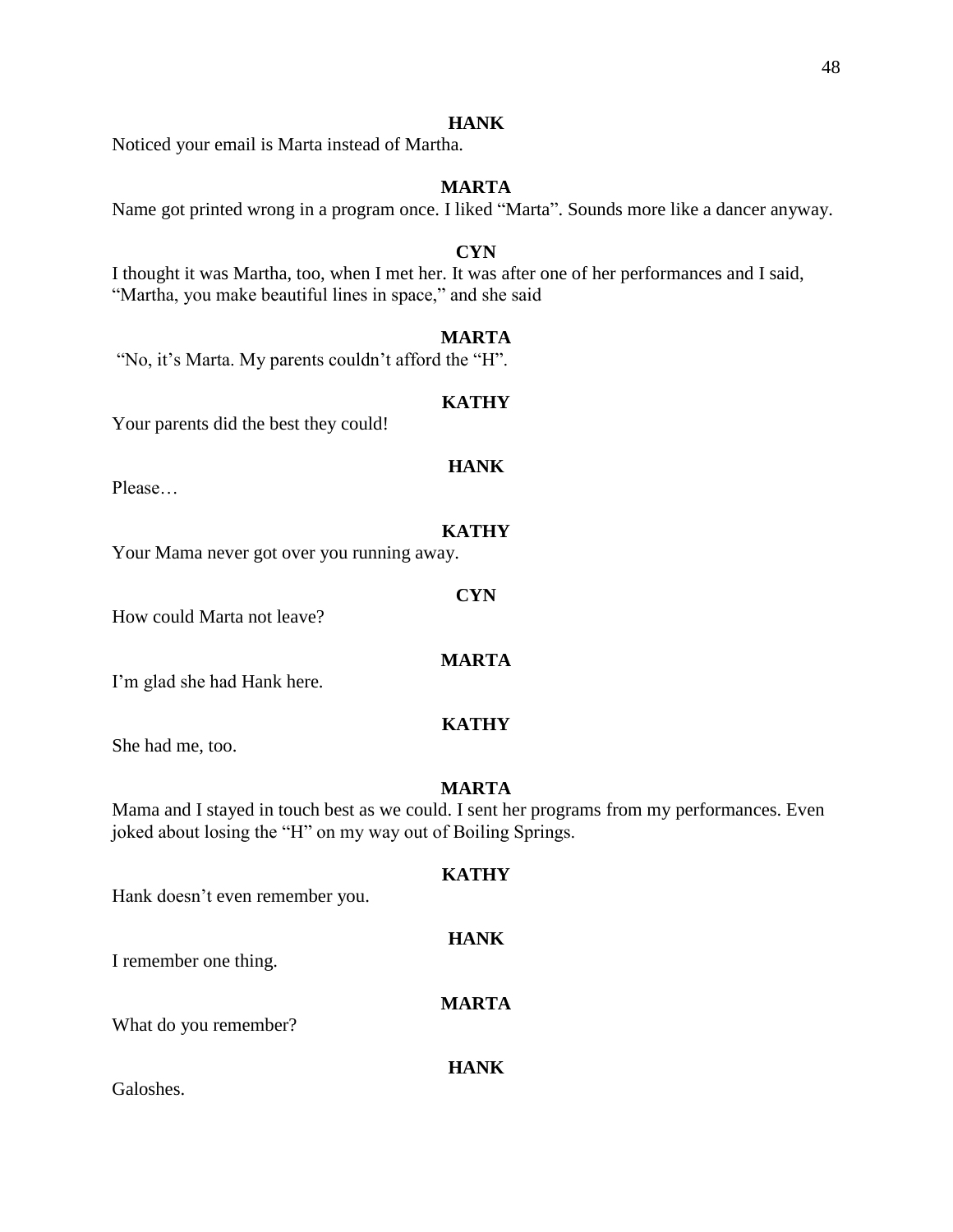## **KATHY**

Your Mama didn't leave money.

That's not why we're here.

## **KATHY**

**HANK**

**CYN**

This is a hard patch for Hank. His wife's run out // on him

They don't need to know that.

## **MARTA**

Oh, I thought you were // Pamela

## **HANK**

Kathy's just helping out.

#### **KATHY**

I work for Hank at the watersports. I brought over baked ziti when Pamela left.

## **MARTA**

I'm sorry.

## **KATHY**

## **MARTA**

So was I back then.

## **KATHY**

I take care of it. Mondays I vacuum, Tuesdays I dust the hymnals, // Wednesdays I clean the

#### **HANK**

They don't need to // know all this.

And we're both active in the church.

## **MARTA**

My, I'm sure Mama rests easy knowing her chores continue to be carefully performed. Hank, can I meet your son?

## **HANK**

Oren is…away for a while.

#### **KATHY**

Not that we're not delighted, but why are you here?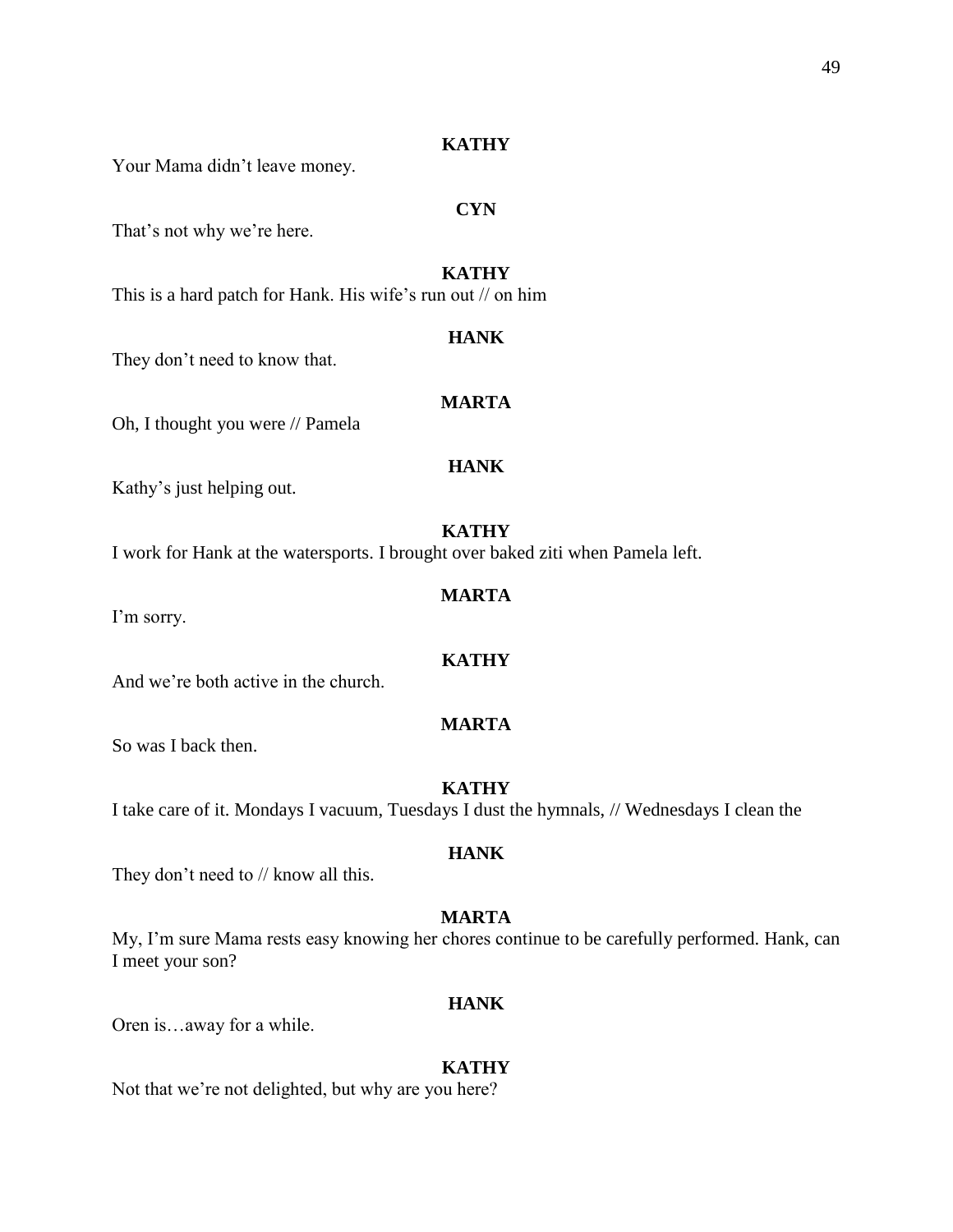## **CYN**

This is about your father. And it's not easy for Marta to be here. If you want to blame someone, blame me. I insisted she come. If it were up to her -

| She'd leave it lay where Jesus flang it.                                 | <b>KATHY</b> |
|--------------------------------------------------------------------------|--------------|
| Good lord, you knew my Mama.                                             | <b>MARTA</b> |
| Miss Margaret was good to me.                                            | <b>KATHY</b> |
| Marta has no choice in this.                                             | <b>CYN</b>   |
| Sounds like whatever it is you want it more than her.                    | <b>KATHY</b> |
| It has been forty years.                                                 | <b>MARTA</b> |
| Then why bring it up now.                                                | <b>KATHY</b> |
| Maybe if we left Marta and Hank alone -                                  | <b>CYN</b>   |
| We should just go.                                                       | <b>MARTA</b> |
| It was just lovely meeting you.                                          | <b>KATHY</b> |
| We are not going back now!                                               | <b>CYN</b>   |
| We should all stay in touch. Are you on any of those // Internet things? | <b>KATHY</b> |
| Cyn, there's no point.                                                   | <b>MARTA</b> |
|                                                                          | <b>KATHY</b> |

That's a name. Cyn.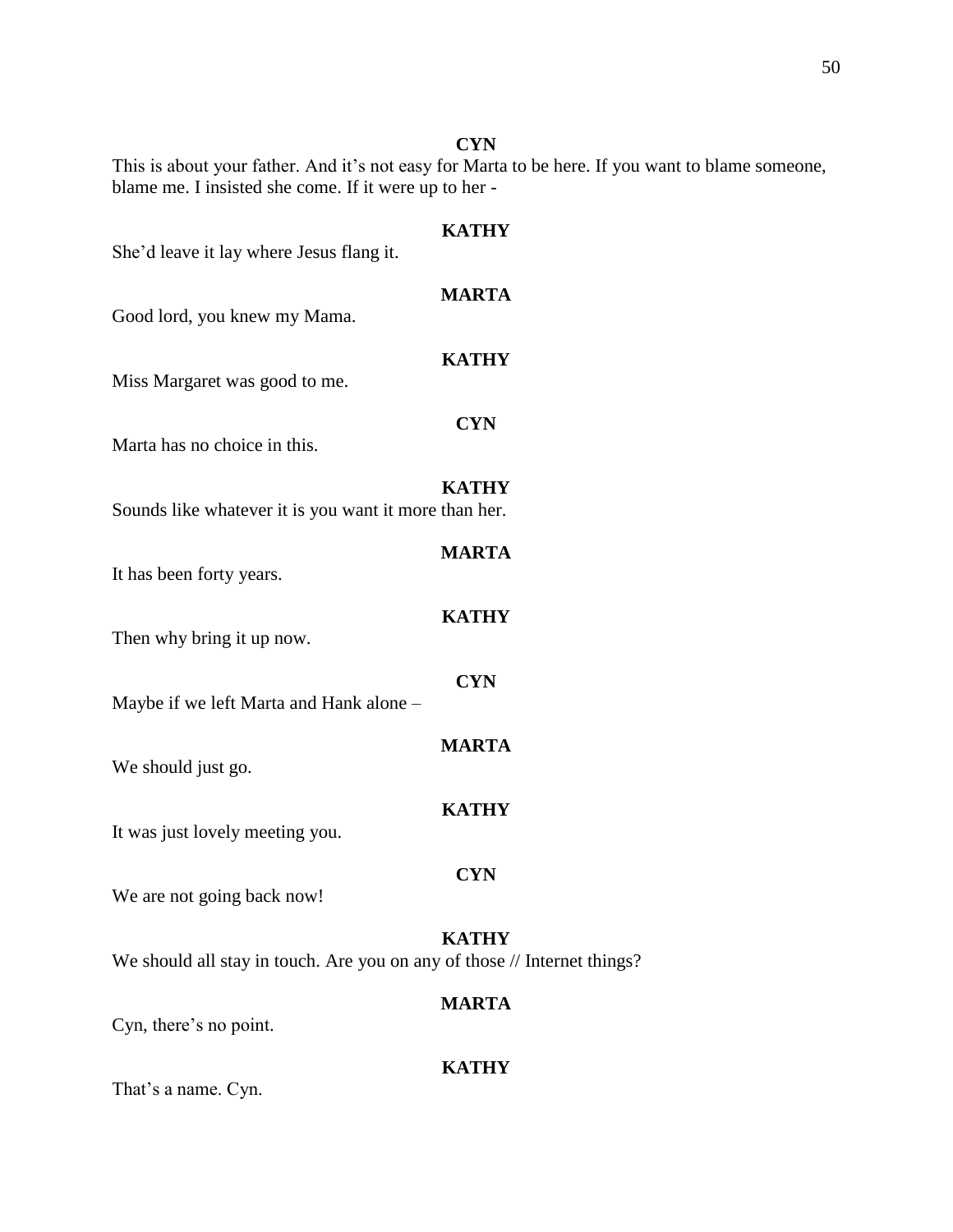## **CYN**

Bobby Pritchard in our bedroom.

## **HANK**

Bobby Pritchard? Mama said you ran away 'cause of Bobby Pritchard. Never made sense. (*eyeing CYN*) Now I get it.

## **MARTA**

I never told Mama about Cyn. Never told her about me. I wrote Mama I left 'cause I was a free spirit and she wrote back "Free spirits can't live in the slave states" which I thought was very odd but was her way of telling me she understood me.

## **HANK**

What does any of this have to do with Daddy?

## **MARTA**

Do you remember that day it really snowed? It snowed so much one afternoon.

#### **HANK**

The day it snowed.

## **MARTA**

I helped you with your galoshes.

## **HANK**

I don't recall.

#### **MARTA**

I took your picture. Maybe if you // can dig it out

#### **KATHY**

Why are we reminiscing about precipitation?

#### **CYN**

Sweets…just say it.

#### **MARTA**

Later that night, after you were long asleep, I snuck out of the house and went over to Bobby Pritchard's.

*BOBBY and MARTHA are there.*

#### **BOBBY**

Your folks know you're here?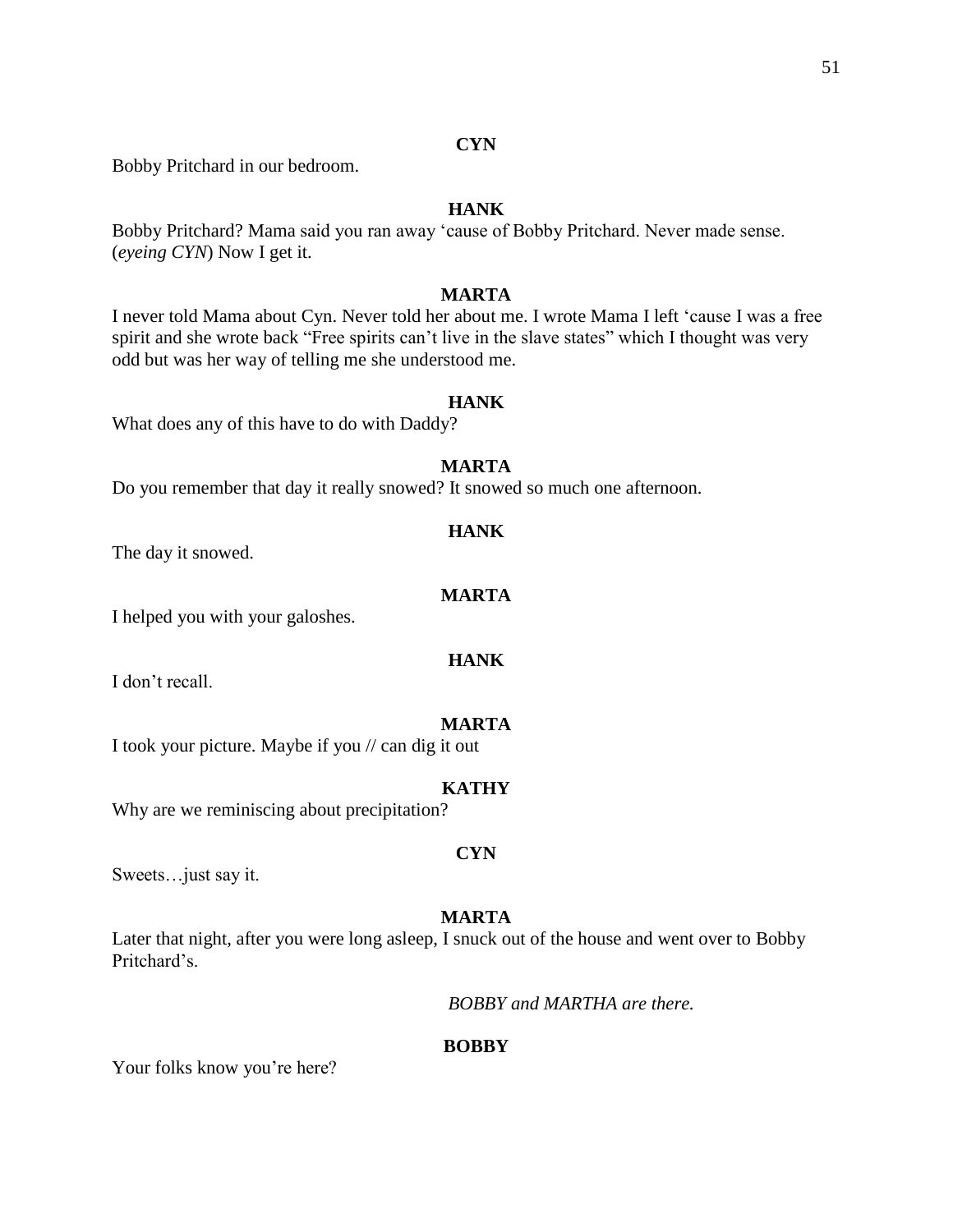## **MARTHA**

Mama's dog tired from sewing my dress and Daddy's out at McCaffrey's.

## **BOBBY**

My mother's a light sleeper.

## **MARTHA**

Oh, Hell, we'll tell 'em we couldn't wait, that's how hot to trot we are for each other. Hey, I think I finished the song.

## **BOBBY**

Seriously?

## **MARTHA**

And I didn't want to wait until tomorrow night. We probably should hold off on the singing tomorrow night. Your mama ain't gonna expect to hear guitar chords coming out of this room.

## **BOBBY**

She's going to stay over at John and LaVerne Boozer's. "Y'all need your privacy!"

## **MARTHA**

(*sings*) God knows How I'm drowning each day In a brimstony pool Where you made me a fool for you. God knows That if you are my sin Then I take it all in and I gladly say I do! You devilish you. There, it's finished.

## **BOBBY**

I can't do it. I won't do it.

| You have to. We have to. | <b>MARTHA</b> |
|--------------------------|---------------|
| I won't lie like that.   | <b>BOBBY</b>  |
| I don't care!            | <b>MARTHA</b> |
| I do!                    | <b>BOBBY</b>  |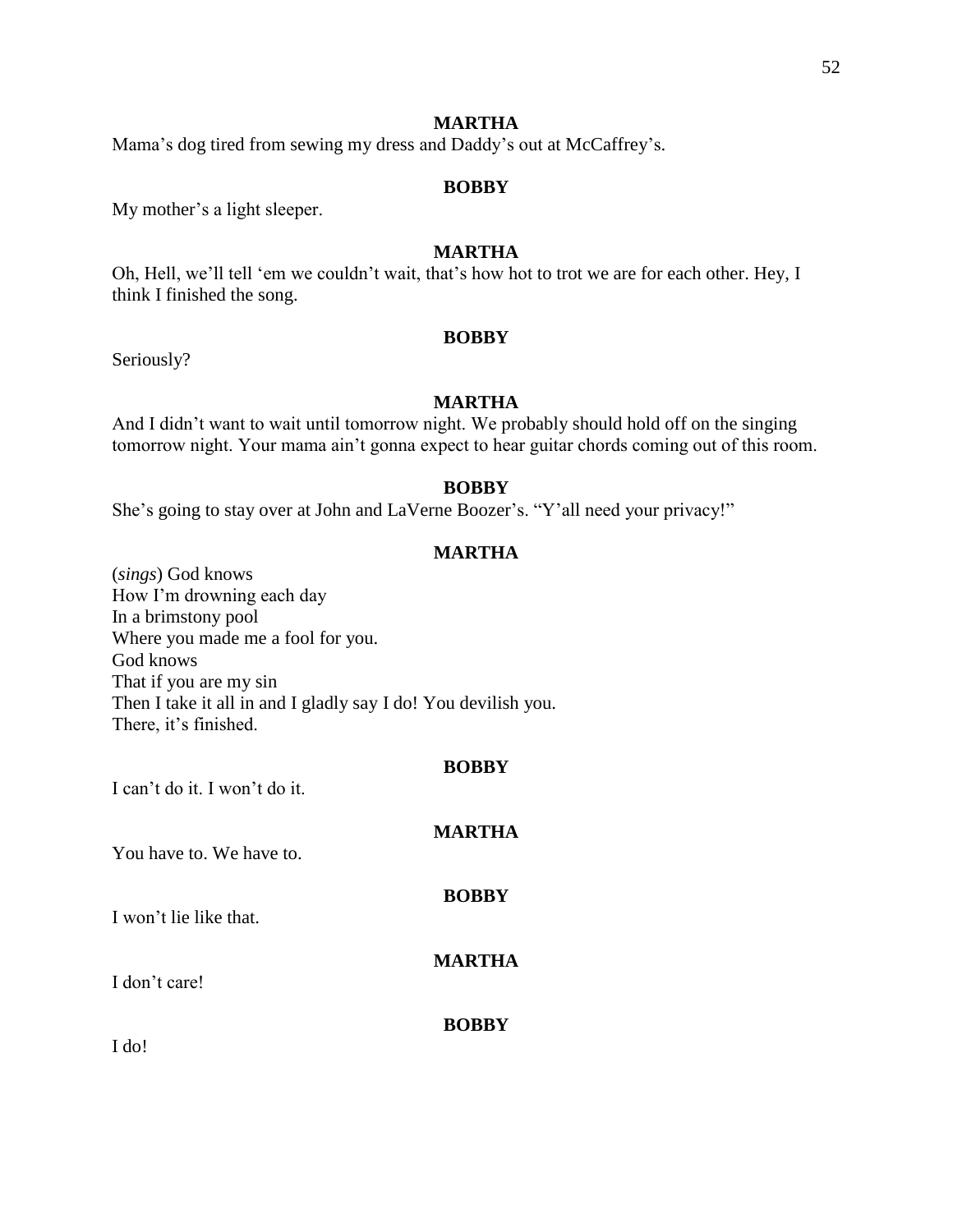## **MARTHA**

You said "I do" pretty good just then.

## **BOBBY**

I like it in the song. Let's go to Atlanta. Tonight. One chance. Five minutes with Loretta Lynn's manager. We're free.

| Atlanta's no better.           | MARTHA       |
|--------------------------------|--------------|
| It's just the first step.      | <b>BOBBY</b> |
| My things.                     | MARTHA       |
| There's things in Atlanta.     | <b>BOBBY</b> |
| My Mama.                       | MARTHA       |
| Miss Margaret loves the truth. | <b>BOBBY</b> |

## **MARTHA**

Our wedding wouldn't be a lie. Love, honor, cherish, 'til death us do part?

*CLEM is there, and CYN has transformed into CLEM's buddy BOOZER.*

## **CLEM and BOOZER**

(*singing*) Go down by that river Go down seven times! Go down by that river Go down seven times!

## **MARTA**

Then Daddy was there. With a drinking buddy. I hid under Bobby's bed.

## **CLEM**

Bobby, Bobby, Bobby. Time to get yourself cleansed.

*MARTHA hides. CLEM and BOOZER take BOBBY to "the river". MARTHA follows.*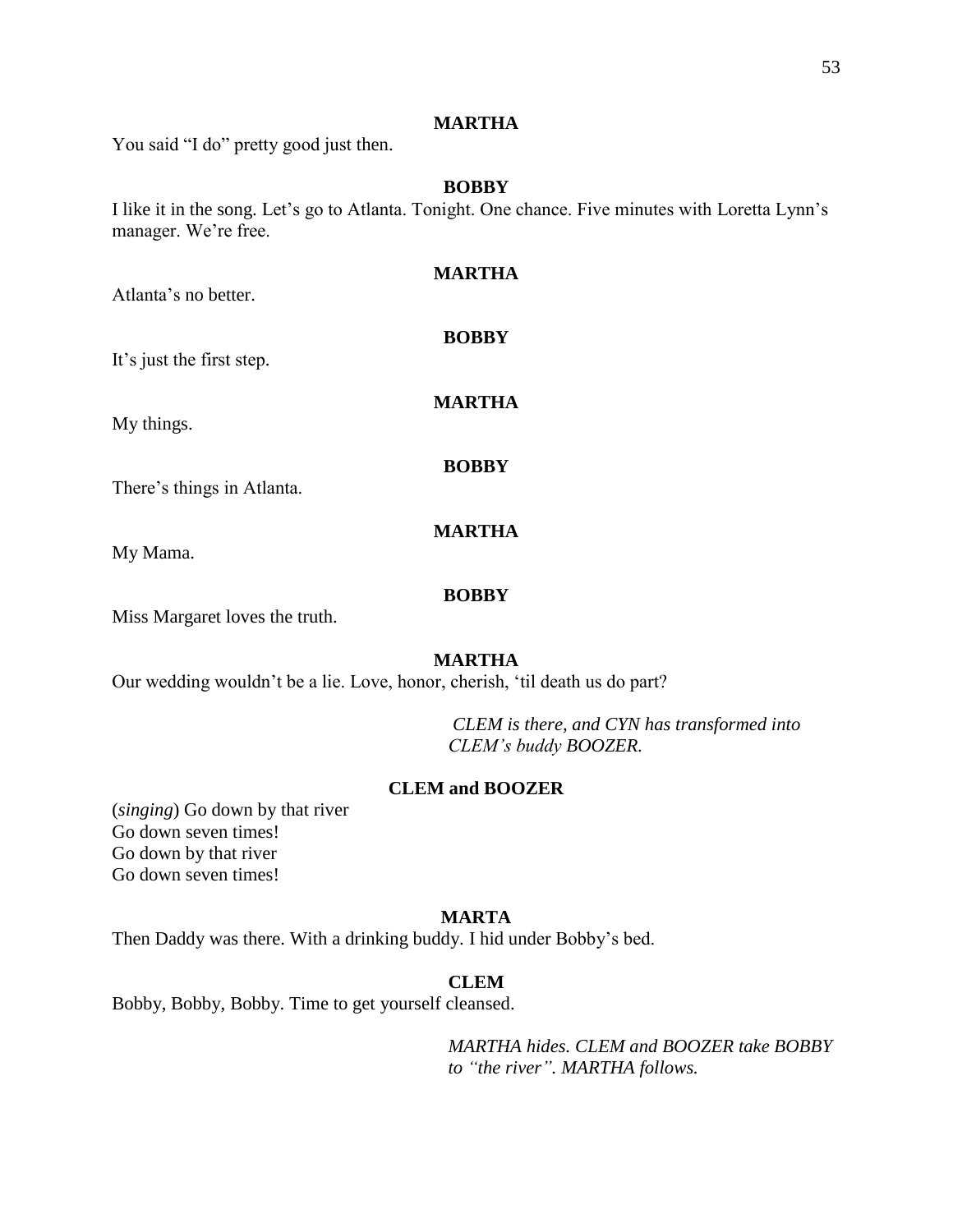## **CLEM and BOOZER**

(*singing*) Hand of God gonna lead you down Hand of the Deacon won't let you drown! Go down by that glorious river Go down seven times!

## **MARTA**

I followed them down to the river.

## **CLEM**

You cold, Bobby?

#### **BOBBY**

No sir.

## **CLEM**

Hell, even I got cold feet night before I got married. But you a pure boy, right?

#### **BOOZER**

Let's just get on with it, Clem. I'm freezin' my ass off here.

## **CLEM**

Easy, Boozer. This a sacred moment. The moment when Bobby Pritchard renounces his sin and agrees to live a life devoted to the Lord.

#### **BOOZER**

You said it wouldn't take five minutes.

#### **CLEM**

You'll be back on your barstool in less than ten.

#### **BOOZER**

Just start it, for Chrissake.

#### **CLEM**

Guess we better 'fore you ladies get yourselves all overwrought. Hold him, Boozer. Oh Lord, dear Lord, please take your servant Robert into your fold. Show him the way! Robert, do you now repent your sin?

#### **BOOZER**

Come on, Bobby, just say it.

#### **CLEM**

I say once again, Robert, do you now repent your sin?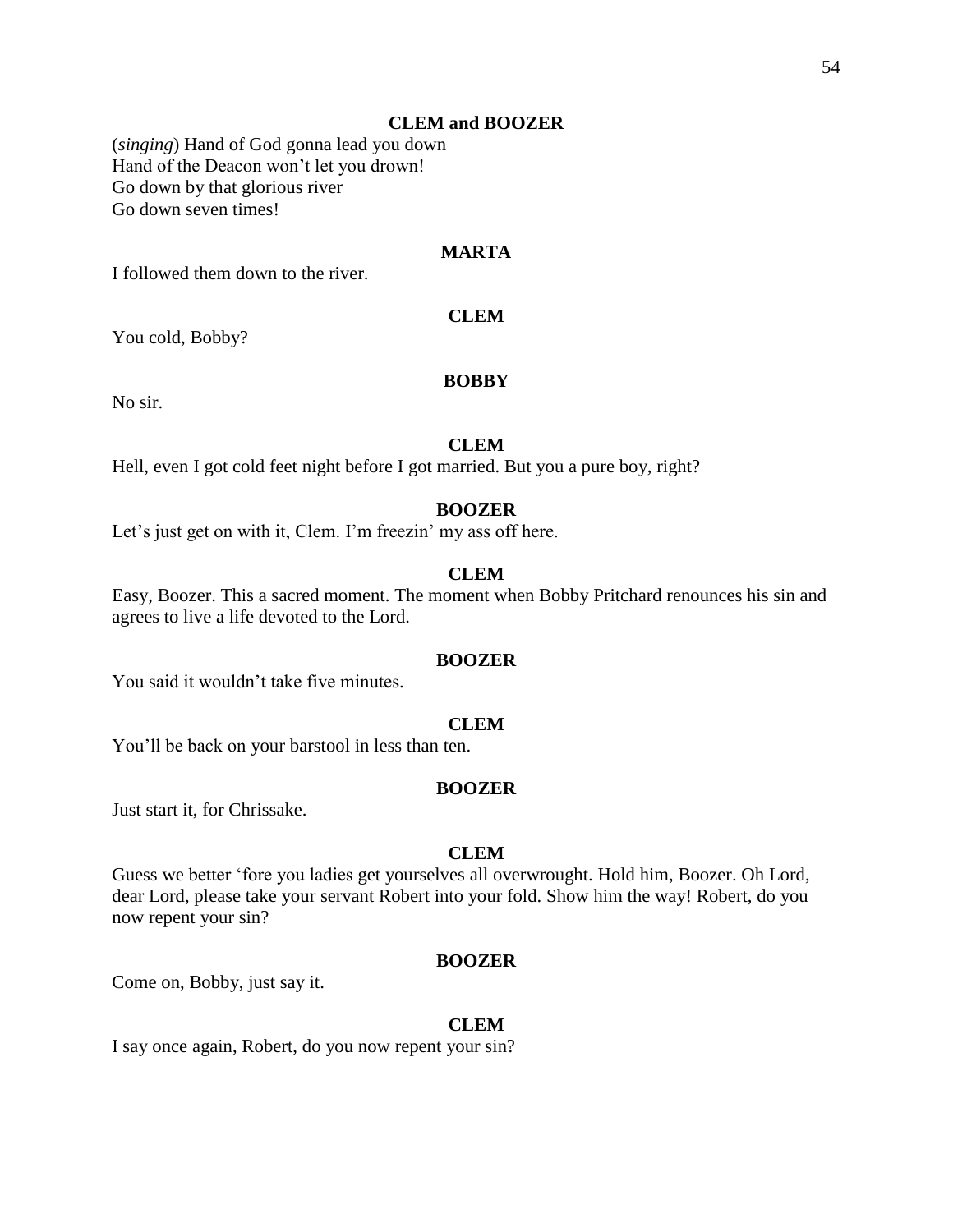## **BOOZER**

Aw, Jesus Christ, kid, don't keep us here all fuckin' night!

## **CLEM**

I say for the third time, Robert Pritchard, do you now repent your sin and accept the teachings of our Lord Jesus Christ?

## **BOBBY**

I accept the teachings of my Lord and Savior Jesus Christ.

| And do you repent your sin?  | <b>CLEM</b>   |
|------------------------------|---------------|
| I do not feel -              | <b>BOBBY</b>  |
| Do you repent your sin??!!   | <b>CLEM</b>   |
| I do not $-$                 | <b>BOBBY</b>  |
| Jesus, Bobby! Just say it!   | <b>BOOZER</b> |
| Do you repent your sin??!!!! | <b>CLEM</b>   |
| NO!                          | <b>BOBBY</b>  |
| NO!                          | <b>MARTA</b>  |
| NO!                          | <b>MARTHA</b> |
|                              |               |

## **CLEM**

Oh Lord, dear Lord, please take your servant Robert into your fold. Show him the way! I baptize you, Robert, in the name of the Father and of the Son and of the Holy Ghost.

> *CLEM forces BOBBY into the river. There is darkness and an enormous storm, then silence. Lights rise on CLEM at an altar. MARGARET has an envelope full of money.*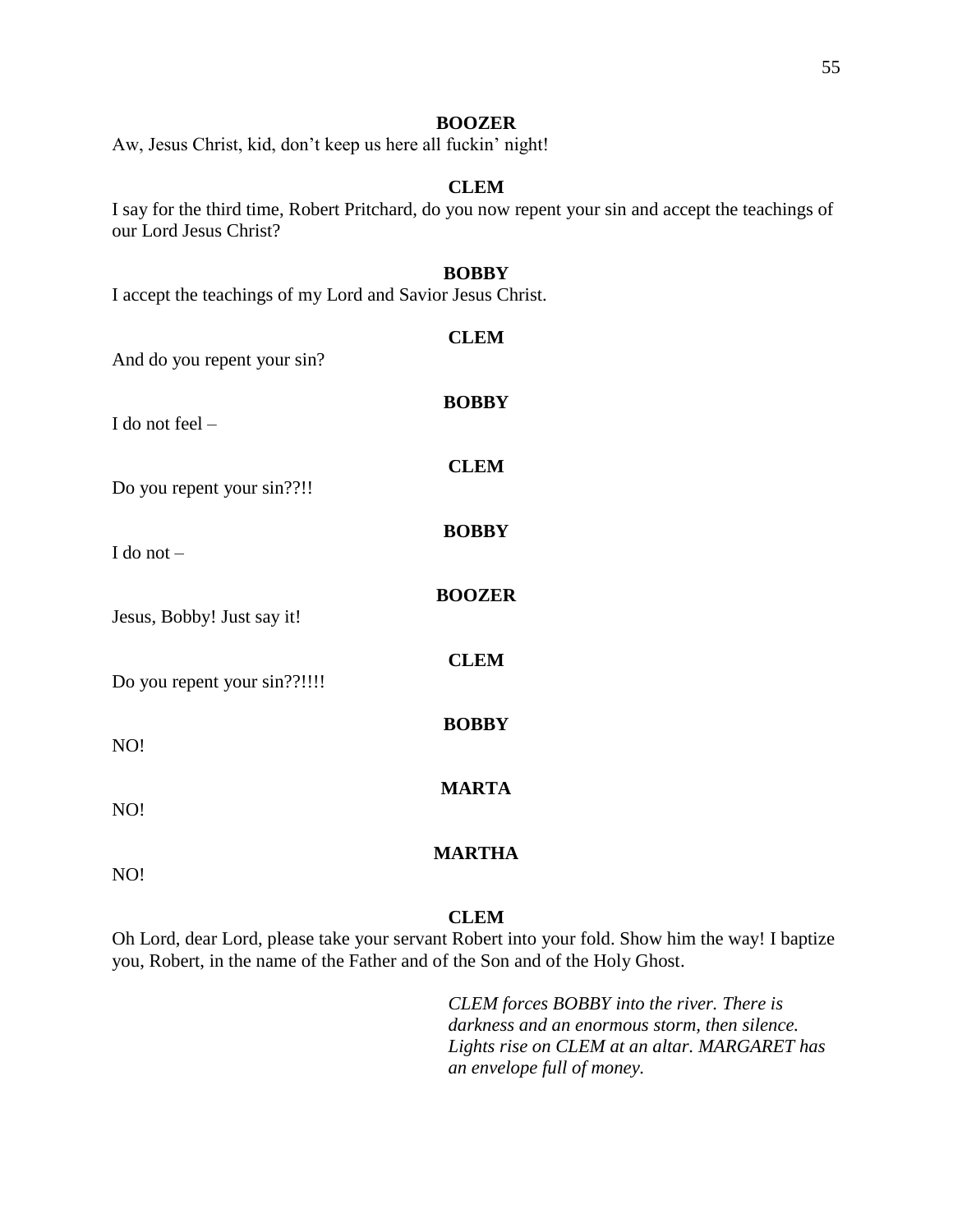#### **CLEM**

Lord, we ask you to accept this troubled soul and give him peace. Let's not forget Bobby Pritchard. Let's make sure no young man feels the need to take his own life because he is struggling with demons he cannot subdue.

You coming, Martha? I said, you coming?

## **MARTHA**

I prefer to ride with the Pritchards. If they'll have me.

## **CLEM**

Suit yourself.

#### *CLEM is gone.*

## **MARGARET**

Martha? I made supper. I thought it was a real nice service. He looked real handsome.

#### **MARTHA**

Mama? Today at church...I was checking my hair in the stained glass, and...

## **MARGARET**

You haven't eaten for three days!

#### **MARTHA**

Mama, Daddy…

## **MARGARET**

Wasn't he great? You know what he told me? He's gonna personally raise money for something to really honor Bobby. He doesn't know what yet, but something really great so that Bobby Pritchard lives on forever.

#### **MARTHA**

Mama, Daddy…

#### **MARGARET**

We already got over two thousand dollars just from passing the plate today.

#### **MARTHA**

Down by the river. In the river. Mama, // I saw -

#### **MARGARET**

It was so much money I was afraid to leave it in the church. Look at it all, Martha.

*MARGARET hands MARTHA the money.*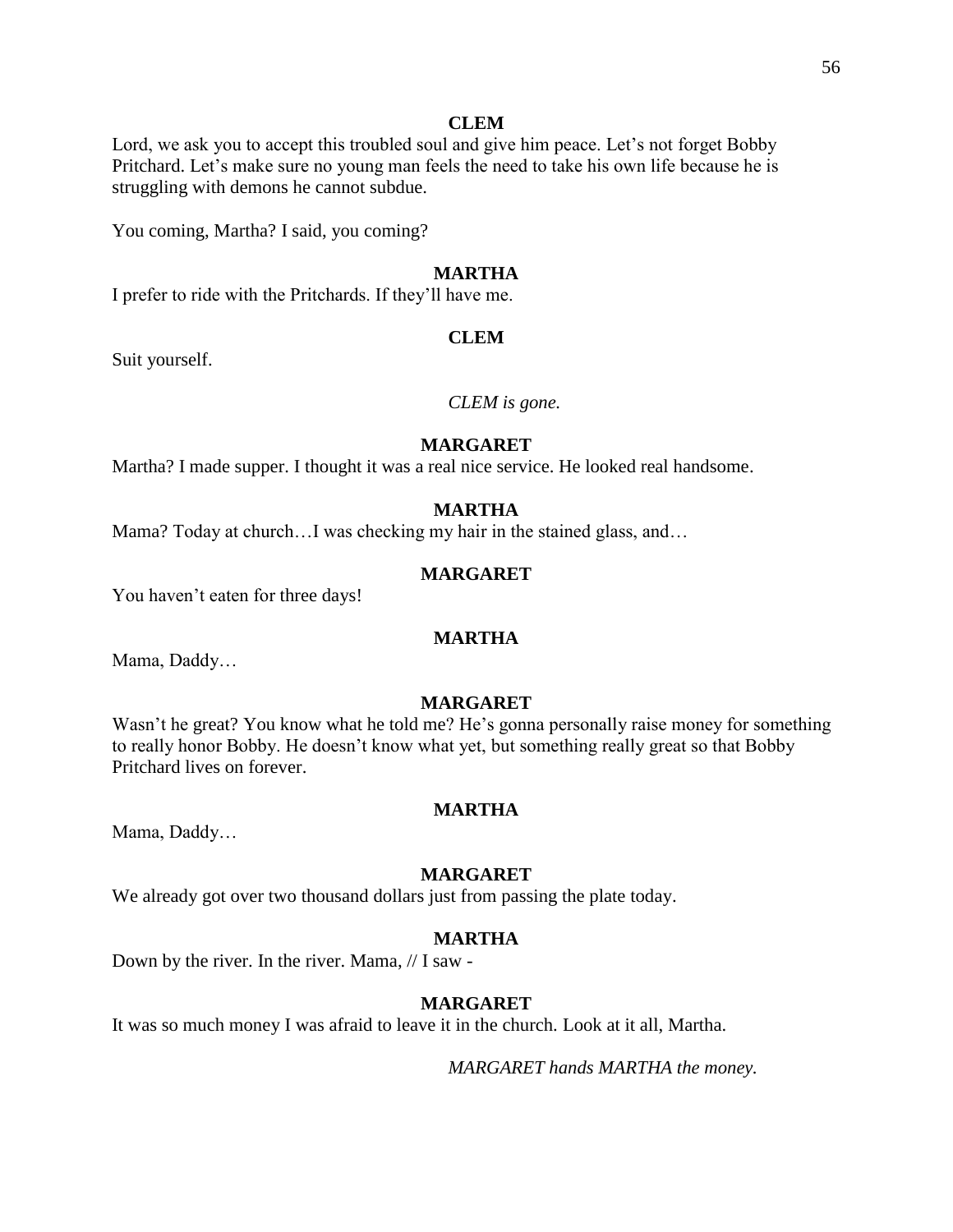## **MARTHA**

Look at all that. I'll…take it to the bank if you think that's a good idea.

## **MARGARET**

You do that, Martha. That would be the best thing, I think. The best for all concerned.

*MARTHA is gone. MARGARET, CLEM and BOOZER transform back to KATHY, HANK and CYN.*

## **HANK**

My father was a good man. He tried to help a troubled boy, and that boy drowned himself. And then his daughter stole from the collection plate and ran away.

#### **MARTA**

Mama wanted me to have that money but couldn't find another way.

## **KATHY**

Miss Margaret never forgot that.

#### **CYN**

It was that money that kept Marta from being the next one killed.

#### **MARTA**

Hush, Cyn, I never thought that.

#### **KATHY**

That's way over the top.

## **HANK**

To her credit, Mama was never angry.

#### **KATHY**

She talked about the money her very last day!

## **HANK**

And she talked about her chess pie and Grandma Kate's icebox cookies and the way Daddy dribbled in bed. Look, Daddy worked on the Pritchard Facility the rest of his life. Cheap vacations // used cars

#### **KATHY**

He kept his promise.

#### **HANK**

John Boozer left a helluva lot in his will and that finally got it opened.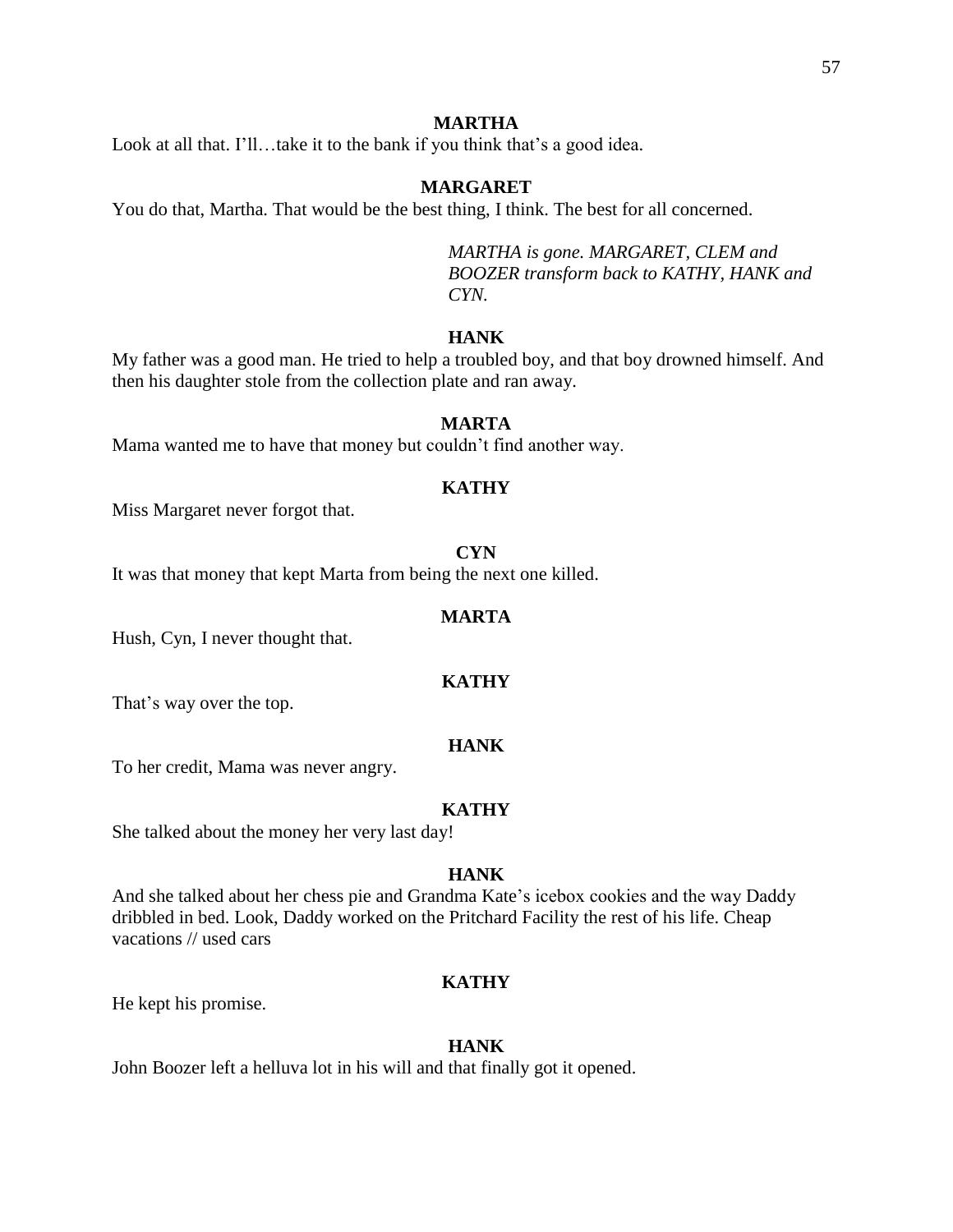## **CYN**

We read about that online.

## **MARTA**

John Boozer. That's who that was. He was there that night.

## **HANK**

And he was mightily affected, too.

## **CYN**

I'm sure he was.

## **HANK**

As anyone would be who had watched a boy drown himself. Daddy told that story a hundred times. Nothing new here, sister.

## **MARTA**

Daddy killed Bobby.

## **HANK**

## **KATHY**

You weren't in the river with them.

#### **CYN**

Were you even born?

## **KATHY**

It's a scientific fact that there are no such things as real memories. Our brain recreates images from scratch every time we conjure them up. We remember what we want to remember. And how we want.

| I'm a psychologist.              | <b>CYN</b>   |
|----------------------------------|--------------|
| This was on the Science Channel. | <b>KATHY</b> |
| I hate saying this!              | <b>MARTA</b> |
| Then why say it?                 | <b>KATHY</b> |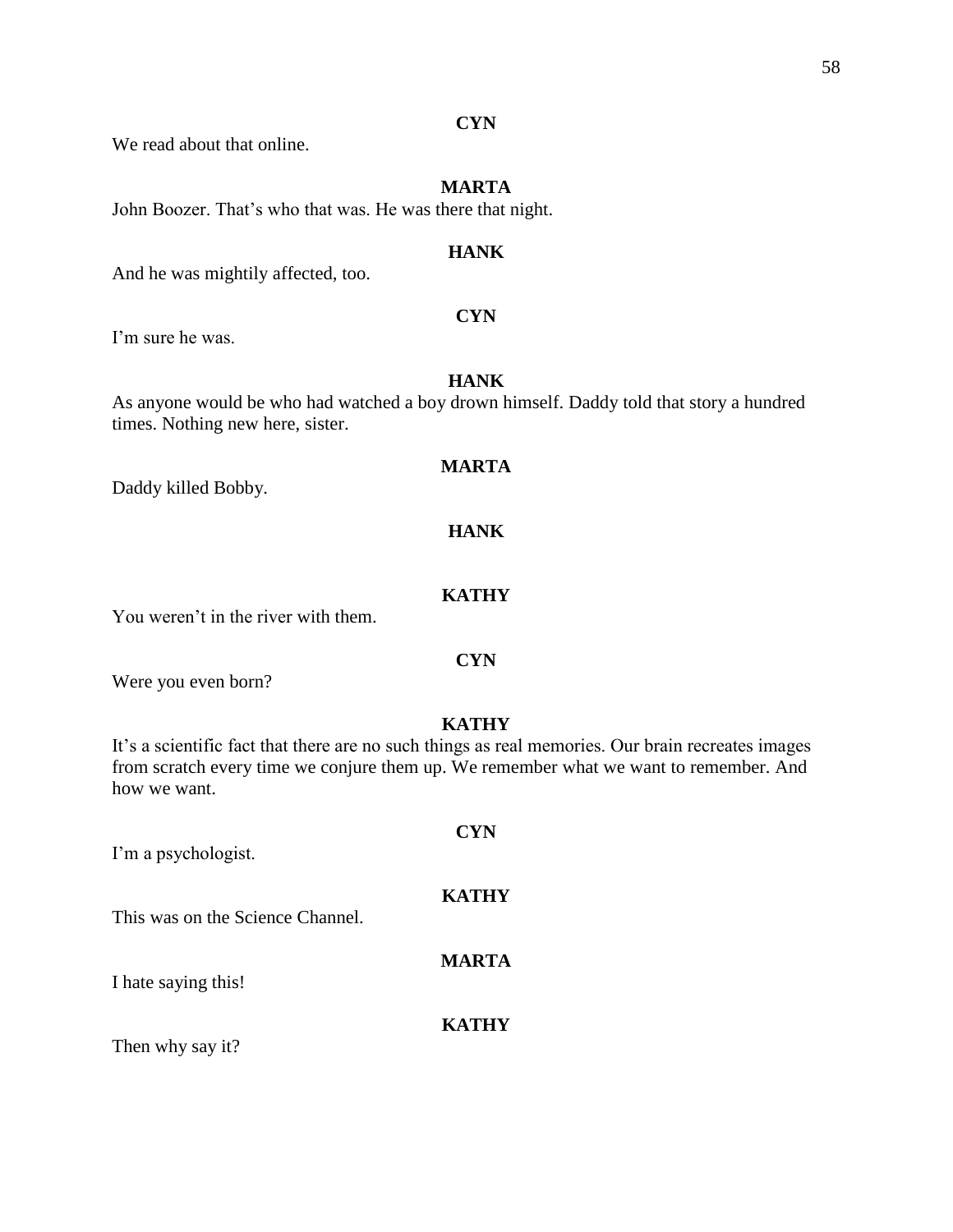|                                                                               | <b>CYN</b>     |
|-------------------------------------------------------------------------------|----------------|
| Some things have to be said.                                                  |                |
| And what business is this of yours?                                           | <b>KATHY</b>   |
| We share a bed.                                                               | <b>CYN</b>     |
| Well. Y'all have a wonderful evening. It has just been so lovely to meet you. | <b>KATHY</b>   |
|                                                                               | KATHY is gone. |
| I believe you should leave now.                                               | <b>HANK</b>    |
| How else could he have told the story?                                        | <b>CYN</b>     |
| It isn't fair teams anymore.                                                  | <b>MARTA</b>   |
|                                                                               | CYN is gone.   |
| That's not the father I remember.                                             | <b>HANK</b>    |
| Then I'm glad of that.                                                        | <b>MARTA</b>   |
| Why wait till now to spring this on me?                                       | <b>HANK</b>    |
| You'd think I was crazy.                                                      | <b>MARTA</b>   |
| I already do.                                                                 | <b>HANK</b>    |
| That place can't continue to misuse Robby's name, saying he drowned for sh    | <b>MARTA</b>   |

That place can't continue to misuse Bobby's name, saying he drowned for shame. That horrible place. Place of disgrace!

## **HANK**

My son is in that place.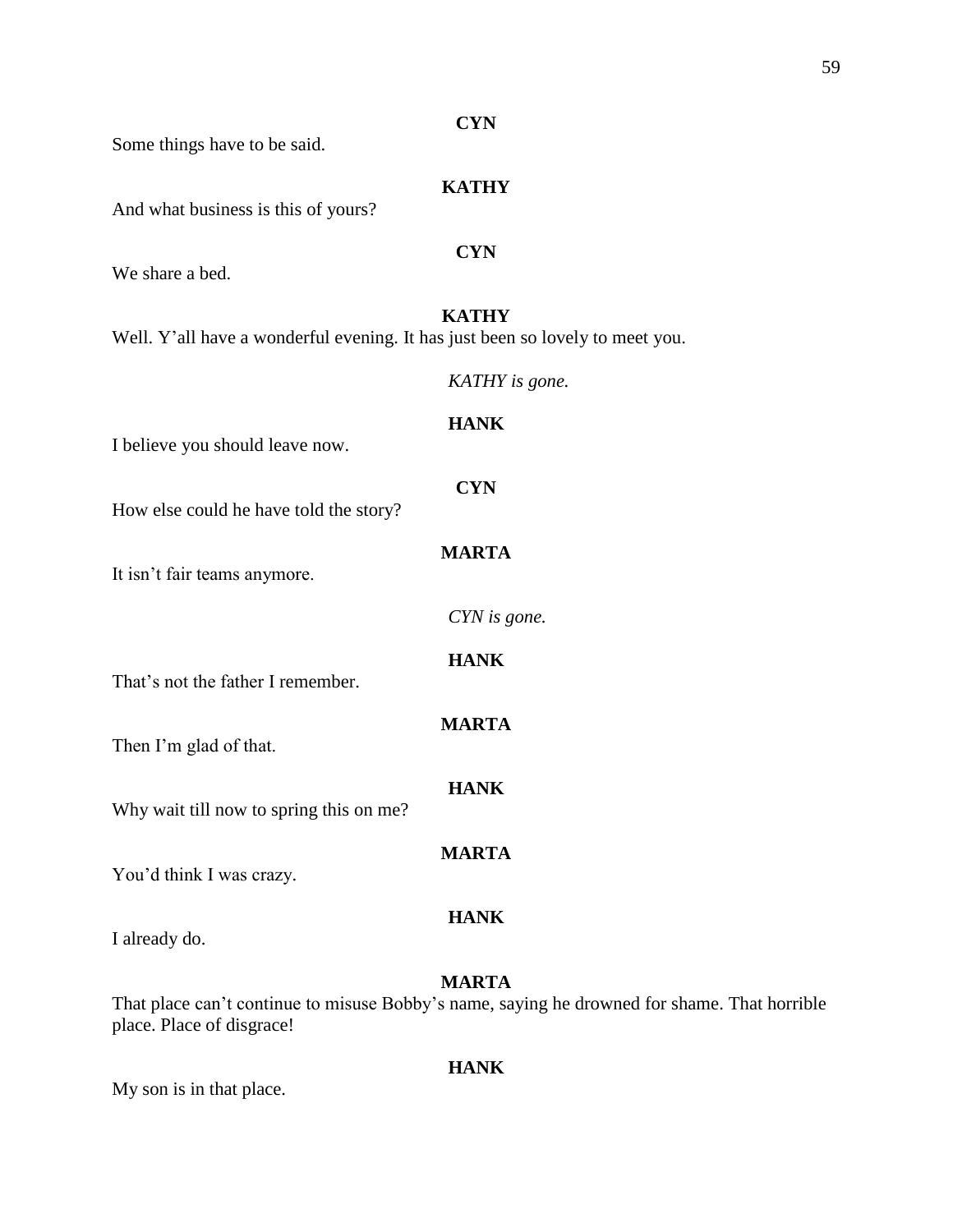## **MARTA**

Then I will get to meet him after all.

## **HANK**

Don't you dare tell him // what you just told me

## **MARTA**

I have no choice!

## **HANK**

My Daddy was a good man! Thank you for the visit.

## **MARTA**

**HANK**

**MARTA**

**HANK**

**MARTA**

That day…you said you remembered galoshes. Remember it was snowing and // I helped you -

No.

I helped you.

I don't recall.

You must. Please.

*MARTA is gone. MARGARET is there, sewing the wedding dress.*

## **MARGARET**

(*sings*) A glimpse of glories far more bright Than earth can give is mirrored there And perfect purity and light The presence of its God declared.

Oh my goodness! It's snowing! Martha! Get Hank! It's snowing!

*MARTHA is there.*

## **MARTHA**

Snow! Real snow!

## **MARGARET**

Get Hank's galoshes!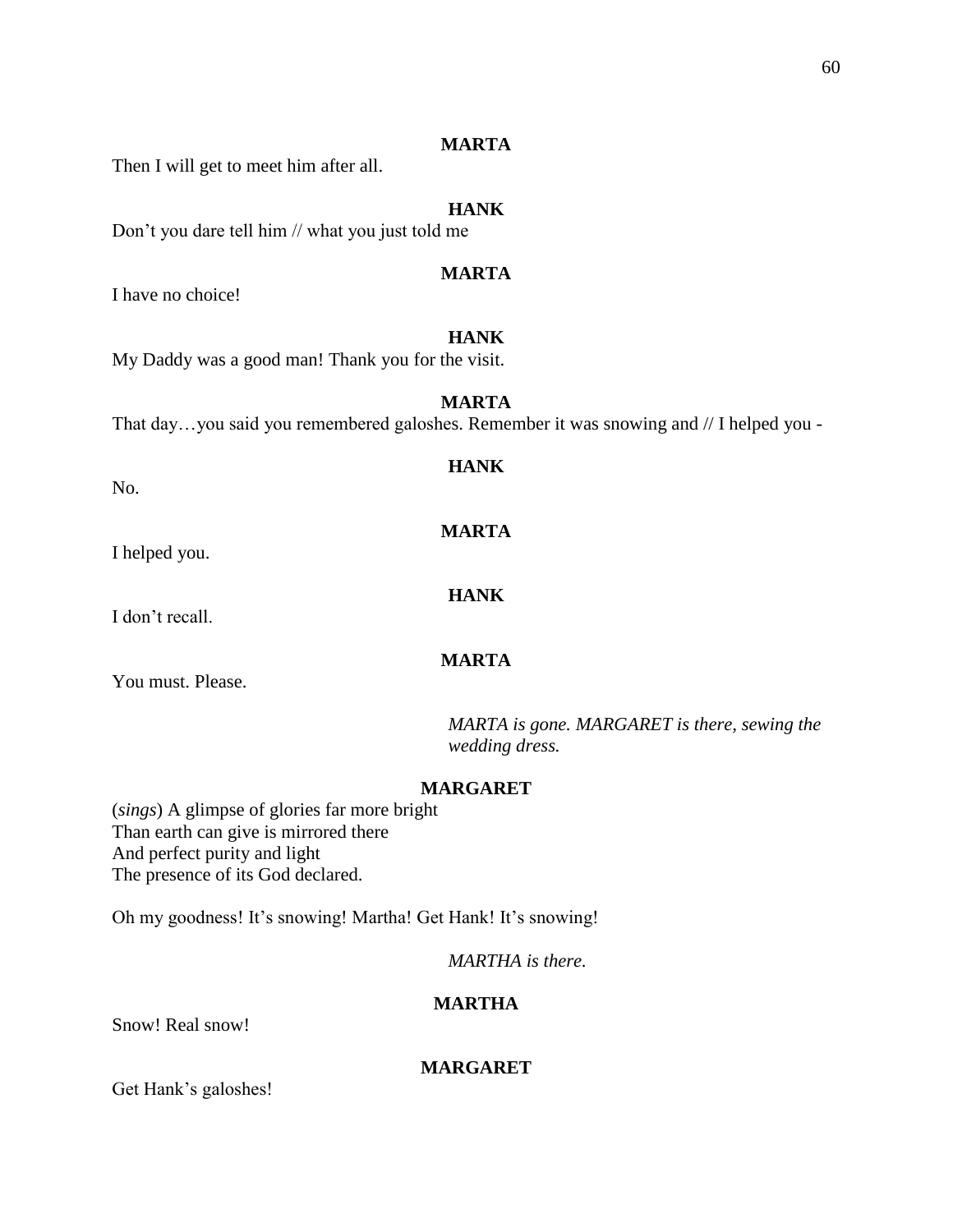## **MARTHA and HANK**

Martha leaves.

## **MARGARET and HANK**

**HANK**

Mama stays.

Daddy's there.

## **MARGARET and HANK**

Mama gets angry.

## **HANK**

Daddy yells. Daddy rages.

## **MARGARET and HANK**

Mama gets sad.

#### **HANK**

Daddy says "Not in my house. Not ever in my house."

#### **MARGARET and HANK**

Mama cries.

Mama leaves.

**HANK**

I cry.

## **MARGARET and HANK**

*MARGARET is gone.*

#### **MARTHA and HANK**

Martha comes back with the galoshes. "Drowning each day…I'm drowning each day… I'm drowning each day" "Little H. Stop your snivelin', Little H." Six clicks. Click click click click click click…just like Daddy's –

> *A fifth gunshot. MARY CHARLES, POSS, CYN, MARTA and HANK are frozen at the altar as before.*

#### **POSS**

Everybody get down!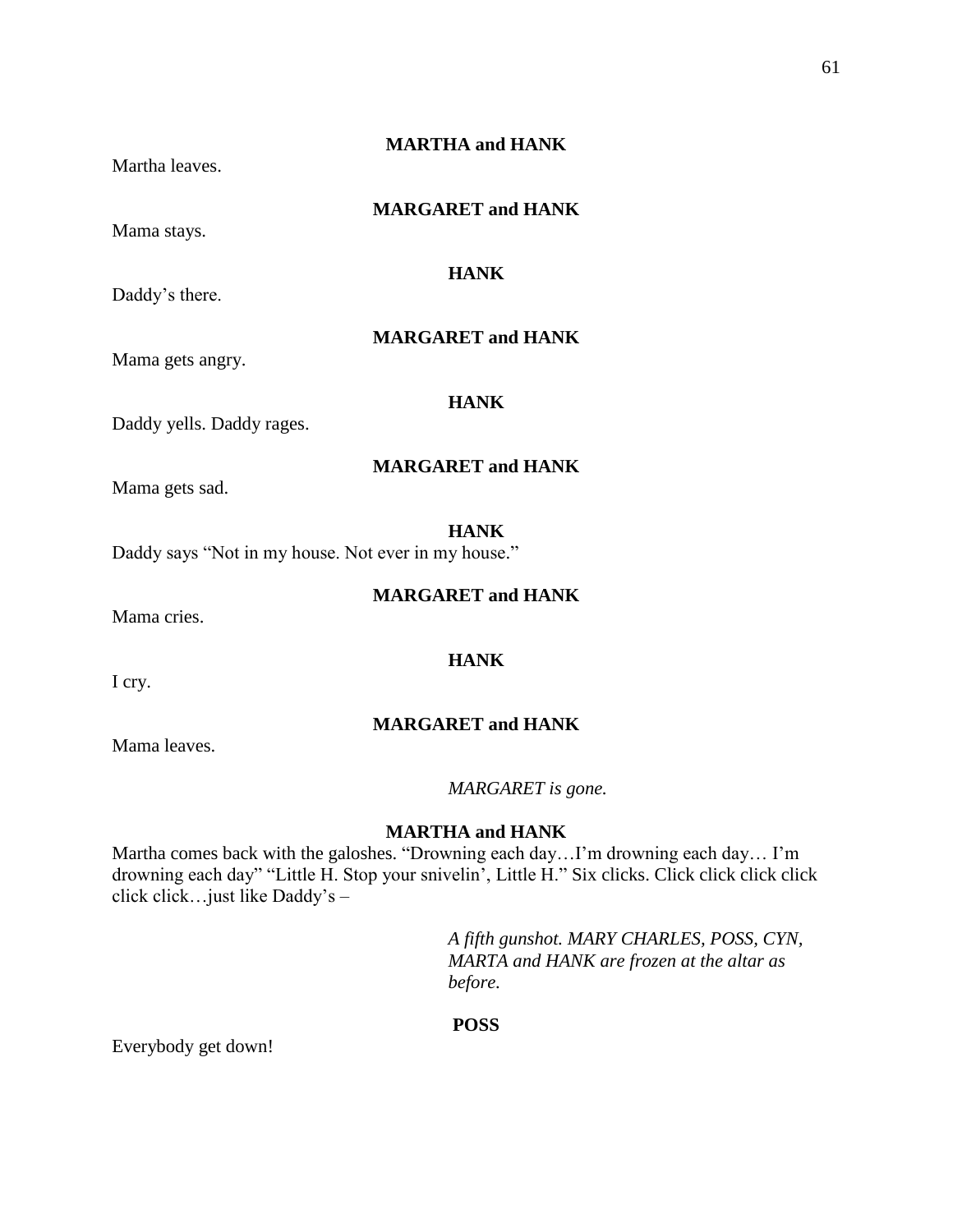#### **CYN**

You said this wouldn't happen! Bluster!

## **MARY CHARLES**

Who's shooting at us?

*We see a fifth bullet.*

## **MARTA**

We know. Five shots. One for each of us.

If I hadn't called her stupid.

#### **HANK**

If I hadn't said Poss could go with David.

**MARY CHARLES**

If I hadn't torn off the dress.

#### **POSS**

If I hadn't read David's text.

## **MARTA**

If I hadn't interrupted Poss.

*We are in the Pritchard Facility on "Graduation Day". MARY CHARLES wears the dress.*

## **POSS**

(*mocking the speech he gave that day*) We are gathered here today, our last day at the Robert Pritchard Facility, to pay our last respects to the unwanted feelings of  $\theta$  desire and abnormality

## **MARY CHARLES**

That's not how you read it. You sounded like you almost believed it.

## **POSS**

(*more earnestly*) We are gathered here today, our last day at the Robert Pritchard Facility, to pay our last respects to the unwanted feelings of desire and abnormality that have possessed us until now, that have paralyzed and shamed us. We will bury them and not let them suck us under like they did Robert Pritchard.

That's when you interrupted.

**CYN**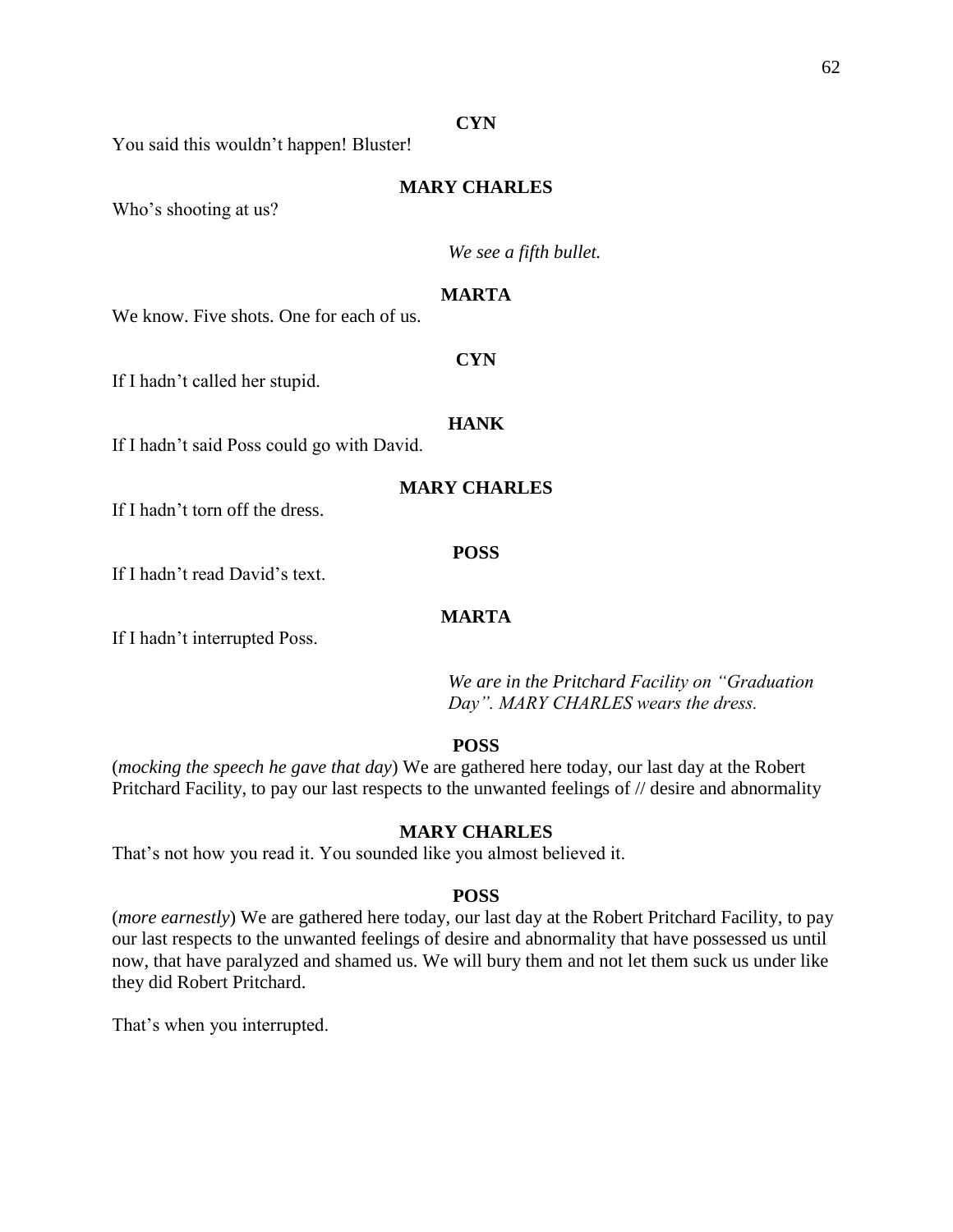## **MARTA**

(*quietly*) Bobby Pritchard was not ashamed. Bobby Pritchard knew who he was and that God loved him. And Bobby Pritchard was murdered.

You screamed it!

## **MARTA**

**CYN**

(*loudly*) Bobby Pritchard was not ashamed. Bobby Pritchard knew who he was and that God loved him. And Bobby Pritchard was murdered. I'm sorry. But an inconvenient truth always beats a pretty lie in the long run.

#### **HANK**

(*quietly*) I told you to keep your // mouth shut

## **MARTA**

You were furious with me!

#### **HANK**

(*loudly*) I told you to keep your mouth shut about that!!

#### **POSS**

That's a Grandma Margaret line. Who are you?

#### **MARTA**

And I introduced myself to you. And I introduced my wife.

## **MARY CHARLES**

And my mother objected loudly to your use of the word "wife".

#### **CYN**

It's the proper term, Mrs. Haggard. We are legally married.

## **MARY CHARLES**

That's not all you said.

#### **CYN**

It's the proper term, Mrs. Haggard. We are legally married, you stupid woman.

Whereupon I proceeded to describe in great detail to the crowd in the facility the ridiculous and dangerous practices their children had been subjected to, aversion treatments, forced erotification of others, discredited psychoanalytic maneuvers. Whereupon I was dragged from the room by Security.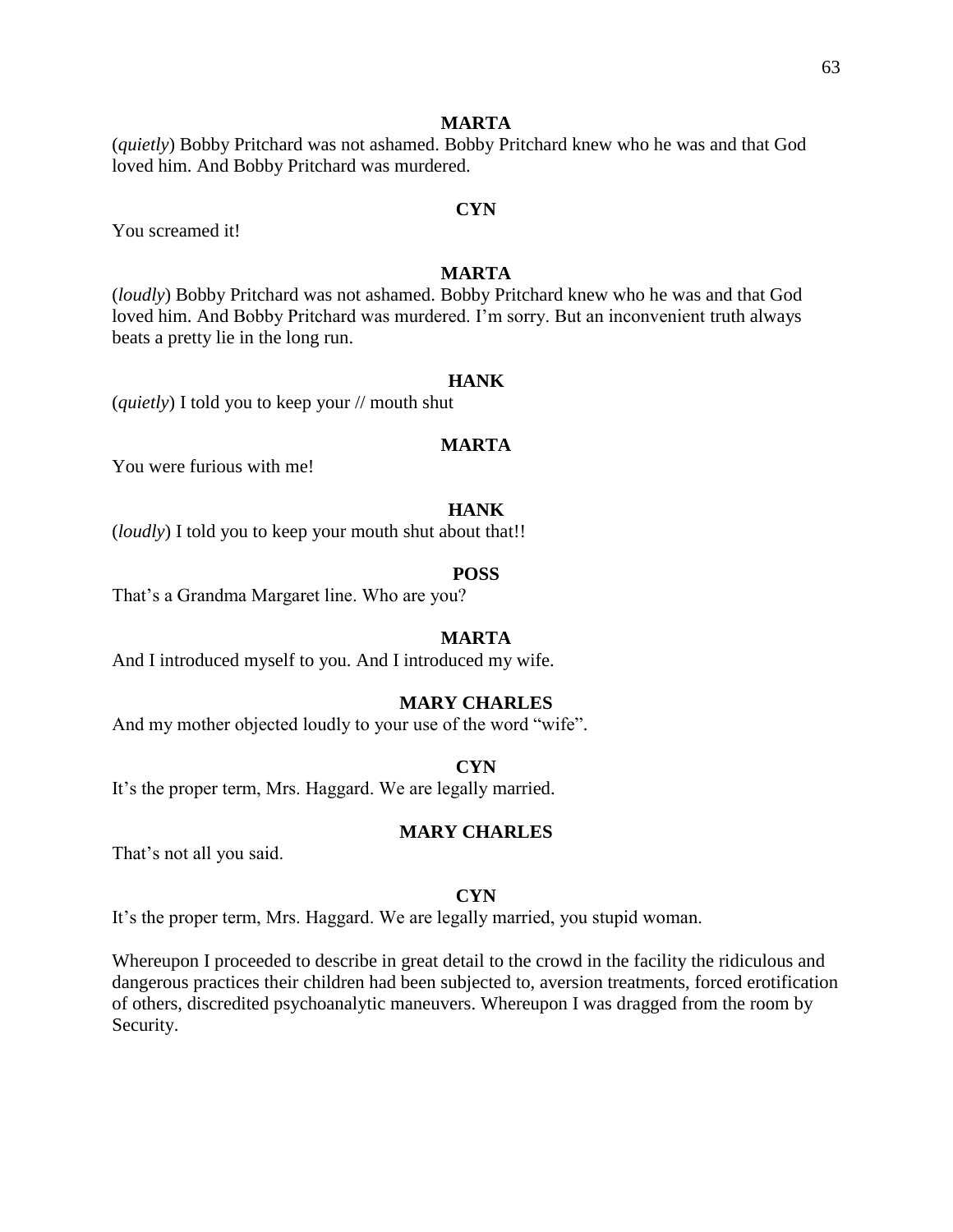#### **MARTA**

Whereupon, with Security otherwise engaged, I told the true story of Bobby's last hours to a surprisingly attentive audience.

#### **POSS**

Whereupon the crowd left, quietly. And I realized all those prayers had worked out.

## **MARY CHARLES**

Whereupon I ripped off the dress. Whereupon my mother left in a state I had never seen her in before. Not even her.

#### **POSS**

Whereupon you got a text from David for me, and you showed it to me. I smiled. For the first time since I got caught with David.

## **HANK**

Whereupon I said, "Let's go home, Oren. I paid your coach special to come work with you tomorrow to get your arm in shape. Lotta season left."

## **POSS**

Whereupon I said, "I've got plans with David tomorrow. And it's Poss."

## **HANK**

Whereupon I accepted my son's smile, and I accepted what was before me.

## **MARY CHARLES**

Whereupon I posted Marta's story on every online social medium I could find.

#### **POSS**

Whereupon Aunt Marta and I were alone.

#### **MARTA**

I took a memory from you today. Of your grandfather. I am sorry.

#### **POSS**

I never knew him.

#### **MARTA**

But I took something.

#### **POSS**

You called her your wife like it was easy to say. Is it easy where you are?

#### **MARTA**

Easier.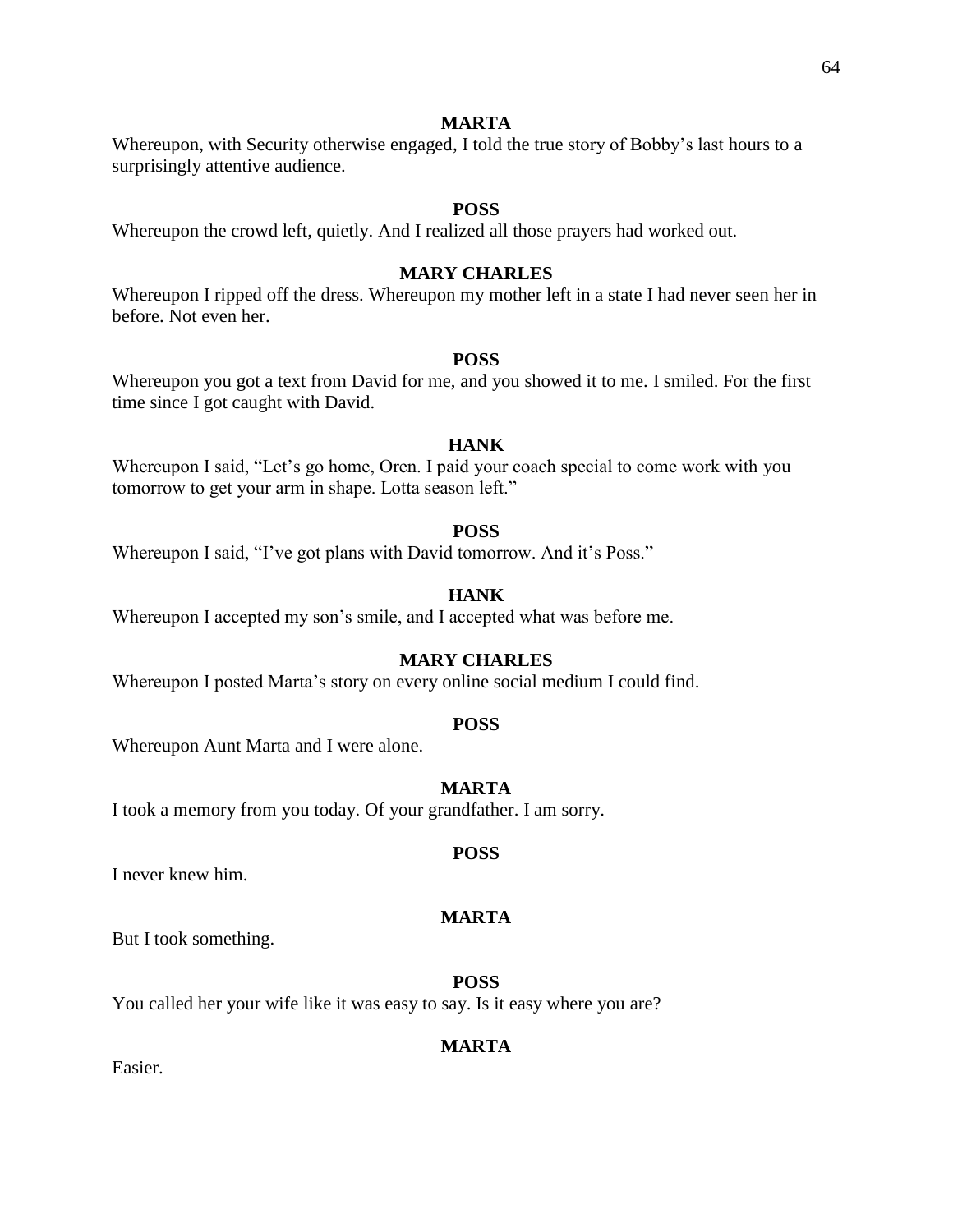## **POSS**

Guess I'll have to go there.

## **MARTA**

You might be able to stay here.

## **POSS**

Right.

## **MARTA**

Bobby Pritchard wants me to do one more thing so that someday you might be able to stay here. For which I need your help. And for which I might get killed.

I do believe that was my dress I never wore.

(*sings*) A glimpse of glories far more bright Than earth can give is mirrored there And perfect purity and light The presence of its God declared.

## *MARGARET is there.*

## **MARGARET**

Dear Martha,

The card from up north was real pretty. We're all fine. I told Hank you went away to school. He's stopped asking.

I won't lie to you. Daddy is still mad.

I miss you.

I realize it will cost a lot to come back, even for a visit. So I do not expect you to. You are a free spirit, and free spirits can't live in the slave states.

No rain to speak of for months. I wonder how the river can keep going when there's no rain. People say our river has been there since creation and will flow to eternity. It is a sign of God's love for us that our river flows, no matter what.

I'm glad you said you feel safe where you are. That's the best news I could hope for.

*A sixth gunshot. MARY CHARLES, POSS, CYN, MARTA and HANK are frozen at the altar as before.*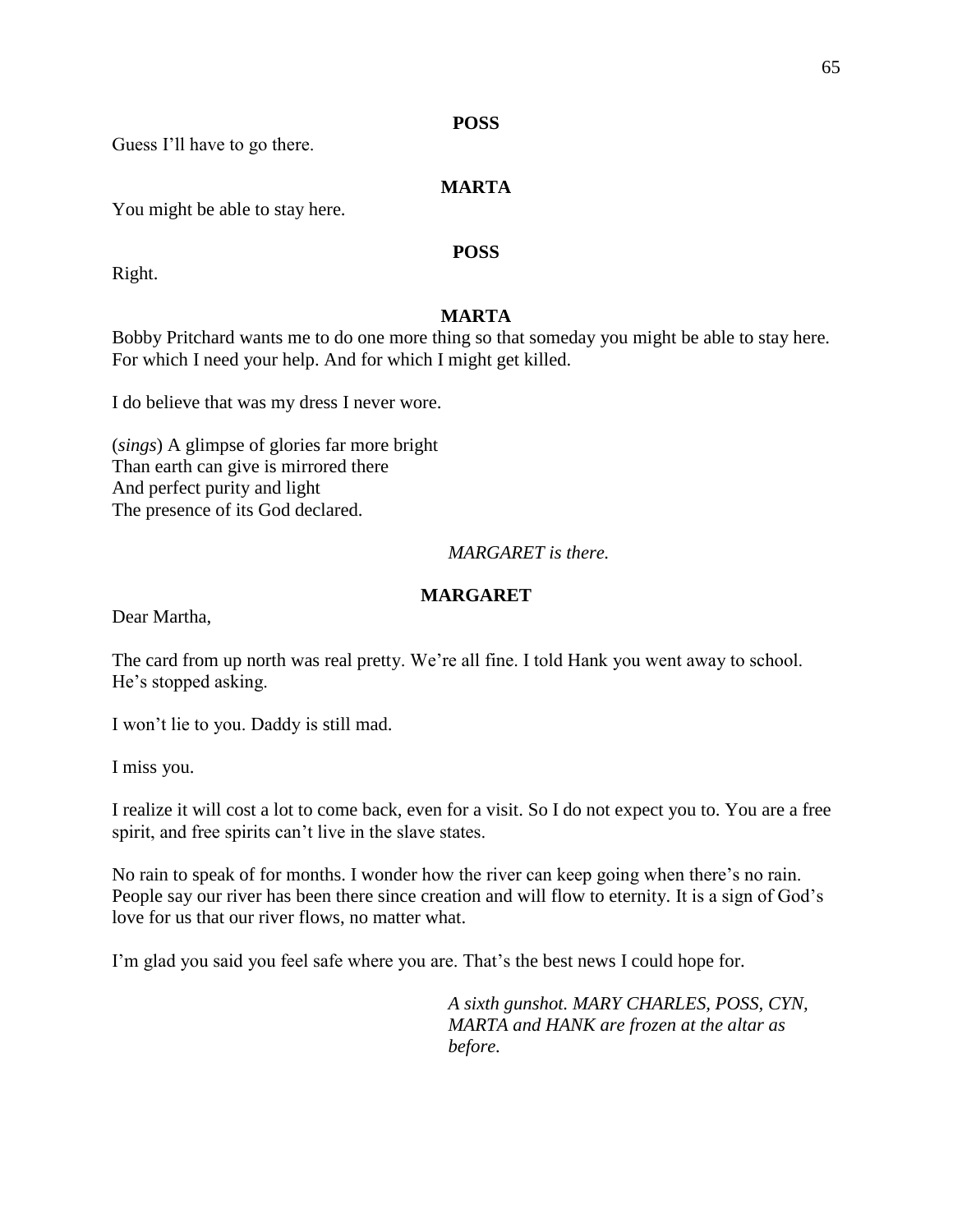#### **POSS**

Everybody get down!

## **CYN**

You said this wouldn't happen! Bluster!

## **MARY CHARLES**

Who's shooting at us?

#### **MARTA**

A sixth shot.

*No new bullet is seen, however.*

#### **HANK**

I don't see it. I heard it, but I don't see it.

## **MARY CHARLES**

Where did it come from?

#### **MARTA**

That shot started on its way the day I made my final demand.

*MARTA and CYN are there with HANK and KATHY in HANK's home.*

## **HANK**

Unlock the church and open it to you for your wedding? Stand at the altar while you and her... Are you that crazy?

#### **MARTA**

I once thought maybe I was. Now I think this is the best thing I will ever do.

## **KATHY**

(*reading from a phone/device*) "Mary Haggard is obviously very sick."

#### **HANK**

How do you know what you saw?!! It was dark, you were hiding in the bushes!

#### **MARTA**

I saw what I saw! I think…

#### **HANK**

You think?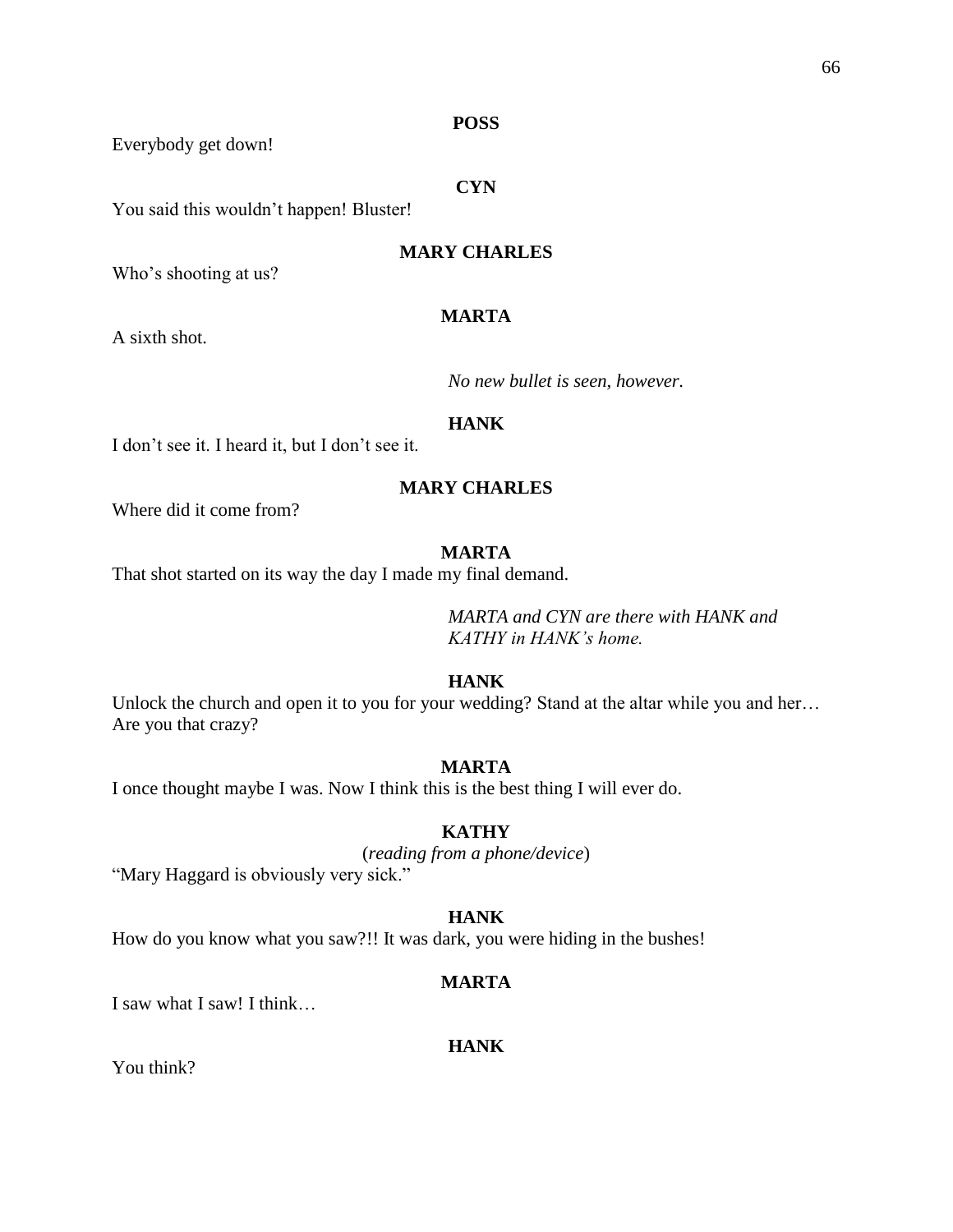#### **MARTA**

I know!

## **KATHY**

**(***reading***)** "Posting a lunatic lady's lies. And after we passed the plate to fix her!"

## **HANK**

How do you know?

## **MARTA**

Bobby told me!

## **HANK**

My God you are insane.

## **MARTA**

I remember that day! I know what I felt! I know it as well as I know anything!

## **KATHY**

Here's a good one. "The First Amendment does NOT give you the right to make stuff up. Even on the Internet."

#### **CYN**

Maybe this is a way to atone for what happened.

## **HANK**

Not even Daddy at his blind rage drunkest would have drowned // a kid who was

## **MARTA**

All right. Let's just say Bobby did drown himself!

Should he have had to?

## **HANK**

## **HANK**

#### **HANK**

Kathy, would you get us some tea, please?

#### **KATHY**

Oh. Certainly, Hank. Certainly.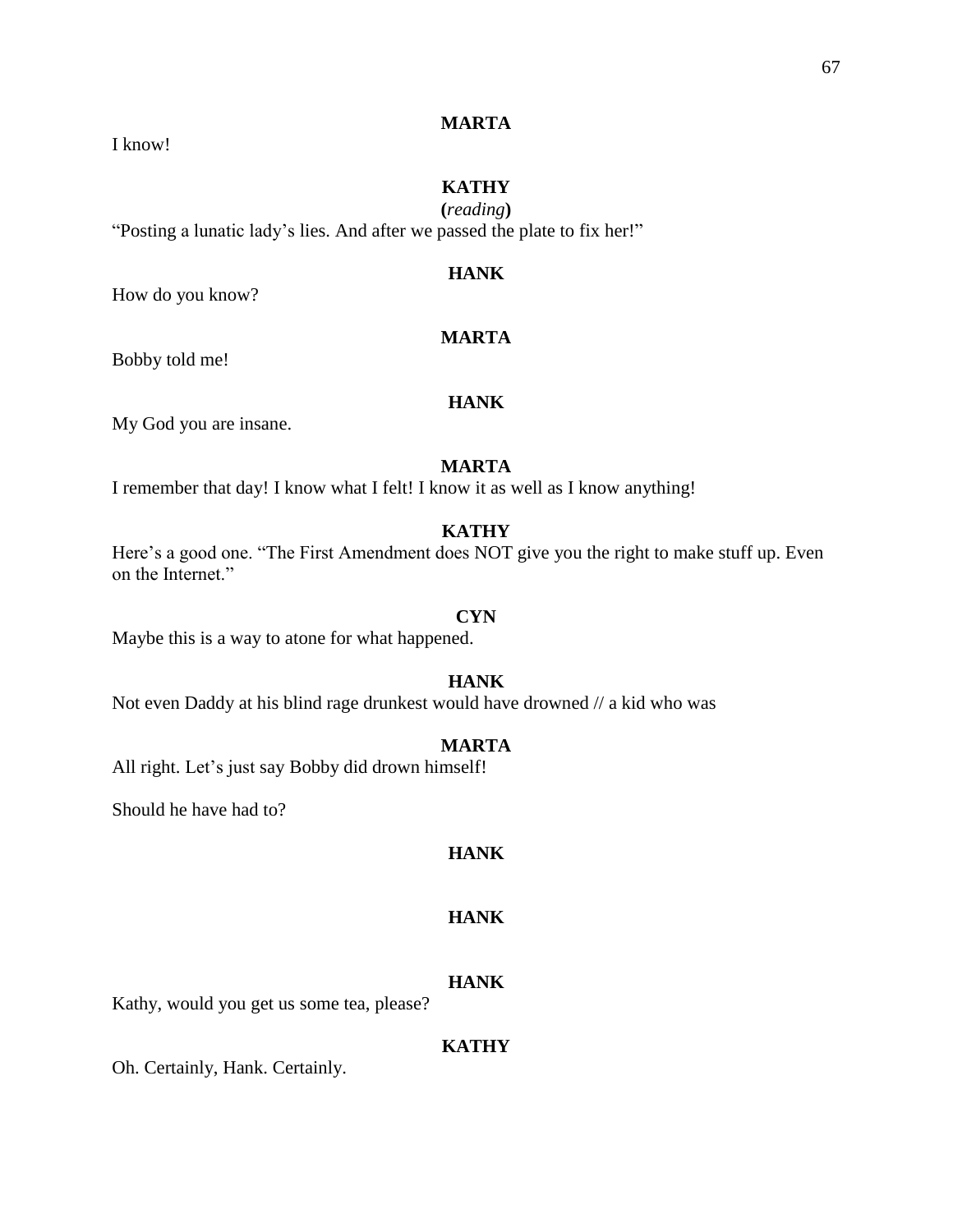#### *KATHY is gone.*

## **CYN**

Do I leave now, too? I don't speak Southern.

## **MARTA**

No, you stay. And now Hank tells us what he's really thinking. Hank?

## **HANK**

Why her? No offense.

## **MARTA**

Cyn?

#### **HANK**

She's full of abruption, as Mama would say.

#### **MARTA**

She bakes me pumpkin rolls for no reason.

#### **HANK**

Aren't you and her already married?

#### **CYN**

Please don't talk about me like I am not here.

#### **MARTA**

Didn't you get married in the church you were raised in?

## **HANK**

First you tell me some story about Daddy, then you get Mary posting that crap online…what in God's name possessed you to think that I would ever not only unlock the church but stand up there with the two of you and…and…

#### **MARTA**

If Mama were here I think she would tell you to do it.

#### **HANK**

#### **HANK**

What life will I have left here if I do this for you? You will go back up north to Chardonnay and chintz and I will stay here and be…I don't even want to think // about what will happen

## **MARTA**

I think you will be a hero.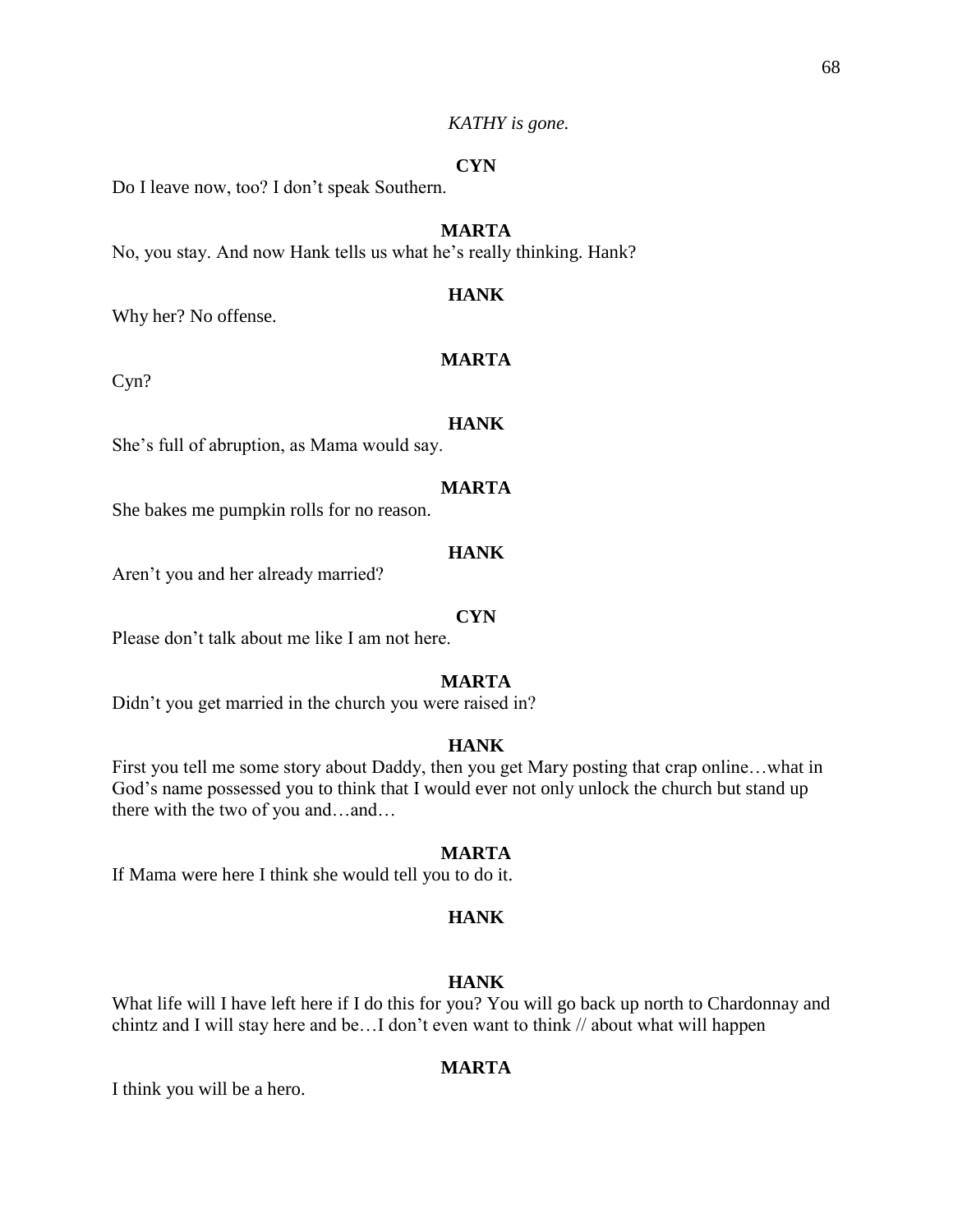## **HANK**

I think I will be crucified.

## **MARTA**

To the kids in that place, probably to a lot of scared adults.

## **CYN**

To your son.

## **MARTA**

Brother**,** I've had years to reflect on my last moment in that church. And I do not believe God wants that to be my last moment in that church.

*MARTHA is there.*

## **MARTHA**

I prefer to ride with the Pritchards. If they'll have me.

*MARTHA is gone.*

## **MARTA**

And chintz? Chintz?

## **KATHY**

**(***offstage***)**

Die! Die you motherfuckers!

## **HANK**

I don't have a choice.

#### **MARTA**

Then we'll have to do it just outside. Close as possible. Public property.

## **HANK**

Then God bless you with that. And watch where you step.

## **KATHY**

**(***offstage***)**

Why the hell are there zombies on Level 2? There aren't supposed to be zombies until Level 4!

## **MARTA**

I do believe Mama will be present.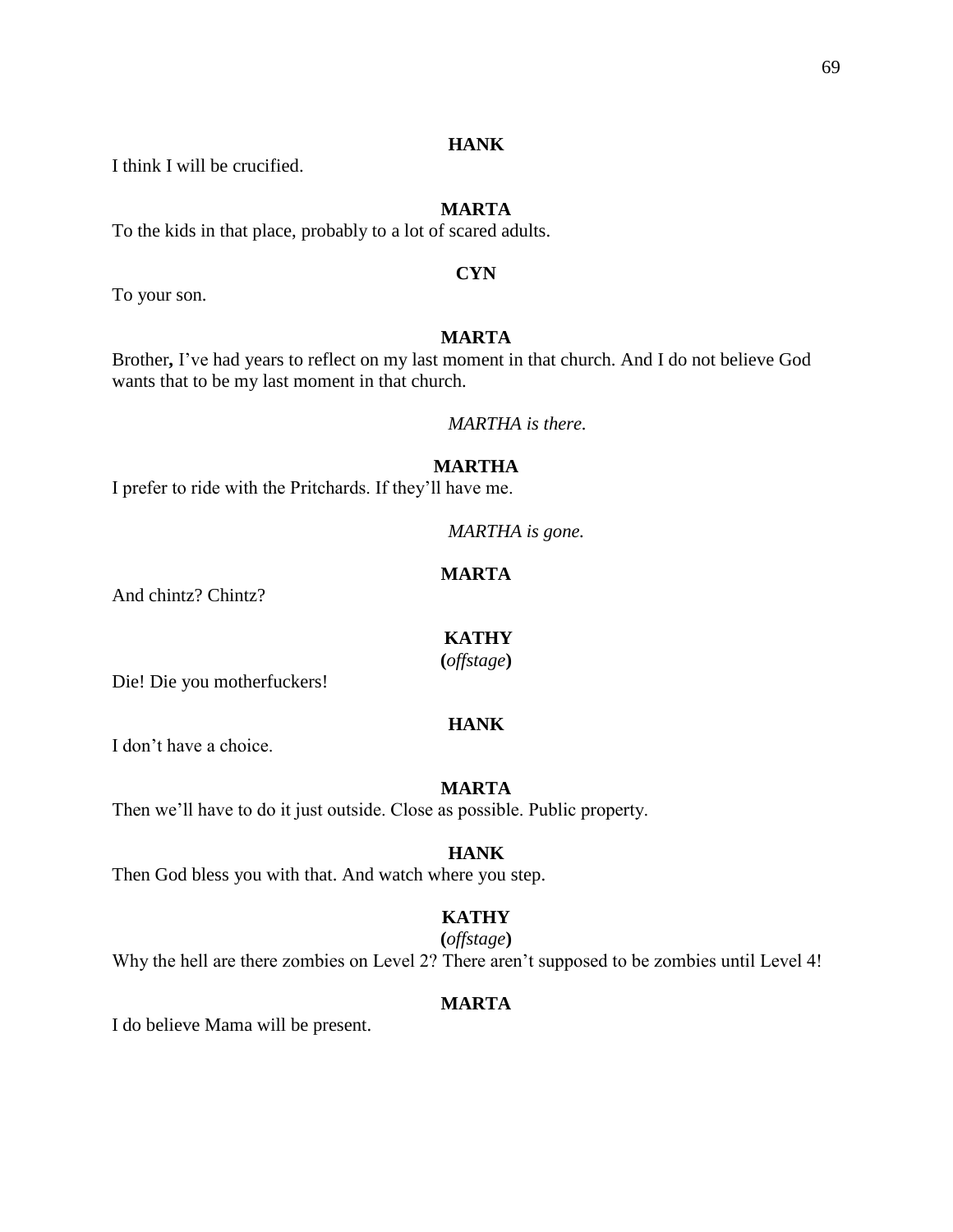## **KATHY (***offstage***)** WHAT THE FUCK IS THE GOING ON HERE????????!!!!!!!!!!!!!!!

#### **HANK**

Kathy, come say goodbye to our guests.

*KATHY is there.*

## **KATHY**

Well it's been so nice to have you over.

**CYN** Before we leave, we wanted to give you this. It's for the church. I think this should cover it.

*CYN holds out an envelope.*

## **KATHY**

Cover what?

#### **CYN**

**KATHY**

**CYN**

**HANK**

The money Marta took. That you said she stole.

Huh.

I believe that should pay it back. With interest.

The full-court press.

I beg your pardon?

## **HANK**

**CYN**

Look at all that. I guess I ought to take it right to the bank. Well, I've seen quite enough for one evening. Good night, ladies.

*HANK is gone.*

## **MARTA**

Hank –

Let's go.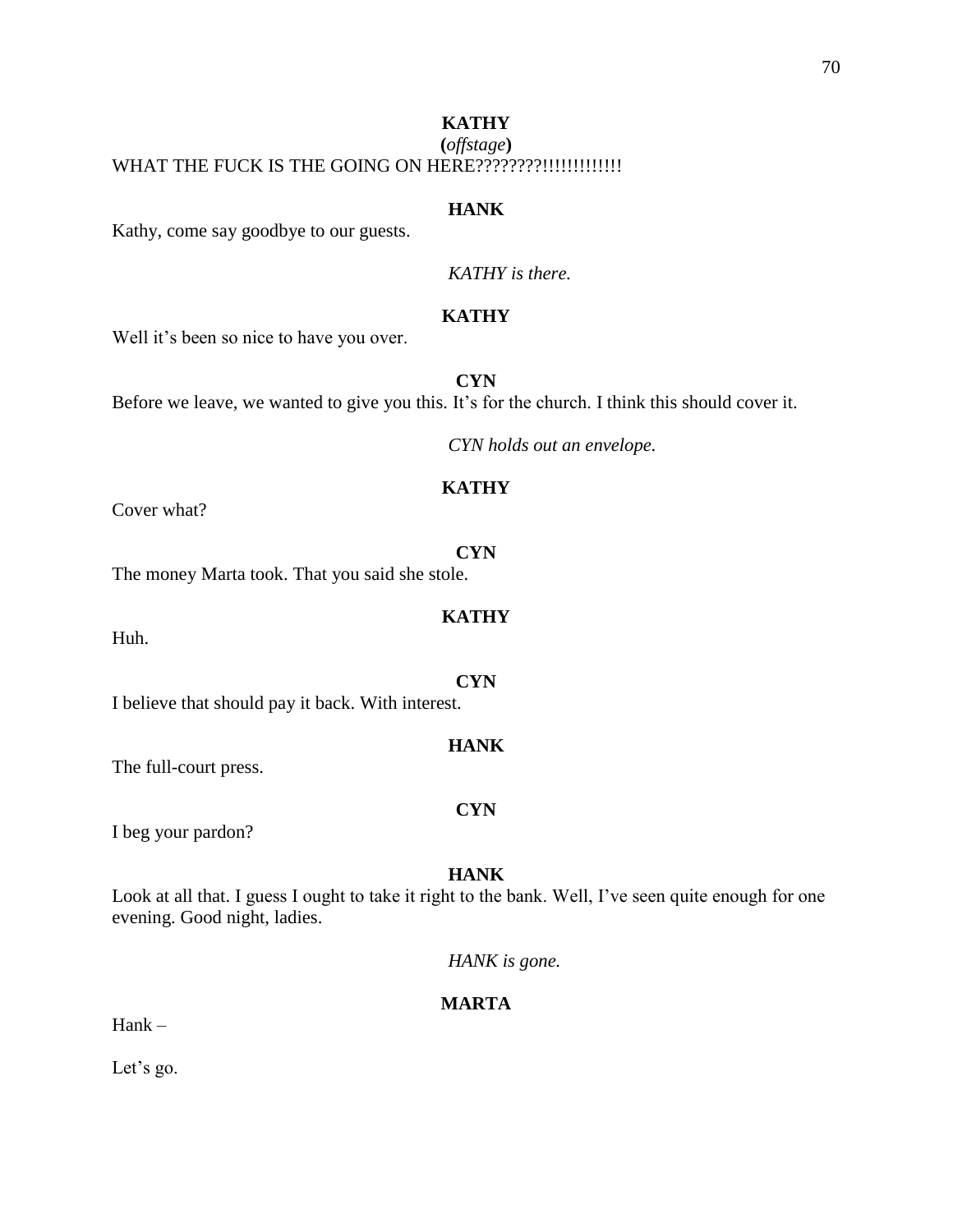#### **KATHY**

One minute? No, just you, Miz…

**CYN** Mrs. Wallace-O'Regan. But you can certainly call me Cyn.

#### **KATHY**

One minute of your time.

## **MARTA**

Suit yourself.

#### *MARTA is gone.*

**CYN**

Whereupon I should have left, too. Whereupon my staying set those shots // in motion

## **KATHY**

You must think I'm a troglodyte.

#### **CYN**

I really don't…

#### **KATHY**

It means someone who's old-fashioned, out-of-touch.

#### **CYN**

I'm aware of the definition.

## **KATHY**

Course you are. Just as you are aware that it's a scientific fact that the amygdalas are larger in people who have Conservative beliefs.

#### **CYN**

They are more prone to fear of difference.

#### **KATHY**

We are. It is how we are born. We have no choice in the matter. And no amount of rational discourse will ever change the fact that when you two refer to sleeping in bed together it makes my intestines recoil and squirm. My amygdala activates my vagus nerve which sends waves of peristalsis through my duodenum causing their normal forward contractions to reverse until I empty their contents onto my right-wing linoleum tiling.

#### **CYN**

Bless your heart.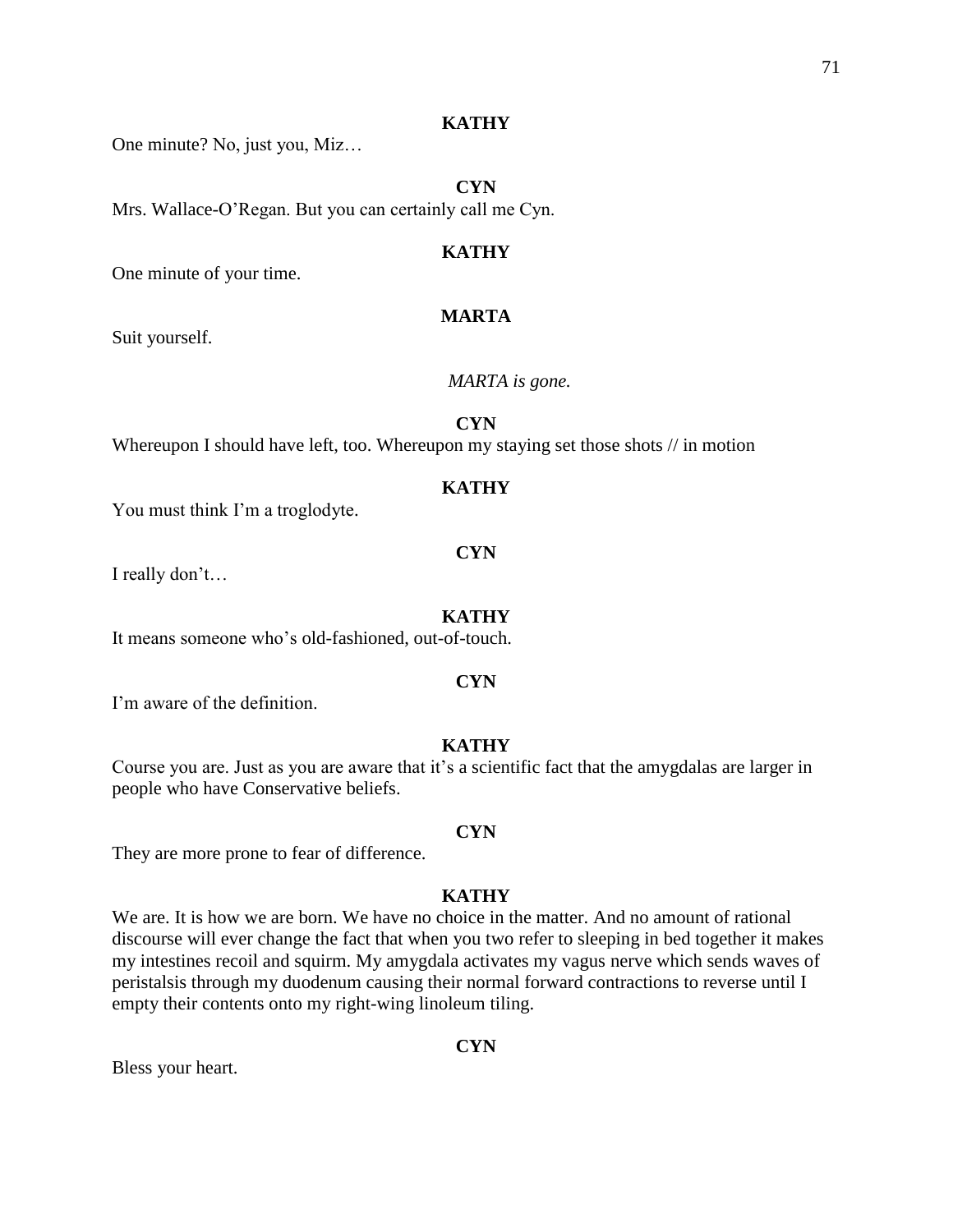#### **KATHY**

You learn fast. I have learned about the brain because of my own struggles with…I clean the sanctuary. As Miss Margaret did. But when I clean I need to vacuum six times, polish six times, wipe each stained glass window six times…and I strive to understand why.

And I have learned because I want to help Mary.

Who is smart and who was perfect.

But who now feels she is a not a girl.

You are a psychologist.

Hank could drive you over to my home to see her. To talk to her.

#### **CYN**

There's nothing wrong with Mary Charles.

#### **KATHY**

Six minutes with her and you will see that she is desperately confused // and in serious need of

#### **CYN**

She needs for you to show some open-minded understanding // and to recognize

## **KATHY**

**CYN**

**KATHY**

She defecated on the church lawn!

Just give Hank the cash.

I'm scared to death of her.

#### **CYN**

You will give Hank the cash.

#### **KATHY**

Please. If you could just take a few moments to talk to her, to help her see that she // needs help

#### **CYN**

Then use it to pay someone else who wants to brainwash her.

#### **KATHY**

Thank you so much.

Wait. Why did Mary do what she did on the church lawn?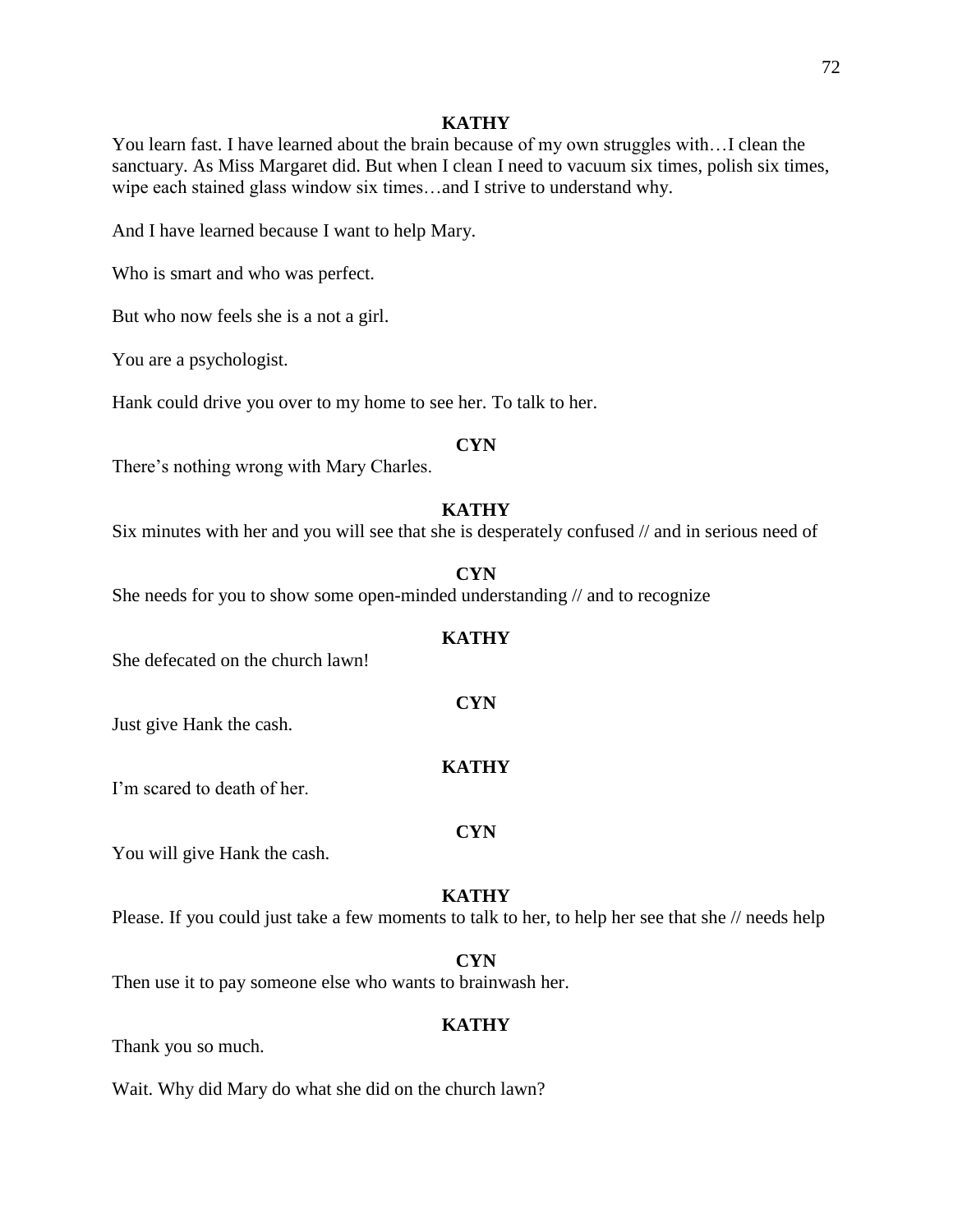## **CYN**

Because it was the only choice they felt they had.

I'm no gamer, Mrs. Haggard. But the thing about Zombies? You can't kill them. You just have to learn to live with them.

Whereupon I left.

*CYN is gone. HANK is there.*

## **HANK**

Whereupon I came back.

Two thousand was a lot of money back then. But if she thinks she can buy her way in // to stand up at

## **KATHY**

It's a scientific fact that giving to others releases dopamine, giving the giver a feeling of pleasure. Why we put money in the plate each week. Same burst of pleasure you get from sex or Jack or meth or cheesecake or blowing a zombie's head off. Your brain gives you the same reward for doing something nice for someone else.

Maybe they just wanted to feel good.

I asked that Cyn to talk to Mary. Likely as a blizzard in Boiling Springs.

There's another facility in Marshalltown. I hear it's much better.

## **HANK**

Let it go, Kath.

## **KATHY**

It's different techniques, I asked. No hugging. Well, some, but not as much.

I said, let it go.

# **KATHY**

**HANK**

This would almost cover two weeks.

## **HANK**

You've got to be kidding.

## **KATHY**

I prayed on this.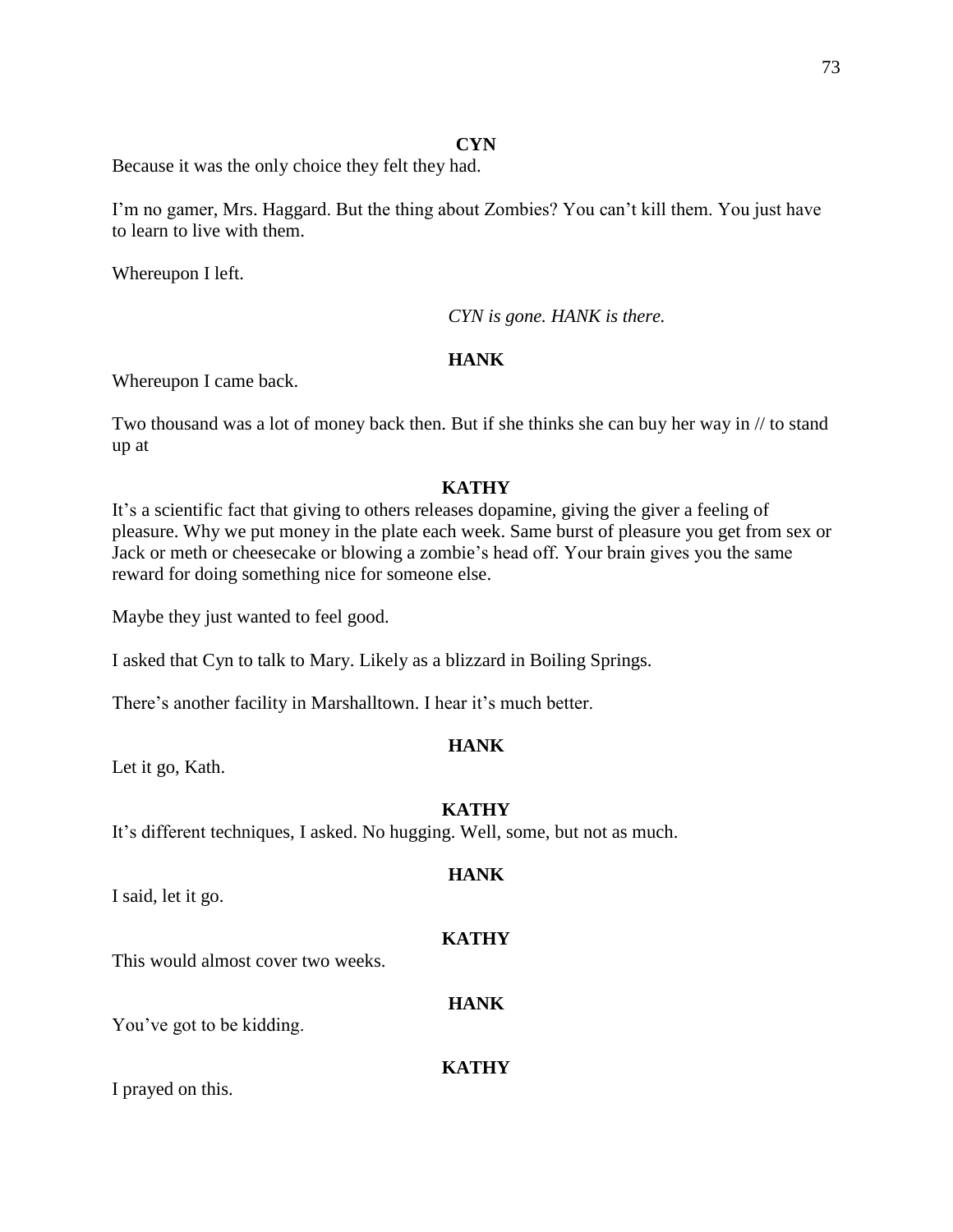## **HANK**

Are you listening to // yourself, Kathy?

## **KATHY**

That Cyn practically told me to take it!

## **HANK**

I will put that in the safe right now.

## **KATHY**

Don't you see, Hank? It's a perfect circle! The original stolen money was from donors who wanted to help people like Bobby. And now God has returned it so it can help people like Mary.

## **HANK**

**KATHY**

Let it go!

And Oren.

## **HANK**

Give me the money.

## **KATHY**

Hank, I gotta tell you something. You letting him keep on seeing that David boy? I'm not gonna tell you how to raise your son // but I just think you need to put your foot

#### **HANK**

Give me the money!

#### **KATHY**

People are starting to say things // about us

#### **HANK**

I think I'd best drive you home.

I just think that would be best right now.

You got anything to say?

Whereupon Kathy said nothing.

*KATHY is gone. MARY CHARLES interrupts.*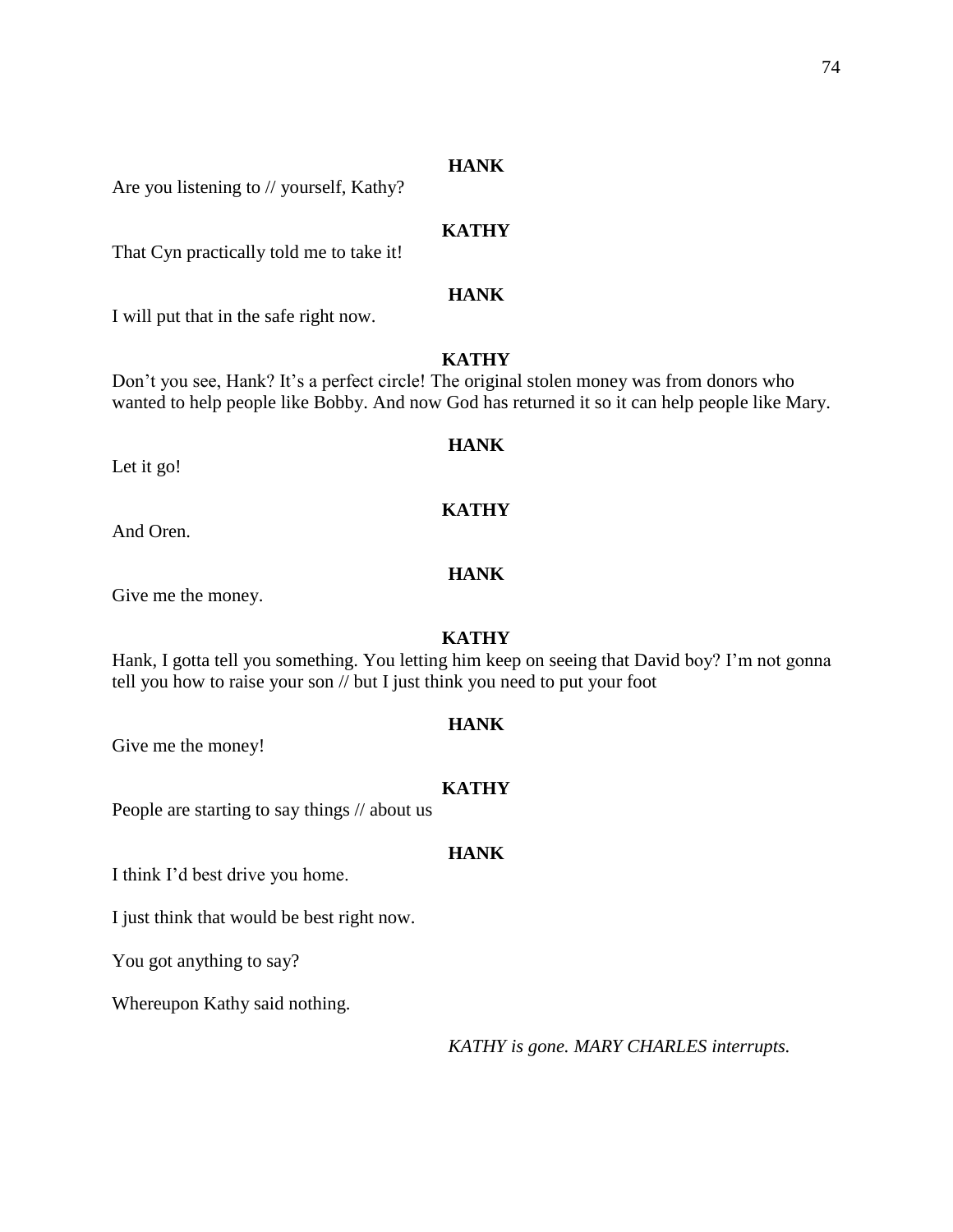#### **MARY CHARLES**

The shots came from me posting the invitation to be here today.

Create event. Name. Martha O'Regan's better late than never church wedding to the woman she loves, Cynthia Wallace. Details. It's a wedding, just like any other. Where: The church she was raised in. When: Saturday at 1. Privacy: Public. In front of God and all assembled.

## **CYN**

Whereupon the gun was loaded.

*MARY CHARLES is gone. CYN and MARTA are there at the motel, earlier. CYN reads from a device.*

**"**It's time we stood up to sin."… "One of them's name is Cyn. Ha ha."… "They should be shown the business end of my twelve gauge."… "I'd be happy to acquaint them with the oak branch over my back porch."

#### **MARTA**

At least that one spelled "acquaint" right. And you're being very selective, I might add. Here. (*reading*) "I think it's nice." … "It's time Boiling Springs joined the 21st century."… "It's time Boiling Springs joined the 20<sup>th</sup> century."... "It's time for the hate to stop.".... "How can anyone deny two ladies who have an ice cream party every afternoon at 4:30 the right say their vows in church?" OK, so I posted the last one, but the others prove that not everyone hates us.

#### **CYN**

This is deadly serious.

#### **MARTA**

**CYN**

**MARTA**

**CYN**

**MARTA**

And to think you had to twist my arm to get me down here.

What has he done to you?

Who?

Bobby Pritchard!

Woke me up.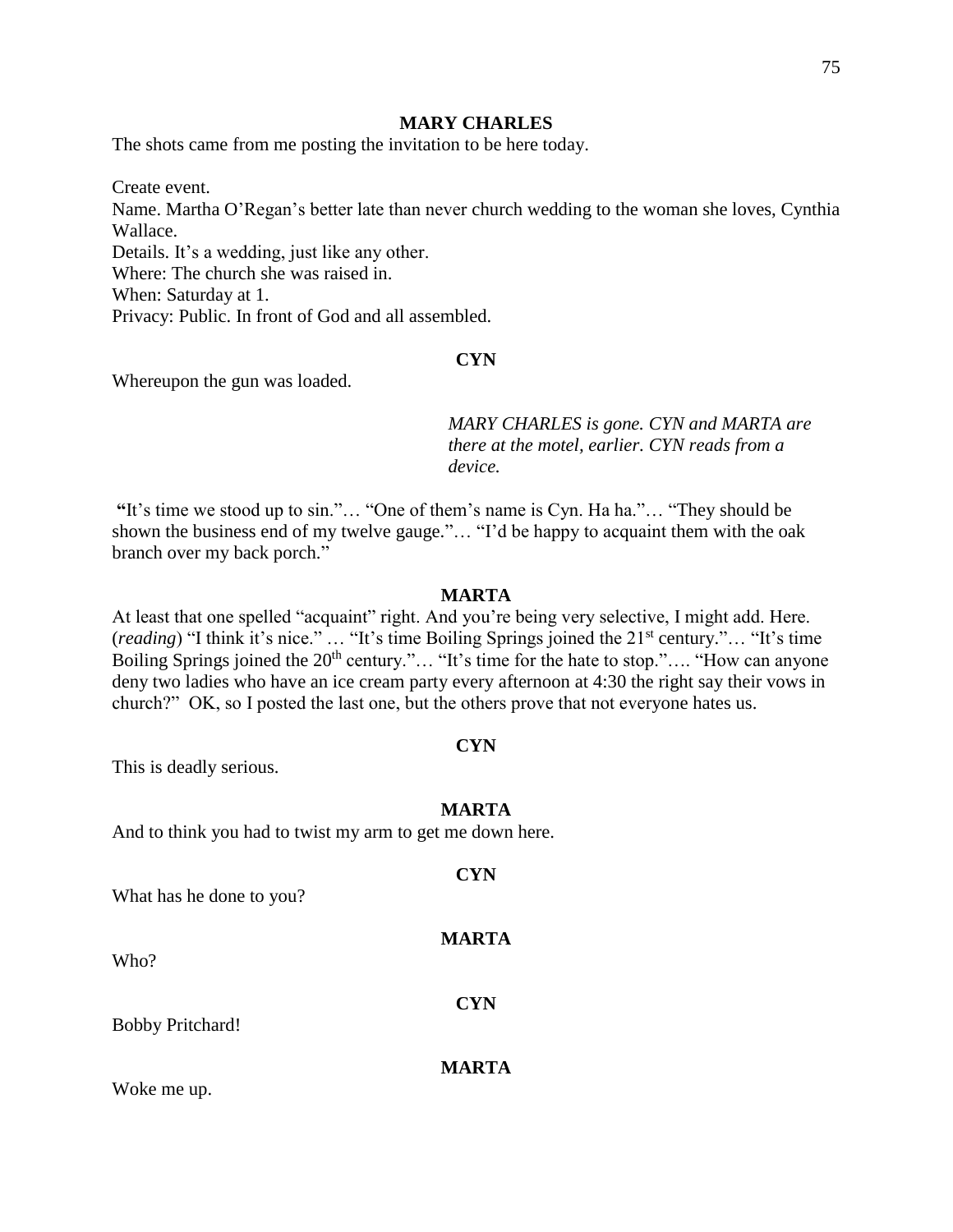#### **CYN**

You didn't say there'd be guns.

## **MARTA**

**CYN**

**MARTA**

It's Boiling Springs, Miss Thing! Did you expect pepper spray? Whole lotta bluster. Trust me.

What if it's not?

You saw how they spell.

#### **CYN**

I imagine they can shoot better.

## **MARTA**

Let's say we treat ourselves to some nice new rings. Gawdy big rings! // Lotta sparkle!

**CYN**

Telling Hank is one thing. And so is getting Mary Charles to tell the twitterverse. But going into their church…

| It was my church.         | <b>MARTA</b> |
|---------------------------|--------------|
| It's their church now.    | <b>CYN</b>   |
| I didn't leave willingly! | <b>MARTA</b> |
| It's not ours!            | <b>CYN</b>   |
| Maybe I miss it!          | <b>MARTA</b> |

#### **CYN**

We've already said our vows, sweets. And you've told the truth. You're giving Hank an impossible choice.

## **MARTA**

His son is making him choose.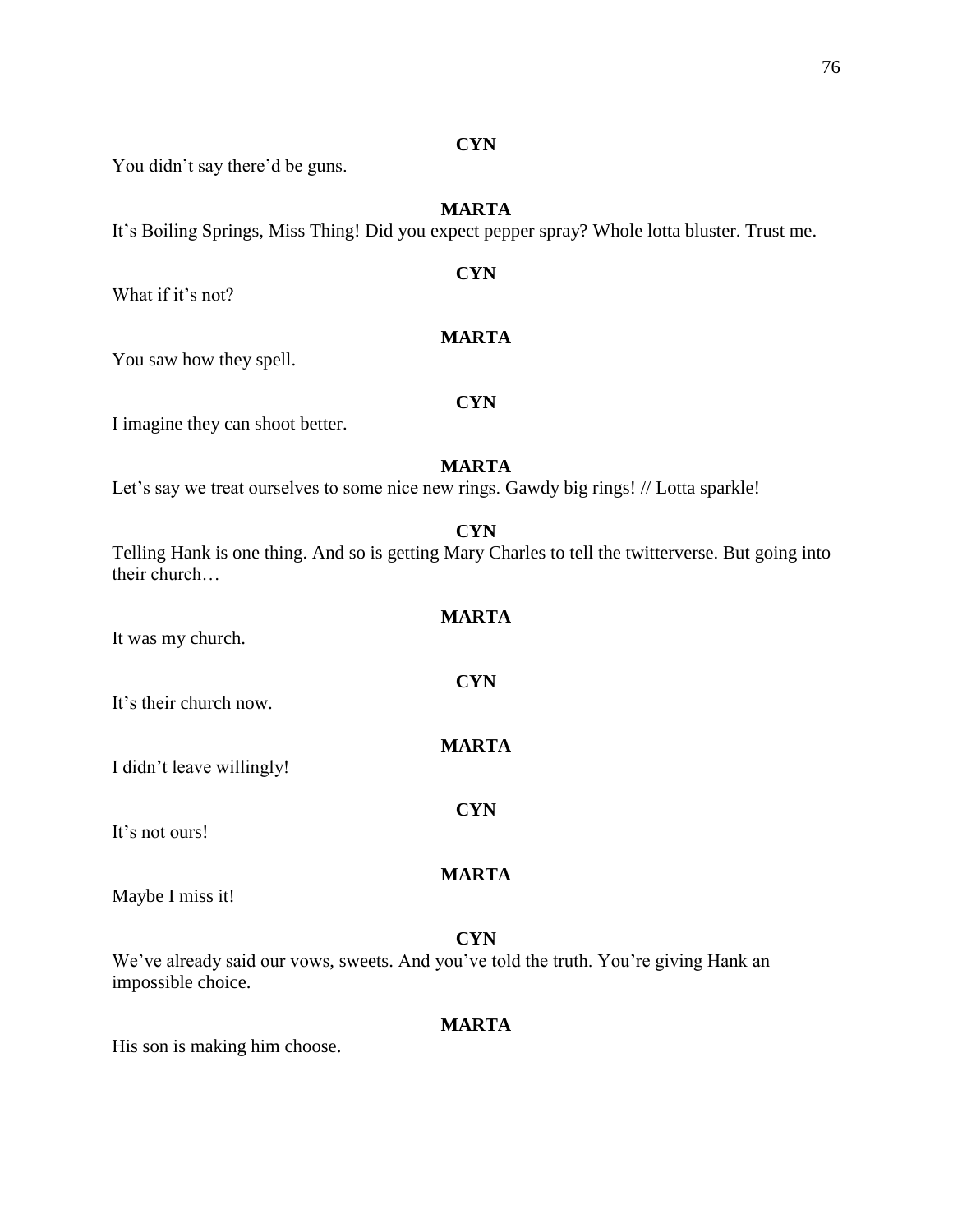## **CYN**

Once again, eighteen year old boys from Boiling Springs // do not belong in our -

## **MARTA**

Bobby had to choose. I had to choose. Mama had to choose.

Bobby called me back to Boiling Springs so that someday such impossible choices will no longer have to be made. And the long march to that day begins with me and you on Saturday, in the place where I first met God, in a moment of glorious truth that may, in some way, atone for a falsehood that I would have perpetrated were it not for a snowy night "NO".

Big-ass rings.

## **CYN**

Are you truly prepared to die here?

## **MARTA**

I already died here a thousand times. Every time Daddy got on a hellfire tirade. Every time Mama caught me swaying alone in my room to Patsy Cline or Dolly Parton. Every time Tommy Baxter kissed me and I got through it by pretending he was Ella Fortney.

I need to do one honest thing to live in Boiling Springs before I die. One. Honest. Thing. To live. Before I die. And for that to happen…I must have you.

#### *POSS interrupts.*

#### **POSS**

It's my fault. The shots came from my ultimatum.

*HANK is there praying, silently.*

They're gonna have it on Saturday at 1.

They'll do it outside.

But they want to be inside.

No preacher. Just to stand at the altar.

They need your key.

They need *a* key.

I told them I could get them a key.

Aunt Marta said she wants yours.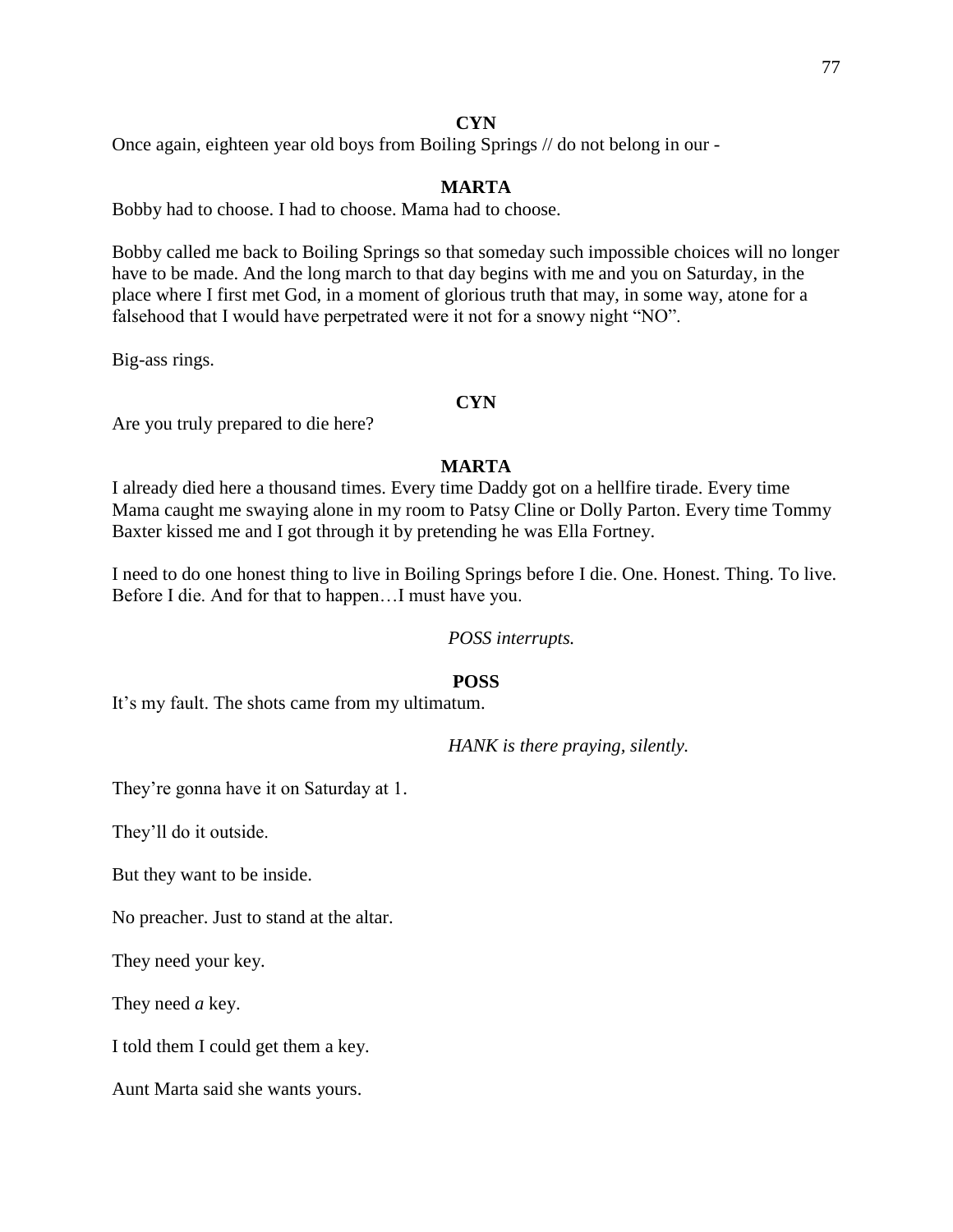That she wants you.

There.

I said I'd ask.

But I'm not asking.

I'm telling you.

The key. And you.

Or I leave with Aunt Marta.

Forever.

Their mailman leaves two chocolate hearts in their mailbox on Valentine's Day.

*POSS is gone.* 

## **HANK**

Whereupon I prayed.

*MARGARET is there, sewing a wedding dress. HANK watches his mother sing and sew.*

## **MARGARET**

(*sings*) A glimpse of glories far more bright Than earth can give is mirrored there And perfect purity and light The presence of its God declared.

Oh my goodness! It's snowing! Martha! Get Hank! It's snowing!

*MARTHA is there.*

## **MARTHA**

Snow! Real snow!

*HANK transforms into CLEM.*

#### **CLEM**

You act like you never seen snow before, girl!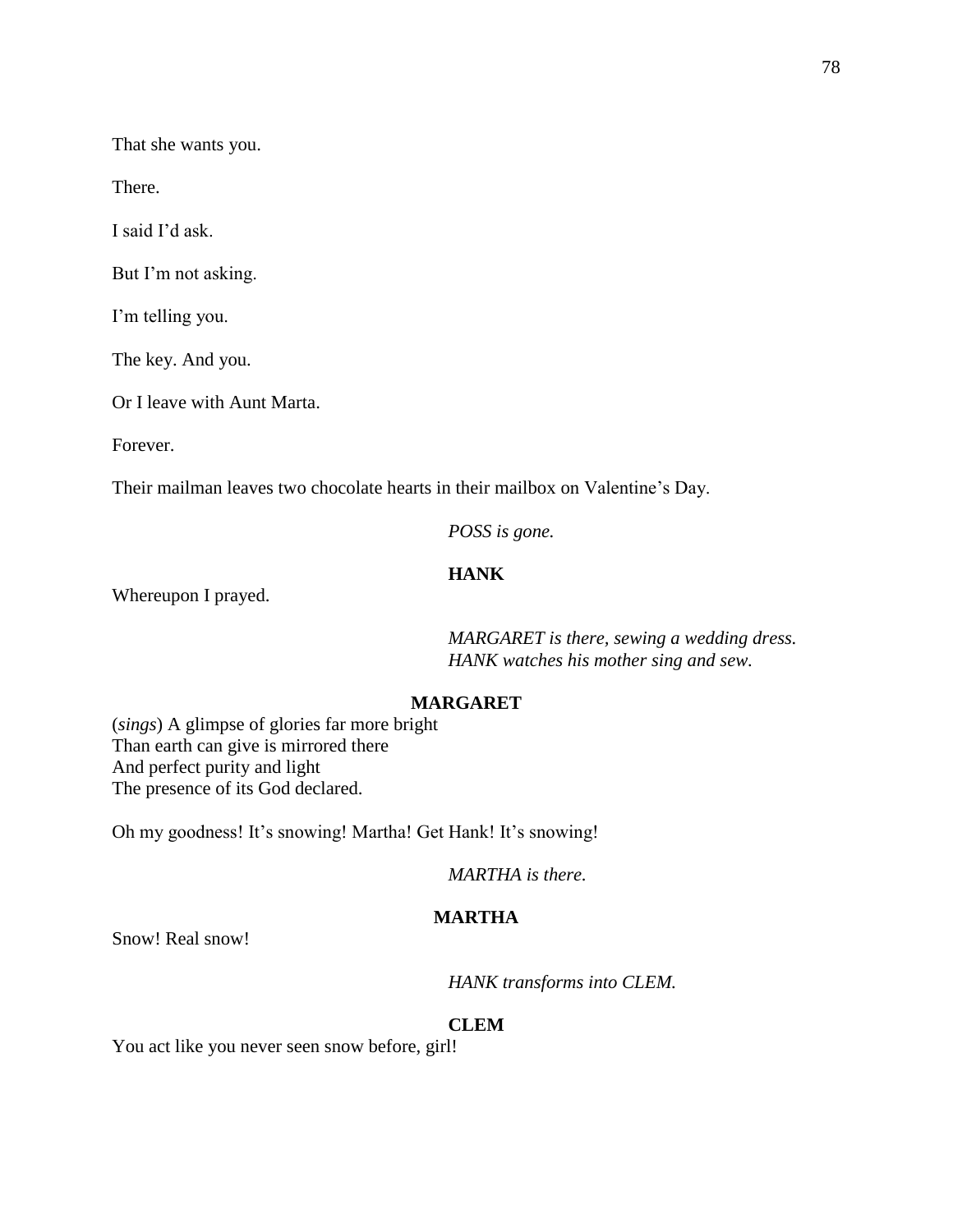## Not like this.

## **MARTHA**

#### **MARGARET**

It's Hank's first snow. Clem, where's the camera?

## **CLEM**

It's just snow, woman.

### **MARTHA**

It's in the hall closet.

#### **MARGARET**

Why in heaven is it in the hall closet?

## **MARTHA**

I don't know, it just is!

#### **MARGARET**

And get Hank's galoshes, too!

*MARTHA is gone.*

Oh, I hope it doesn't ruin your wedding!

## **MARTHA**

## (*Offstage*)

Are you kidding?! It'll be beautiful. Man, I hope it'll stick around and still be pretty. I remember the last time when I was about ten and it snowed for an hour and then got all mushy and brown and then froze // at night and was so ugly. I hope it doesn't do that tonight.

## **MARGARET**

*(to us*) Now hold it right there, Henry James O'Regan! Don't you even think about going outside without your galoshes!

#### **CLEM**

*(to us*) Get on out there boy! Ain't no telling when you'll see snow like this again.

#### **MARGARET**

It's wet. You'll catch your death!

## **CLEM**

It'll be gone before you know it!

## **MARGARET**

My grandfather died from influenza!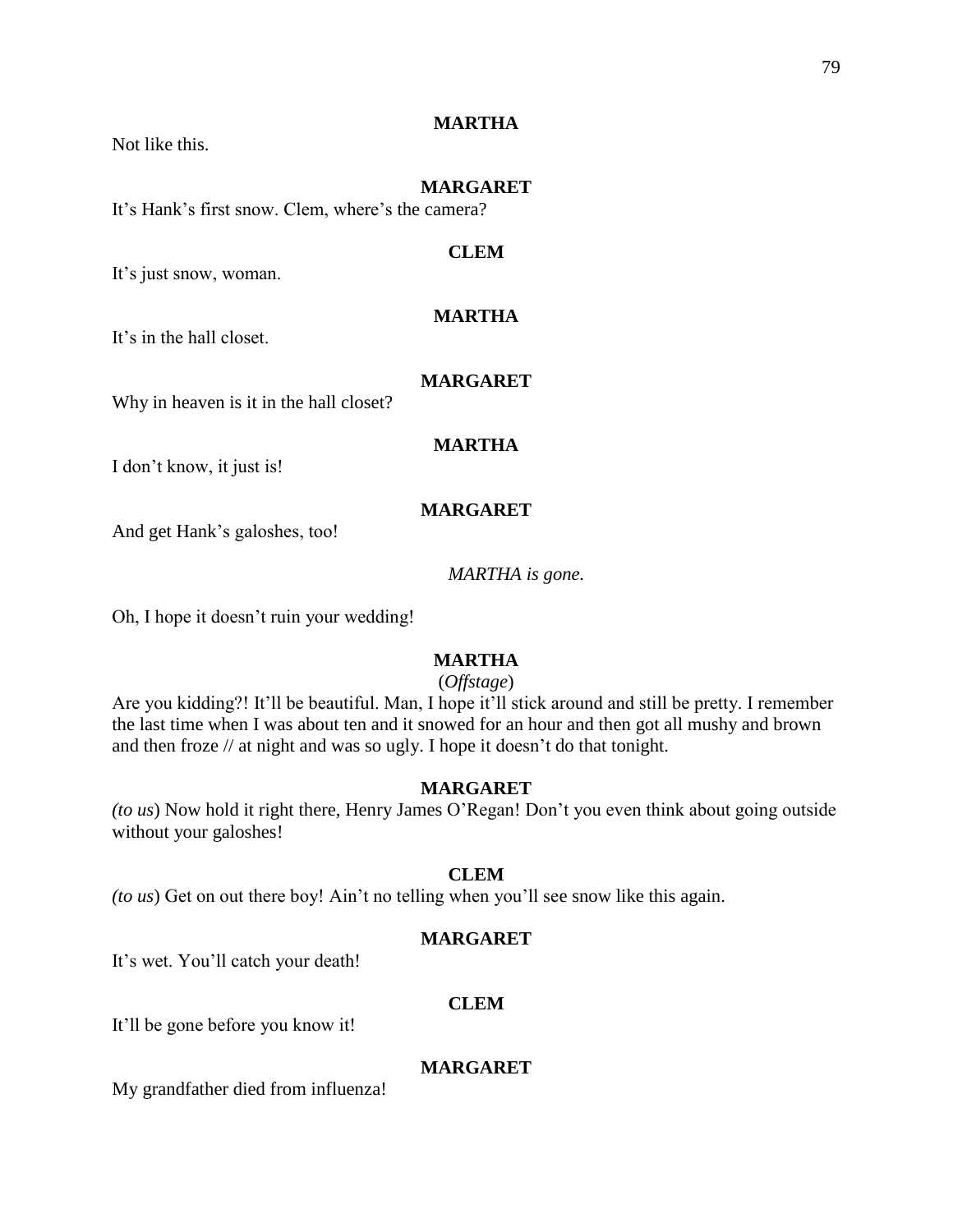| May be your only chance!                                 | <b>CLEM</b>     |
|----------------------------------------------------------|-----------------|
| Galoshes or else!                                        | <b>MARGARET</b> |
| Live it up!                                              | <b>CLEM</b>     |
| Your future!                                             | <b>MARGARET</b> |
| Great memories!                                          | <b>CLEM</b>     |
| Responsibility!                                          | <b>MARGARET</b> |
| Joy!                                                     | <b>CLEM</b>     |
|                                                          | <b>MARGARET</b> |
| Mama pleads!                                             | <b>CLEM</b>     |
| Daddy cusses!                                            | <b>MARGARET</b> |
| Mama shouts!                                             | <b>CLEM</b>     |
| Daddy roars!                                             | <b>MARGARET</b> |
| Mama slaps!!                                             |                 |
| <b>CLEM</b><br>Daddy stares. Daddy stares. Daddy stares. |                 |
| Mama cries.                                              | <b>MARGARET</b> |
|                                                          |                 |

**CLEM** Daddy says, "Not in my house. Not ever in my house."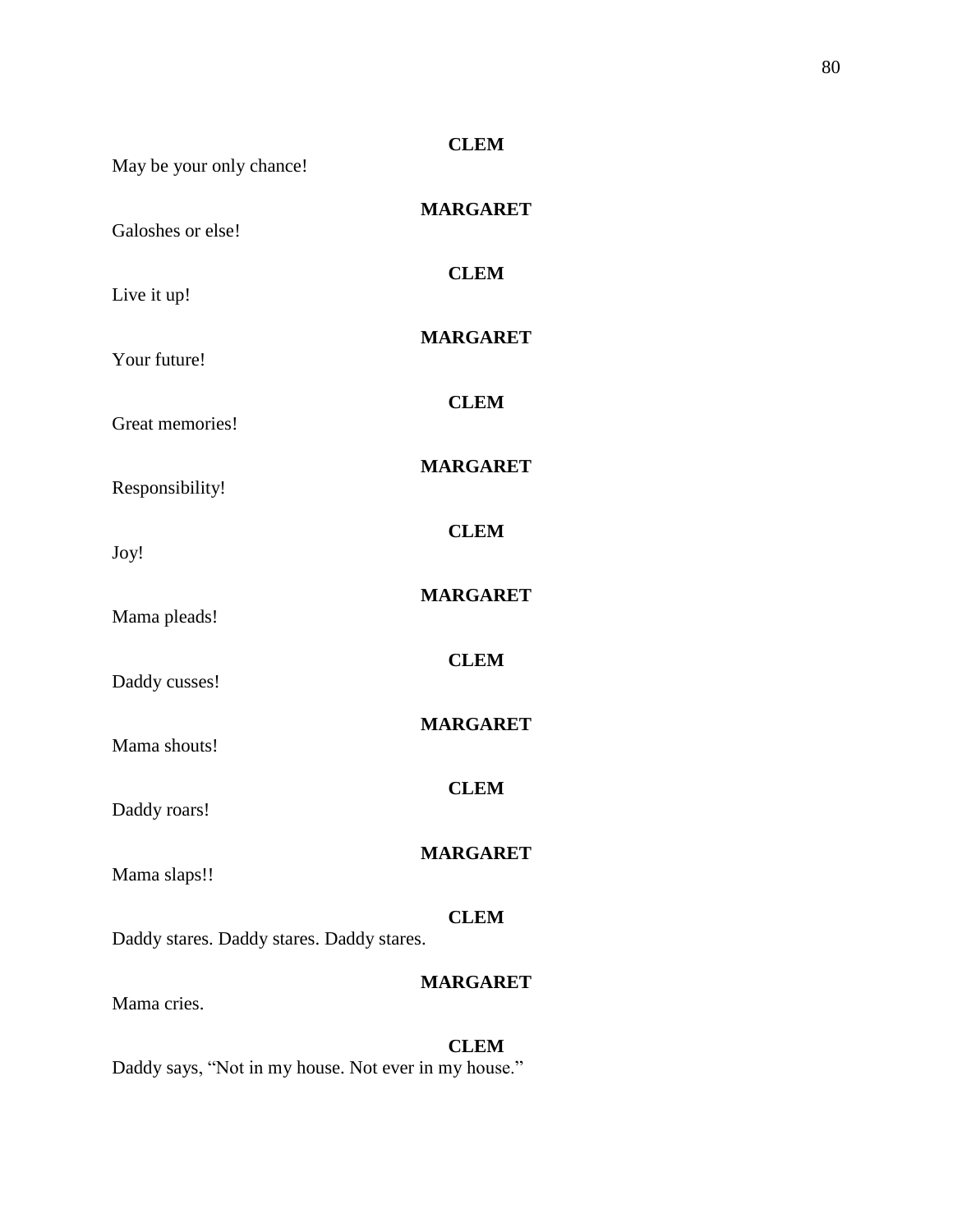## **MARTHA**

Martha says "Here's the camera! And Hank's galoshes."

## **CLEM**

Daddy throws the galoshes against the wall as hard as he can! As hard as he can!! And Hank cries.

*MARGARET is gone. CLEM becomes HANK.*

## **MARTHA**

Don't cry, Little H. You might never see snow like this again! But you need galoshes.

You just click these thingies over. Click. Click. Click. Click. Click. Click.

Six clicks. Like Daddy's pistol.

Only not so loud, right!

There, I did one, now you do the other.

Course you can do it! Well if you'd stop sniveling and start clicking like I just showed you!

Don't let Daddy make you cry! Tell you what. You ever need anything, I mean anything, you just come on over to me and Bobby Pritchard's and we'll take care of you. He's gonna be your brother! Bobby Pritchard is the best man I know.

(*sings*) God knows How I'll ever get out from under Your spell and the wonder-Ful Hell that your draggin' me through.

There you go! That's one click!

(*sings*) God knows How I'll free myself from the thunder And lightning that you're Frightening me with, you devilish you.

That's two! Keep going!

(*sings*) God knows How I'm drowning each day In a brimstony pool Where you made me a fool for you.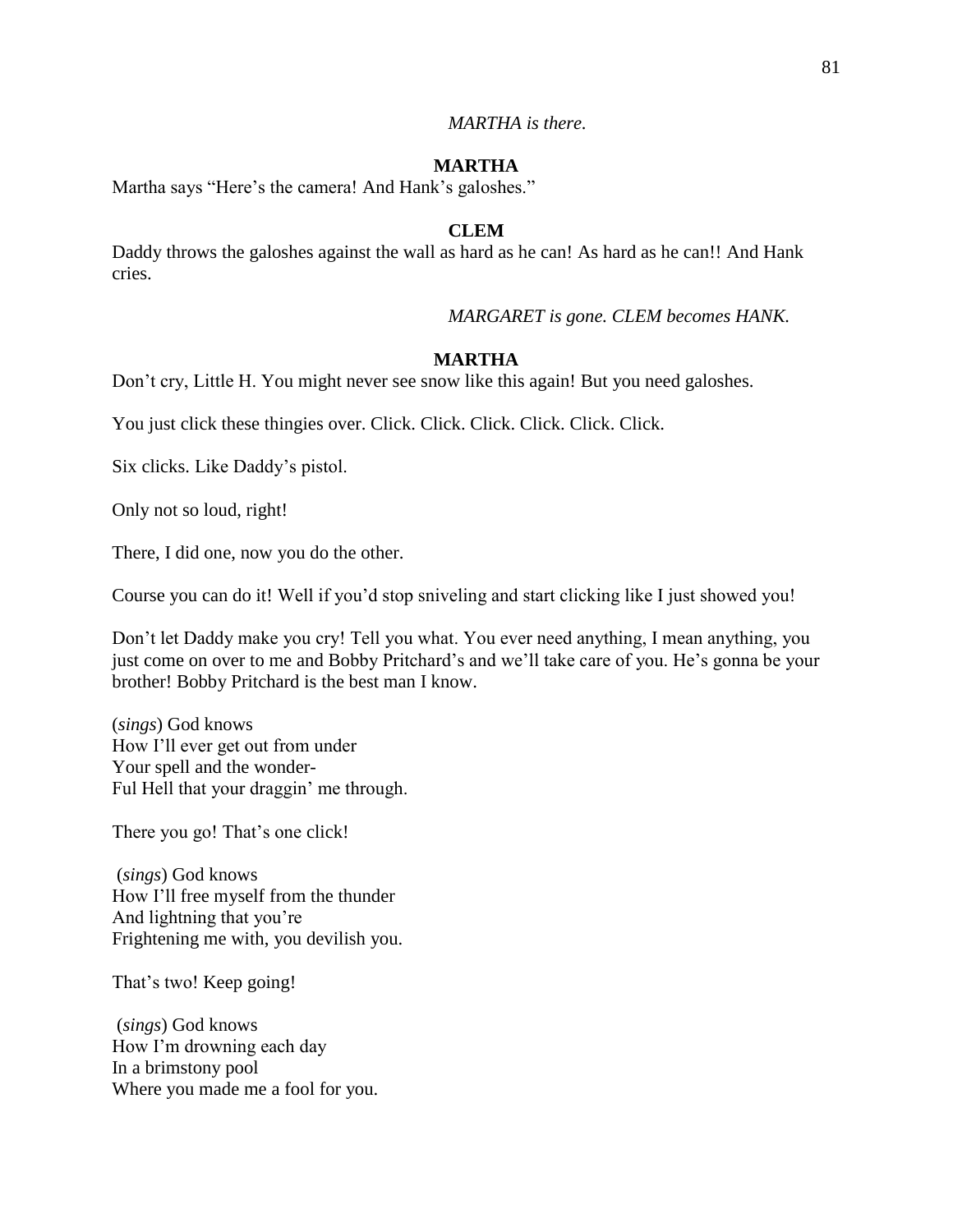Three. Four. Almost there!

(*sings*) God knows …

That's five! Now if you can finish your galoshes, surely I can finish this song.

(*sings*) God knows… That if you are my sin Then I take it all in and I gladly say I do! You devilish you!

All six! Good boy!

Bobby'll be so happy I finished the song. God knows that if you are my sin then I take it all in and I gladly say I do. God knows that if you are my sin then I take it all in and I gladly say I do. God knows that if you are my sin -

Wait, Hank! I gotta get a picture!

There. Hank in his galoshes on the snowy day.

Don't ever forget this, Little H. Not many days like this in Boiling Springs!

Bobby and I will always take care of you. You remember that. Always.

*MARTHA is gone.*

## **HANK**

Whereupon Mama made a surprise visit.

*KATHY is there with the wedding dress and a chess pie.*

#### **KATHY**

I mended this after Mary…I'm not as good a seamstress as your Mama. It belongs in your family, so…

I made you a chess pie. Made two, actually. One for Mary. She won't touch it. Miss Margaret's recipe. Hope I'm not twice rejected.

#### **HANK**

Thank you.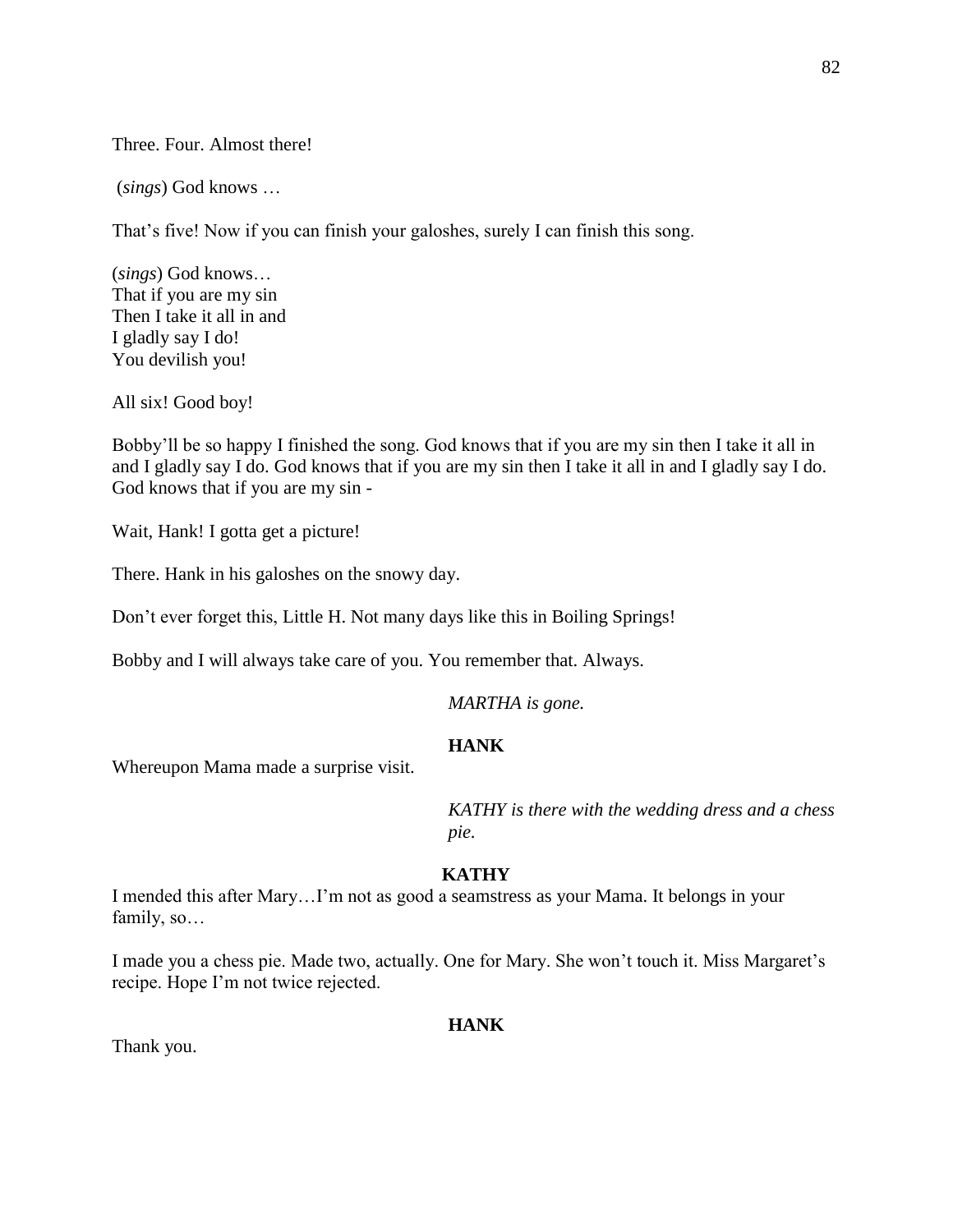#### **KATHY**

Not that one thing has anything to do with another, but I was hoping you could still take me to pick up the new cushions on Saturday.

#### **HANK**

I can take you Monday.

## **KATHY**

We said the cushions would be on the pews this Sunday.

#### **HANK**

The old cushions are fine for another week.

## **KATHY**

**HANK**

What's happening this Saturday? Huh?

I got plans.

What plans?

#### **HANK**

**KATHY**

With Oren. I mean Poss. My son.

And Marta. Who is no longer Martha. But who is my sister.

#### **KATHY**

And that Cyn.

And Cyn.

And then I will take you to pick up the cushions on Monday.

No you will not.

You will not be doing anything with me on Monday or any other day.

#### **HANK**

I pray you will one day understand.

## **KATHY**

Or anyone else. You think Ben Connor's gonna buy another filter just to help you out? You think Sally Marshall's gonna beg her cousins to come down for a weekend to rent a boat from YOU?

**HANK**

**KATHY**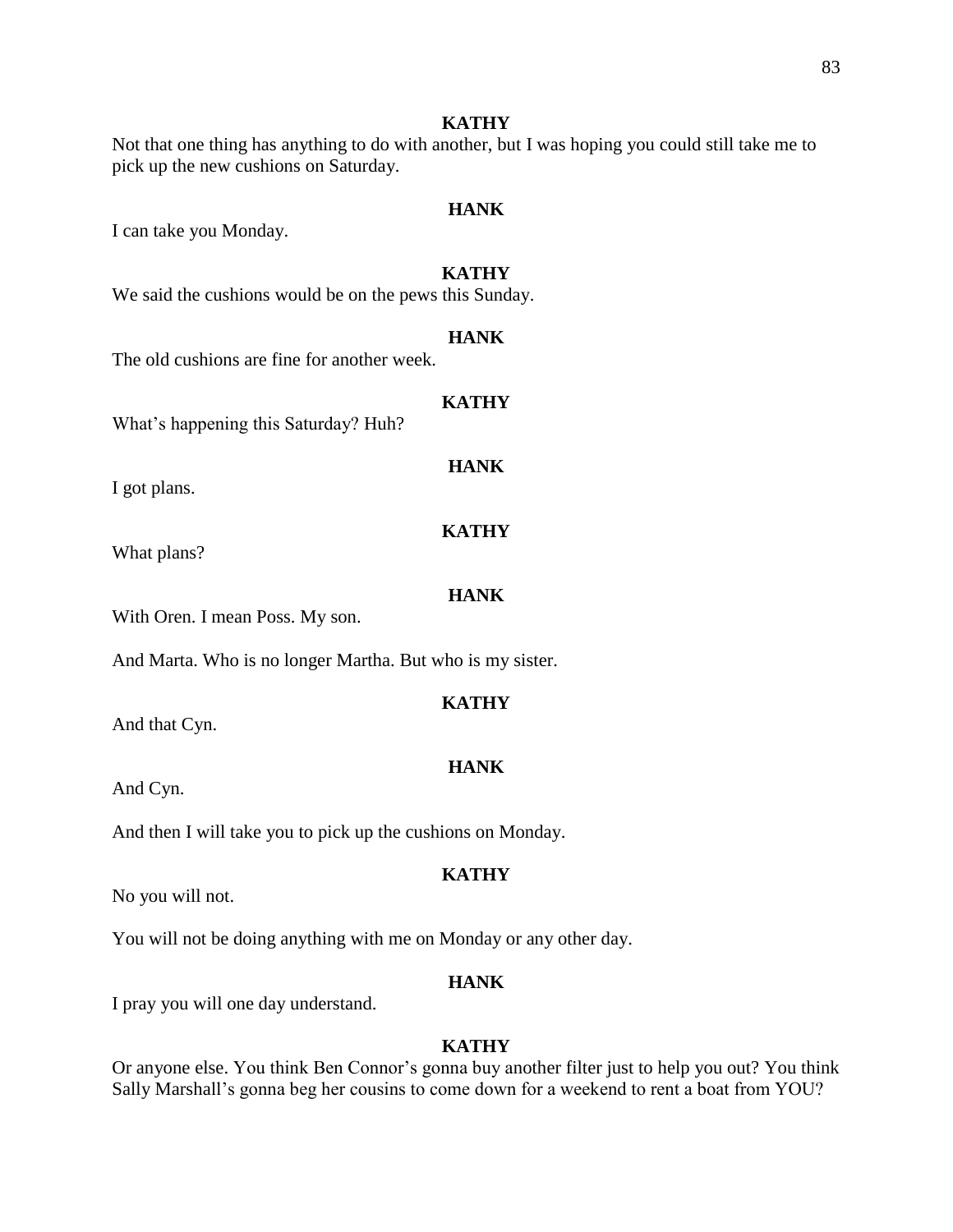You think anyone would ever let you baptize them or let you set FOOT in that church or even TALK to you again // if you let them do this

#### **HANK**

I'm sure they won't.

## **KATHY**

Then why, Hank?? WHY??

## **HANK**

An inconvenient truth always beats a pretty lie in the long run.

#### **KATHY**

If you soil my church on Saturday… if you contaminate…

## **HANK**

Then what? What happens, Kathy? The river will keep on flowing. Just like it has flowed since creation, just like it flowed the night a good man named Bobby Pritchard died, just like it flowed forty years since, and just like it will flow to eternity.

Thank you for the pie.

*KATHY grabs the pie.*

#### **KATHY**

You don't deserve to eat your Mama's chess pie!

#### **HANK**

Perhaps you're right, Kathy. Perhaps you're right.

#### **KATHY**

Hank! Hank!! What the hell am I gonna do with two whole chess pies? WHAT THE HELL AM I GONNA DO??

#### **HANK**

You could bring them to the church on Saturday for fellowship.

*KATHY is gone.*

*MARY CHARLES and POSS are there as at the beginning. CYN and MARTA arrive and stand near the altar and begin a wordless exchange of vows. No one officiates.*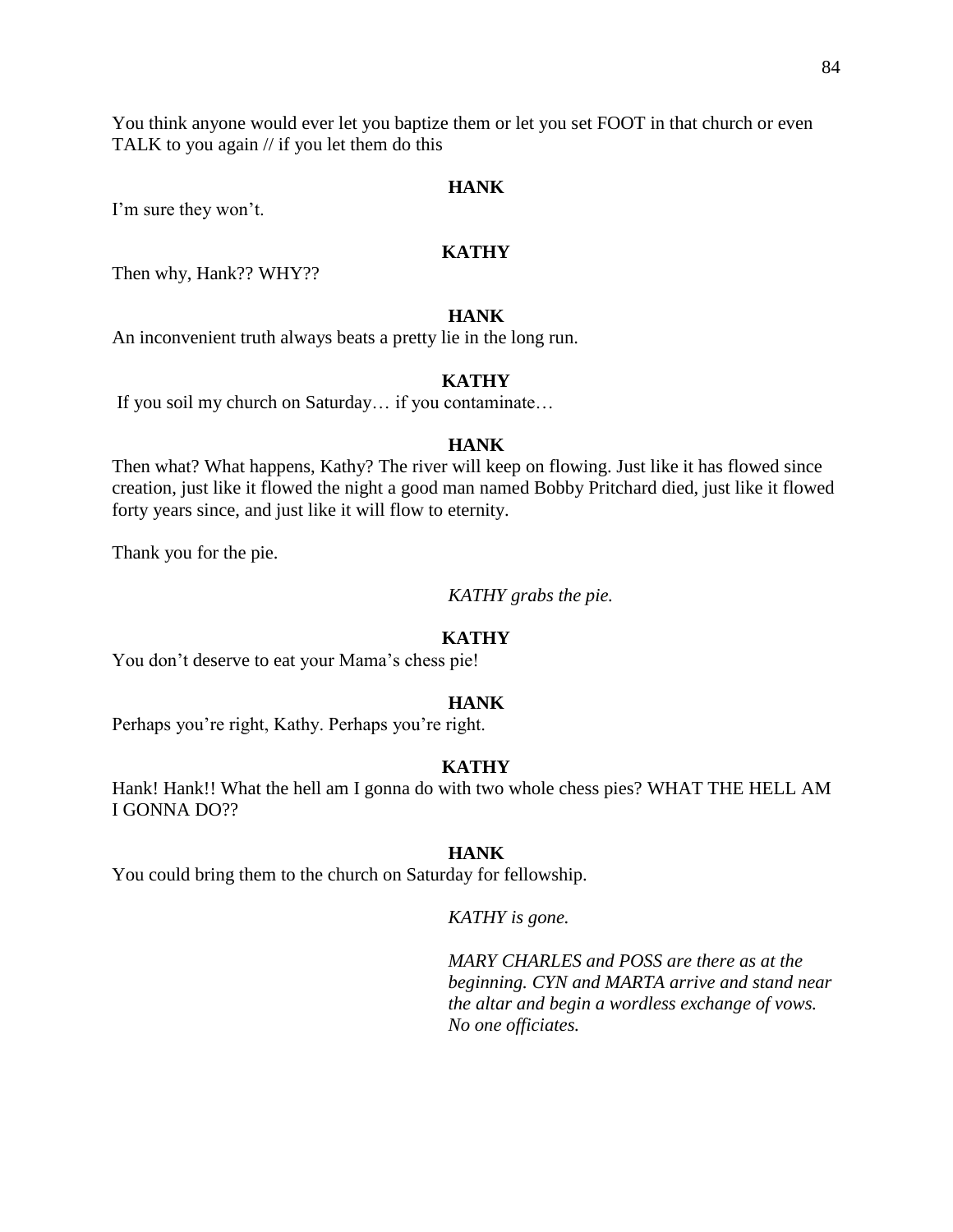*HANK appears. The others notice him. They are surprised, and happily surprised, to see him. POSS is especially happy.*

*After some time with the wordless vows…*

#### **MARTA**

*KATHY is there. She may hold a gun. We hear five gunshots in rapid succession.*

## **MARY CHARLES**

The first shot lands in the stained glass window with the Nativity scene, just below the Star of Bethlehem.

#### **POSS**

The second shot lands in the stained glass window just above the manger.

## **CYN**

The third shot lands in the stained glass window right below the Magi.

## **MARTA**

The fourth shot lands in the stained glass window right through the Virgin Mary's heart.

#### **HANK**

The fifth shot lands in the brass collection plate.

*There is a gunshot. We may see that KATHY has turned the final shot on herself.*

## **MARY CHARLES**

The sixth shot.

#### **KATHY**

Die zombies.

## **MARY CHARLES**

The sixth shot hits its intended target.

*KATHY is gone.*

Sleep well, Mama. Have a good rest.

(*sings*) But when the troubled waters own A Savior's presence in the wave

I do.